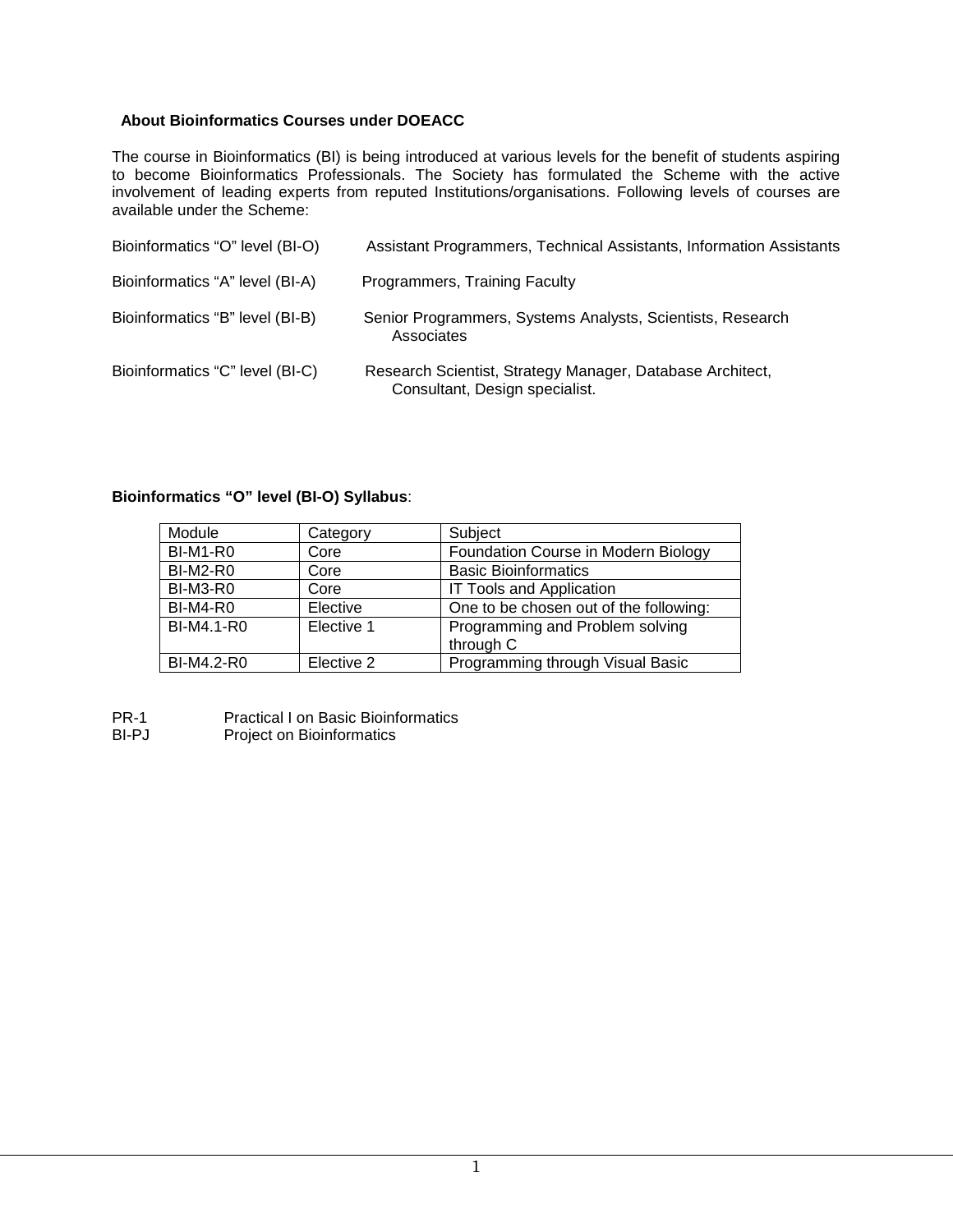#### **Bioinformatics "A" level (BI-A) Syllabus**:

#### **Semester**-I

| Module          | Category | Subject                                                 |
|-----------------|----------|---------------------------------------------------------|
| BI-A1-R0        | Core     | Foundation Course in Modern Biology                     |
| <b>BI-A2-R0</b> | Core     | <b>Basic Bioinformatics</b>                             |
| <b>BI-A3-R0</b> | Core     | <b>IT Tools and Application</b>                         |
| <b>BI-A4-R0</b> | Core     | Programming and Problem solving<br>through C            |
| <b>BI-A5-R0</b> | Core     | Basic Mathematics, Probability and<br><b>Statistics</b> |

#### **Semester**-II

| Module           | Category | Subject                                                    |
|------------------|----------|------------------------------------------------------------|
| <b>BI-A6-R0</b>  | Core     | Introduction to Database and Web enabling technologies     |
| <b>BI-A7-R0</b>  | Core     | PERL/PYTHON Programming and applications to Bioinformatics |
| <b>BI-A8-R0</b>  | Core     | Introduction to Object Oriented programming through JAVA   |
| <b>BI-A9-R0</b>  | Core     | Elements of protein Sequence, Structure and modelling      |
| <b>BI-A10-R0</b> | Core     | <b>Basics of Genomics and Proteomics</b>                   |

- PR-1 Practical I (common to O-Level Basic Bioinformatics )<br>PR-2 Practical II on PERL(BI-A7-R0) and Java(BI-A8-R0)
	- Practical II on PERL(BI-A7-R0) and Java(BI-A8-R0)
- BI-PJ Project (On Bioinformatics)

**Exemptions:** Students who have qualified BI-O-R0 would get exemption in the following subjects:-

BI-A1-R0

BI-A2-R0

BI-A3-R0

BI-A4-R0, If the candidate has qualified equivalent paper at BI-O level (Programming and Problem solving through C)

PR-1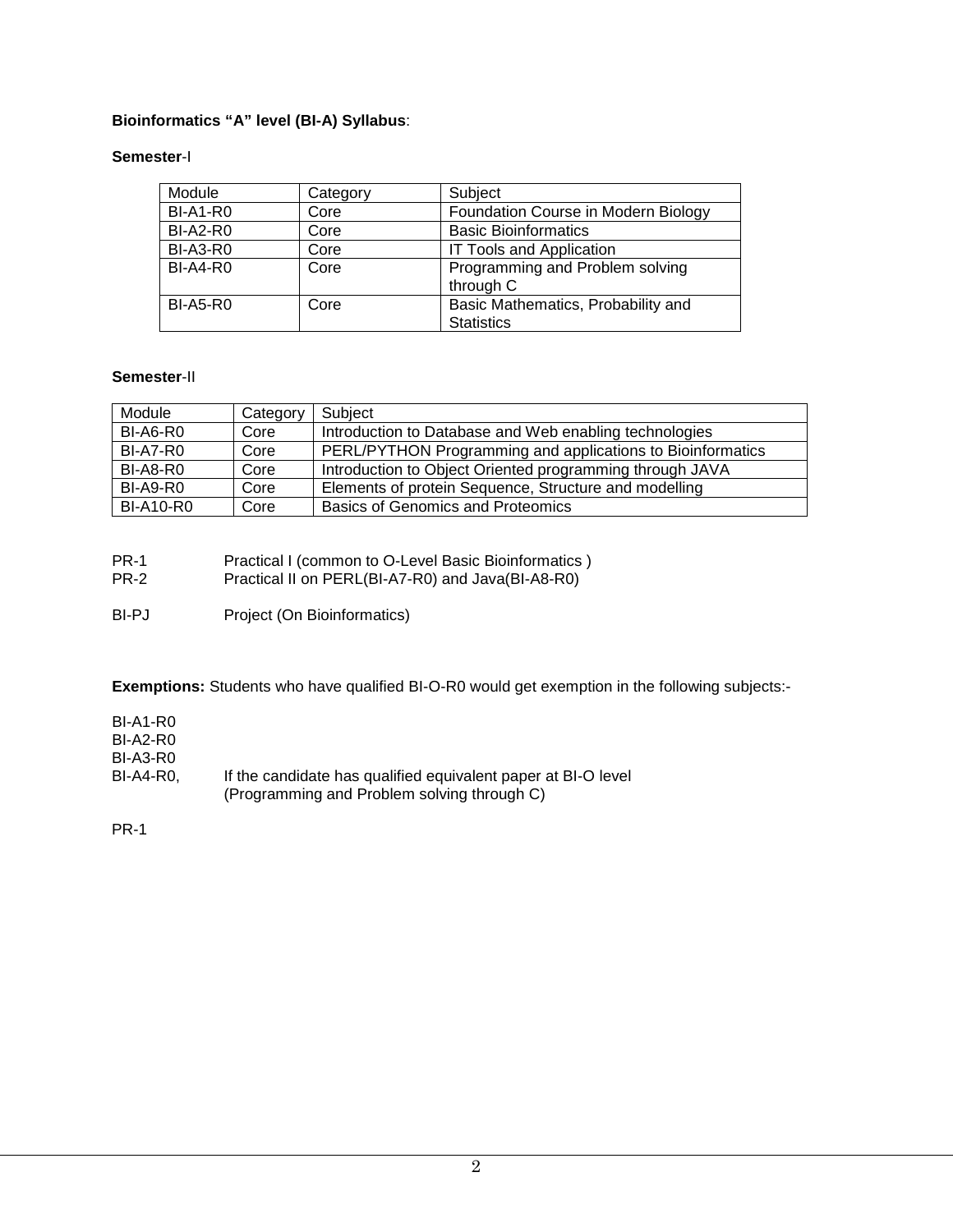#### **Bioinformatics "B" level (BI-B) Syllabus**:

### **COURSE STRUCTURE OF THE "B LEVEL (BIOINFORMATICS)"**

| Semester I                  | S. No. Paper Code                                                                                | <b>Title</b>                                                                                                                                                                                                                                                                          |
|-----------------------------|--------------------------------------------------------------------------------------------------|---------------------------------------------------------------------------------------------------------------------------------------------------------------------------------------------------------------------------------------------------------------------------------------|
| 1.<br>2.<br>3.<br>4.<br>5.  | B <sub>1.1</sub><br>B <sub>1.2</sub><br>B <sub>1.3</sub><br><b>B1.4</b><br>B1.5                  | IT Tools and Application<br>Basic Mathematics, Probability and Statistics<br>Programming and Problem solving through C<br><b>Basic Bioinformatics</b><br>Foundation Course in Modern Biology                                                                                          |
| <b>Semester II</b>          |                                                                                                  |                                                                                                                                                                                                                                                                                       |
| 6.<br>7.<br>8.<br>9.<br>10. | B <sub>2.1</sub><br>B <sub>2.2</sub><br>B <sub>2.3</sub><br>B <sub>2.4</sub><br>B <sub>2.5</sub> | Introduction to Database and Web enabling technologies<br>PERL/PYTHON Programming and applications to Bioinformatics<br>Introduction to Object Oriented programming through JAVA<br>Elements of protein Sequence, Structure and modelling<br><b>Basics of Genomics and Proteomics</b> |
| <b>Semester III</b>         |                                                                                                  |                                                                                                                                                                                                                                                                                       |
| 11.<br>12.<br>13.<br>14.    | <b>B3.1</b><br><b>B3.2</b><br><b>B3.3</b><br><b>B3.4</b>                                         | Computer Organization and Distributed computing<br>Probability and Information theory<br>Computational methods in Biomolecular sequence analysis<br><b>Discrete Mathematics</b>                                                                                                       |
| <b>Semester IV</b>          |                                                                                                  |                                                                                                                                                                                                                                                                                       |
| 15.<br>16.<br>17.<br>18.    | B4.1<br>B4.2<br>B4.3<br><b>B4.4</b>                                                              | Statistical methods in Bioinformatics<br><b>Biomoleculer Structure and Dynamics</b><br>Data Structure and Algorithms<br><b>Computational Genomics</b>                                                                                                                                 |
| <b>Semester V</b>           |                                                                                                  |                                                                                                                                                                                                                                                                                       |
| 19.<br>20.<br>21.           | B <sub>5.1</sub><br>B <sub>5.2</sub><br>B <sub>5.3</sub>                                         | Optimisation, Machine Learning and Computational Intelligence<br><b>Object Technology for Bioinformatics</b><br><b>Computational Proteomics and Gene Expression studies</b>                                                                                                           |
|                             | <b>Optional Course</b>                                                                           |                                                                                                                                                                                                                                                                                       |
| 22.                         | B5.4.1<br>B5.4.2                                                                                 | Computer aided Molecular Modeling and Drug Discovery<br>(OR)<br>Chemoinformatics                                                                                                                                                                                                      |
|                             |                                                                                                  |                                                                                                                                                                                                                                                                                       |
| <b>Semester VI</b>          |                                                                                                  | Project                                                                                                                                                                                                                                                                               |
| Note:                       |                                                                                                  | Theory = 60 hours and Practical = 60 hours                                                                                                                                                                                                                                            |

#### **Practicals:**

Each course module has a practical component and the same will be carried out with software recommended by DOEACC from time to time.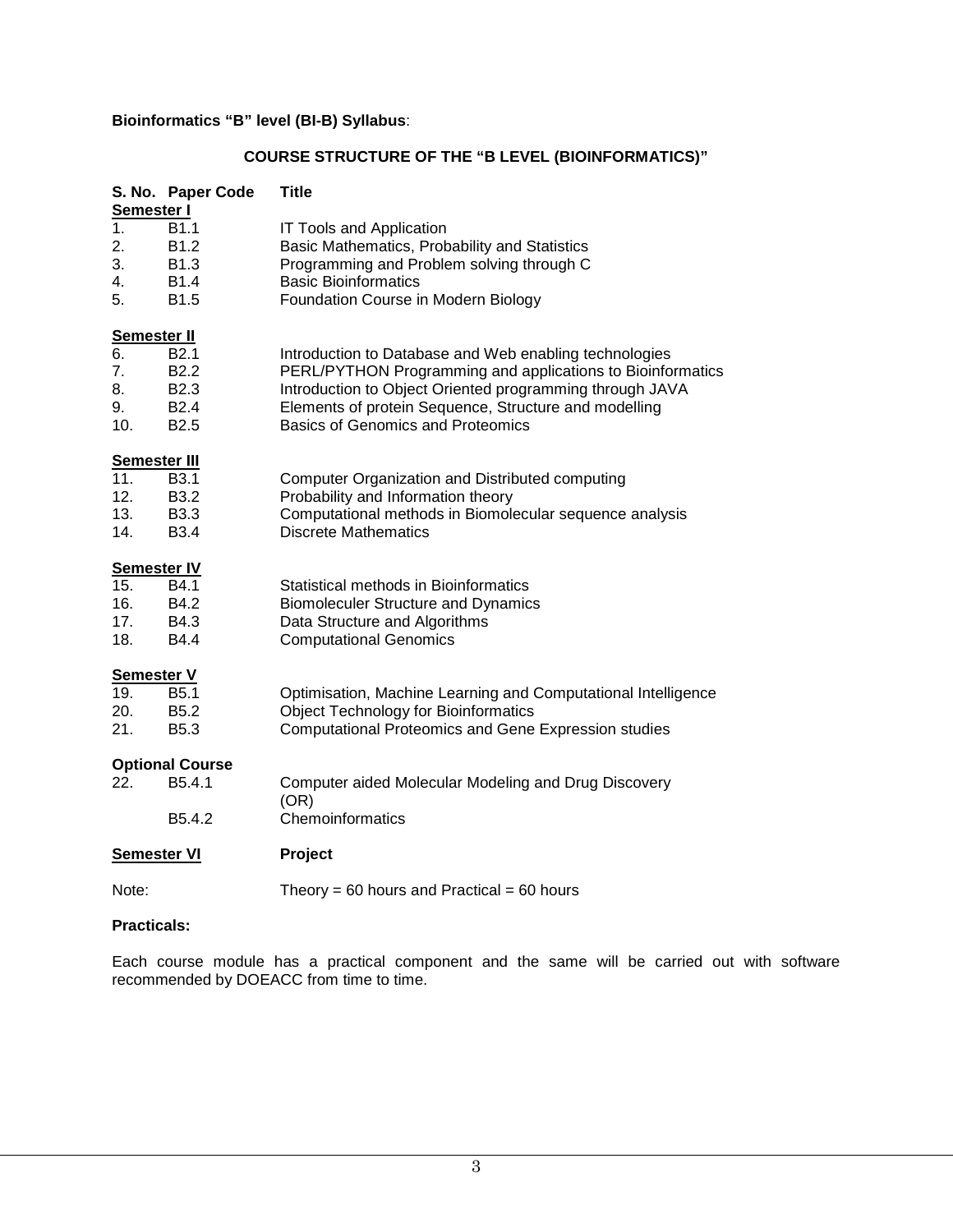# SEMESTER – I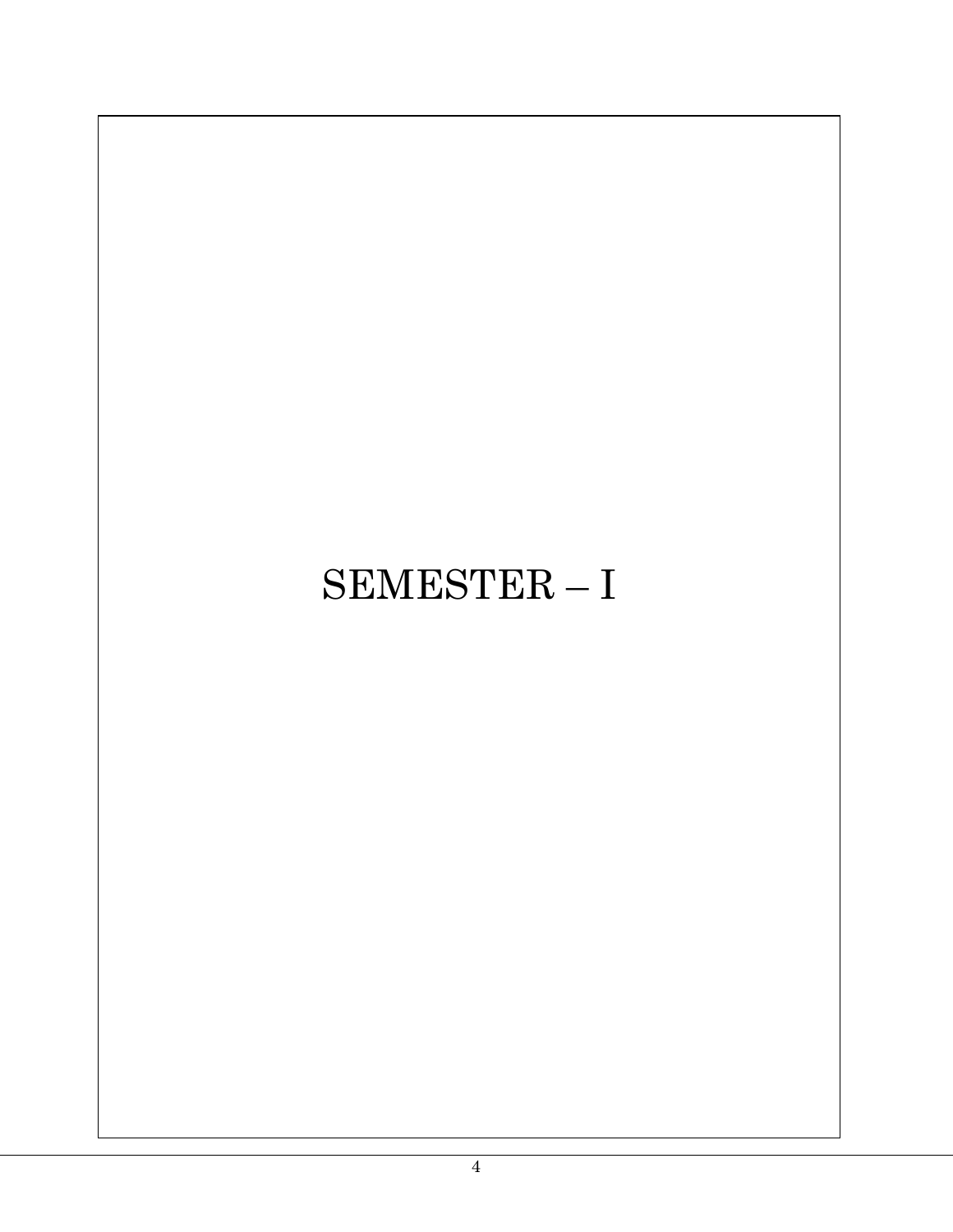#### **BI-M3/A3/B1.1-R0: IT TOOLS AND APPLICATIONS**

#### **Objective of the Course**

This course has been designed to provide an introduction to Information Technology and IT Tools. The student will become IT literate, and will understand the basic IT terminology. The students will be able to understand the role of Information Technology and more specifically computers, communication technology and software in the present social and economic scenario.

The course has focus on the following:

- ♦ Overview of the Information Technolgy
- ♦ Computer Organization
- ♦ Computer Operating System and Software
- ♦ MS Windows, LINUX, Word Processing and Spreadsheet tools
- ♦ Multimedia and Presentation Packages

| S. No.         | Topic                              | Minimum<br>Hours | No. | οf |
|----------------|------------------------------------|------------------|-----|----|
| $\mathbf{1}$ . | <b>Computer Appreciation</b>       | 04               |     |    |
| 2.             | <b>Computer Organization</b>       | 13               |     |    |
| 3.             | <b>Operating System</b>            | 13               |     |    |
| 4.             | <b>Word Processing</b>             | 10               |     |    |
| 5.             | Spreadsheet Package                | 10               |     |    |
| 6.             | <b>Presentation Package</b>        | 06               |     |    |
| 7.             | Information Technology and Society | 04               |     |    |
|                | <b>Lectures</b>                    |                  | 60  |    |
|                | <b>Practical / Tutorials =</b>     |                  | 60  |    |
|                | Total                              | 120              |     |    |

#### **Outline of Course**

#### **Detailed Syllabus**

#### **1. Computer Appreciation 1. Computer Appreciation**

Characteristics of Computers, Input, Output, Storage units, CPU, Computer System, Binary Number System Binary to Decimal Conversion, Decimal to Binary Conversion, Binary Coded Decimal (BCD) Code, ASCII Code

#### **2. Computer Organisation** 13 Hrs.

#### **2.1 Central Processing Unit 1 Hr. <b>1 Hr. 1 Hr. 1 Hr. 1**

Control Unit, Arithmetic Unit, Instruction Set, Register, Processor Speed

#### **2.2 Memory 3 Hrs.**

Main Memory: Storage Evaluation Criteria, Memory Organization, capacity, RAM, Read Only Memories. **Secondary Storage Devices**: Magnetic Disks, Floppy and Hard Disks, Optical Disks CD-ROM, Mass Storage Devices.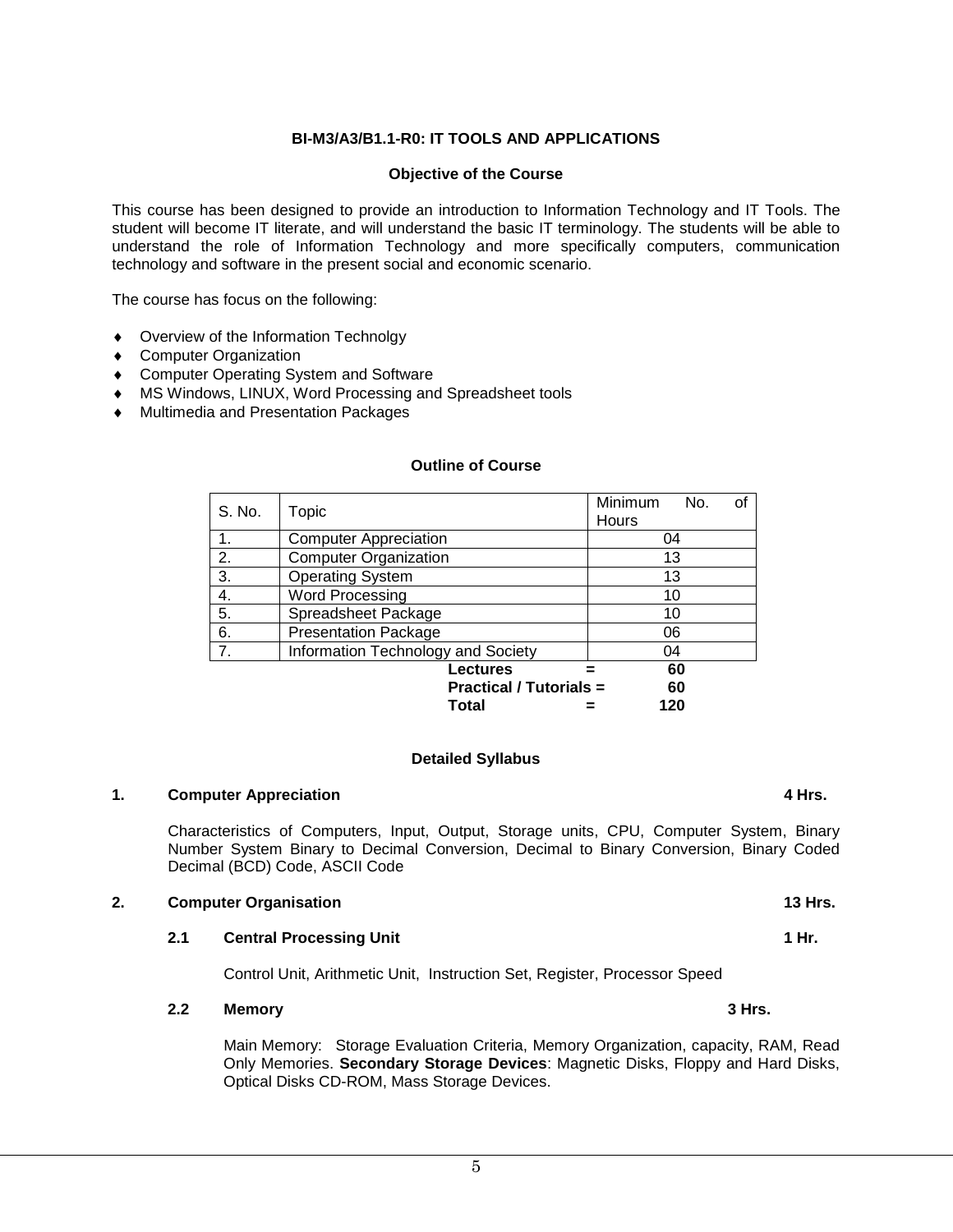#### **2.3 Input Devices 2 Hrs.**

Keyboard, Mouse, trackball, joystick, Scanner, OMR, Bar-code reader, MICR Digitizer, Card Reader, Voice Recognition, web cam, video cameras.

#### **2.4 Output Devices 2 Hrs.**

Monitors, Printers – Dot matrix, inkjet, laser, plotters, Computer output Micro-Film (COM), Multimedia Projector, speech synthesizer, dumb, smart and intelligent terminal.

#### **2.5 Multimedia: 2 Hrs.**

What is Multimedia, Text, Graphics, Animation, Audio, images, Video, Multimedia Application in Education, Entertainment, Marketing.

#### **2.6 Computer Software 3 Hrs. 3 Hrs. 3 Hrs.**

Relationship between Hardware and Software ; system software, application software, compiler, names of some high level languages, free domain software.

#### **3. Operating Systems 13 Hrs.**

#### **Disk Operating System**

Simple DOS Commands, Simple File Operations, Directory related Commands

#### **Microsoft Windows**

An overview of different versions of Windows, Basic Windows elements, Files management through Windows.

Using essential accessories: Systems tools – Disk cleanup, Disk defragmenter, Entertainment, Games, Calculator, Imaging – Fax, Notepad, Paint, WordPad.

#### **Linux**

An overview of Linux , Basic Linux elements: System Features, Software Features. File Structure,

File handling in Linux, Installation of Linux: H/W, S/W requirements, Preliminary steps before installation, specifics on Hard drive repartitioning and booting a Linux System.

#### **4. Word Processing 10 Hrs.**

Word Processing concepts: Saving, Closing, Opening an existing document, Selecting text, Editing text, Finding and replacing text, printing documents, Creating and Printing Merged documents, Character and Paragraph Formatting, Page Design and Layout.

Editing and Proofing Tools: Checking and correcting spellings. Handling Graphics. Creating Tables and Charts. Document Templates and Wizards\*.

#### **5. Spreadsheet Package 10 Hrs.**

Spreadsheet Concepts. Creating, Saving and Editing a workbook, Inserting, Deleting work Sheets, entering data in a cell/formula. Copying and Moving data from selected cells, Handling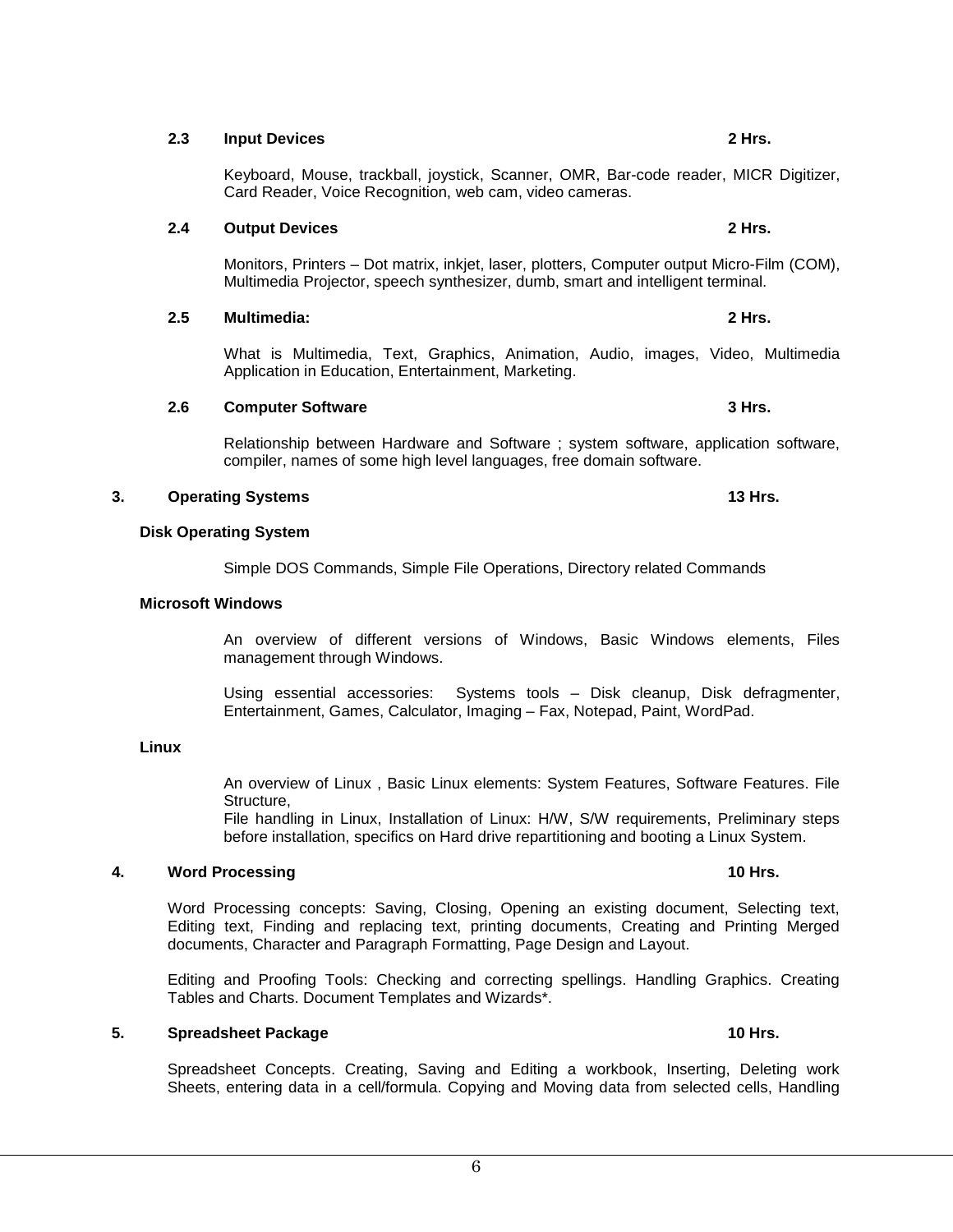operators, in Formulae, Functions: Mathematical. Logical, Statistical, Text, Financial, Data ad Time Functions, Using Function wizard.

Formatting a Worksheet : Formatting Cells - Changing data alignment, Changing date, number, character, or currency format, changing font, adding borders and colors, printing worksheets, Charts and Graphs – Creating, Previewing, Modifying Charts.

Integrating word processor, spread sheets, web pages\*.

#### **6. Presentation Package 6 Hrs.**

Creating, Opening and Saving Presentations, Creating the Look of Your Presentation, Working in Different Views, Working with Slides, Adding and Formatting Text, Formatting Paragraphs, Checking Spelling and Correcting Typing Mistakes, Making Notes Pages and Handouts, Drawing and Working with Objects, Adding Clip Art and Other Pictures, Designing Slide Shows, Running and Controlling a Slide Show, Printing Presentations\*.

#### **7. Information Technology and Society 4 Hrs.**

Application of Information Technology in Railways, Airlines, Banking, Insurance, Inventory Control, Financial Systems, Hotel Management, Education, Video Games, Telephone exchanges, Mobile Phones, Information Kiosks, Special effects in Movies.

\* Note: The underlying concepts may be illustrated using MS Office Package.

#### **RECOMMENDED BOOKS**

#### **MAIN READING**

- 1. P. K. Sinha and P. Sinha (2002), "Foundations of Computing", First Edition, BPB Publication.
- 2. S. Sagman, "Microsoft Office 2000 for Windows", Second Indian Print, 2000, Pearson Education.

#### **SUPPLEMENTARY READING**

1. Turban, Mclean and Wetherbe, "Information Technology and Management", Second Edition, 2001, John Wiley & Sons.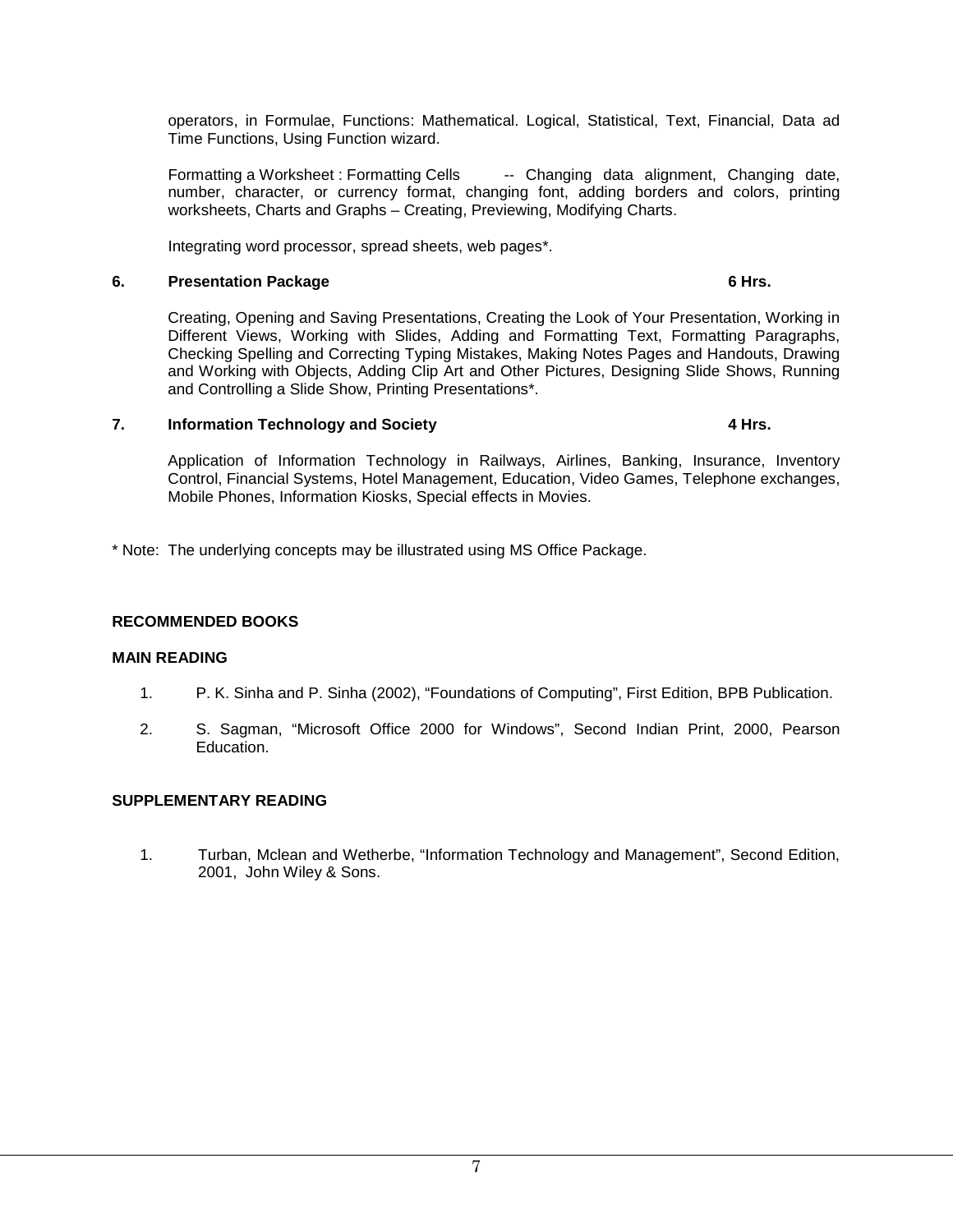#### **BI-A5/B1.2-R0: BASIC MATHEMATICS, PROBABILITY AND STATISTICS**

#### **Objective of the Course**

Mathematical and statistical frameworks are being increasingly employed to understand and investigate biological processes. These frameworks helps in analyzing vast amount of datasets generated from genome and related projects. It is thus essential to introduce basic concepts of mathematics, probability and statistics early within the Bioinformatics curriculum. This course will enable students to understand and appreciate computational problems in proper perspective. In addition, this course will provide a foundation for pursuing higher level courses in Computational Biology.

#### **Outlines of Course**

| <b>S. No.</b> | <b>Topics</b>                                 | Minimum No. of hours |
|---------------|-----------------------------------------------|----------------------|
|               | <b>Real Numbers</b>                           |                      |
| 2.            | Set, Relation and Function                    |                      |
| 3.            | Limits                                        |                      |
| 4.            | <b>Binomial Theorem</b>                       | 2                    |
| 5.            | Calculus                                      | 12                   |
| 6.            | <b>Matrices and Vectors</b>                   | 5                    |
| 7.            | <b>Complex Numbers</b>                        | າ                    |
| 8.            | <b>Elementary Statistics</b>                  | 6                    |
| 9.            | <b>Regression and Correlation</b>             |                      |
| 10.           | Probability                                   | 8                    |
|               | Random Variables and Probability Distribution | 12                   |

| <b>Lectures</b><br>=          | 60  |
|-------------------------------|-----|
| <b>Practicals/Tutorials =</b> | 60  |
| Total<br>=                    | 120 |

#### **Detailed Syllabus**

| 1. | <b>Real Numbers</b>                                                                                                                          | 2 Hours        |
|----|----------------------------------------------------------------------------------------------------------------------------------------------|----------------|
|    | Different kinds of number Integer, Rational and Irrational<br>Surds and their properties, Fractional indices                                 |                |
| 2. | <b>Set, Relation and Function</b>                                                                                                            | <b>3 Hours</b> |
|    | Set, Product sets<br><b>Relations</b><br>Functions (Polynomials, Trigonometric, Exponential)<br><b>Graphical Representation of Functions</b> |                |
| 3. | Limits                                                                                                                                       | 4 Hours        |
|    | Sequences<br>Limits of sequences<br>Series<br>Limits of functions                                                                            |                |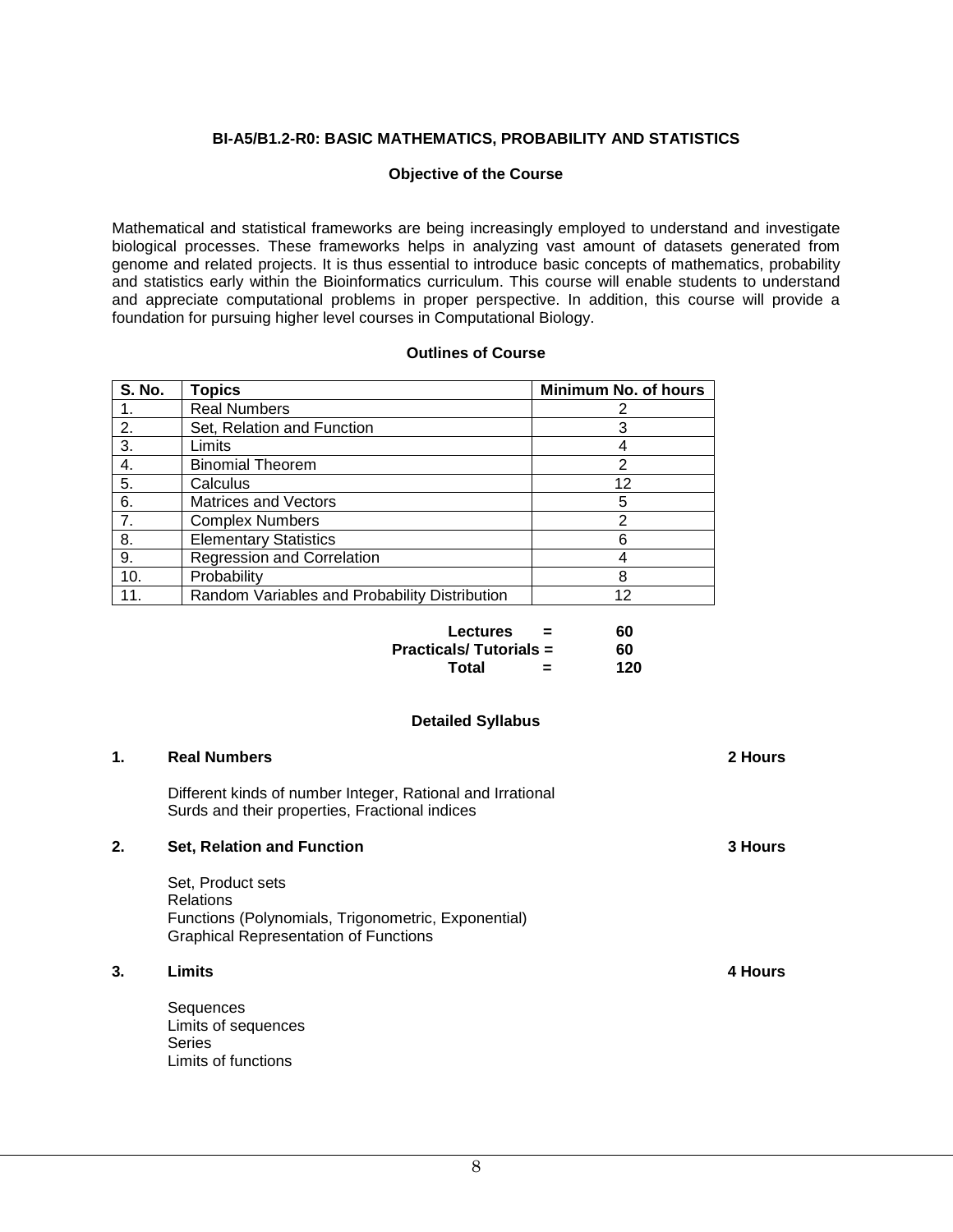| 4. |                              | <b>Binomial Theorem</b>                                                                                                                                                                                        | 2 Hours       |  |  |  |
|----|------------------------------|----------------------------------------------------------------------------------------------------------------------------------------------------------------------------------------------------------------|---------------|--|--|--|
|    |                              | Expanding $(x+y)^n$<br>Binomoal Coffiecients, Binomial Theorem                                                                                                                                                 |               |  |  |  |
| 5. |                              | <b>Calculus</b>                                                                                                                                                                                                |               |  |  |  |
|    | a)                           | Differentiation<br>Calculating gradients of chords<br>First order and higher derivatives<br>Applications: Increasing and Decreasing<br>Functions, Maximum and Minimum points<br>Derivatives as rates of change | $5$ Hours     |  |  |  |
|    | b)                           | Integration<br>Finding a function from its derivative<br>Definite integral<br><b>Calculating Areas, Volumes</b>                                                                                                | $5$ Hours     |  |  |  |
|    | c)                           | <b>Differential Equations</b><br>Forming differential equations<br>First order differential equation, growth equation<br>Applications                                                                          | $\dots$ Hours |  |  |  |
| 6. |                              | <b>Matrices and Vectors</b>                                                                                                                                                                                    | 5 hours       |  |  |  |
|    |                              | Matrix algebra, Determinants<br>Applications<br>Vector in space<br>Applications                                                                                                                                |               |  |  |  |
| 7. |                              | <b>Complex Numbers</b>                                                                                                                                                                                         | 2 hours       |  |  |  |
|    |                              | Extending the number system<br>Operations with complex numbers                                                                                                                                                 |               |  |  |  |
| 8. | <b>Elementary Statistics</b> |                                                                                                                                                                                                                |               |  |  |  |
|    | a)                           | Representation of data:<br>Discrete Data, Continuous data<br>Histogram, Polygons, Frequency Curves                                                                                                             |               |  |  |  |
|    | b)                           | The Mean,<br>Variability of data -<br>The standard deviation                                                                                                                                                   |               |  |  |  |
|    | c)<br>d)                     | Median, quantiles, percentile<br><b>Skewness</b>                                                                                                                                                               |               |  |  |  |
|    | e)                           | Box and Whisker diagrams (box plots)                                                                                                                                                                           |               |  |  |  |
| 9. |                              | <b>Regression and Correlation</b><br>Scatter diagrams<br>Regression function<br>Linear correlation and regression lines<br>Product moment correlation coefficient                                              | 4 hours       |  |  |  |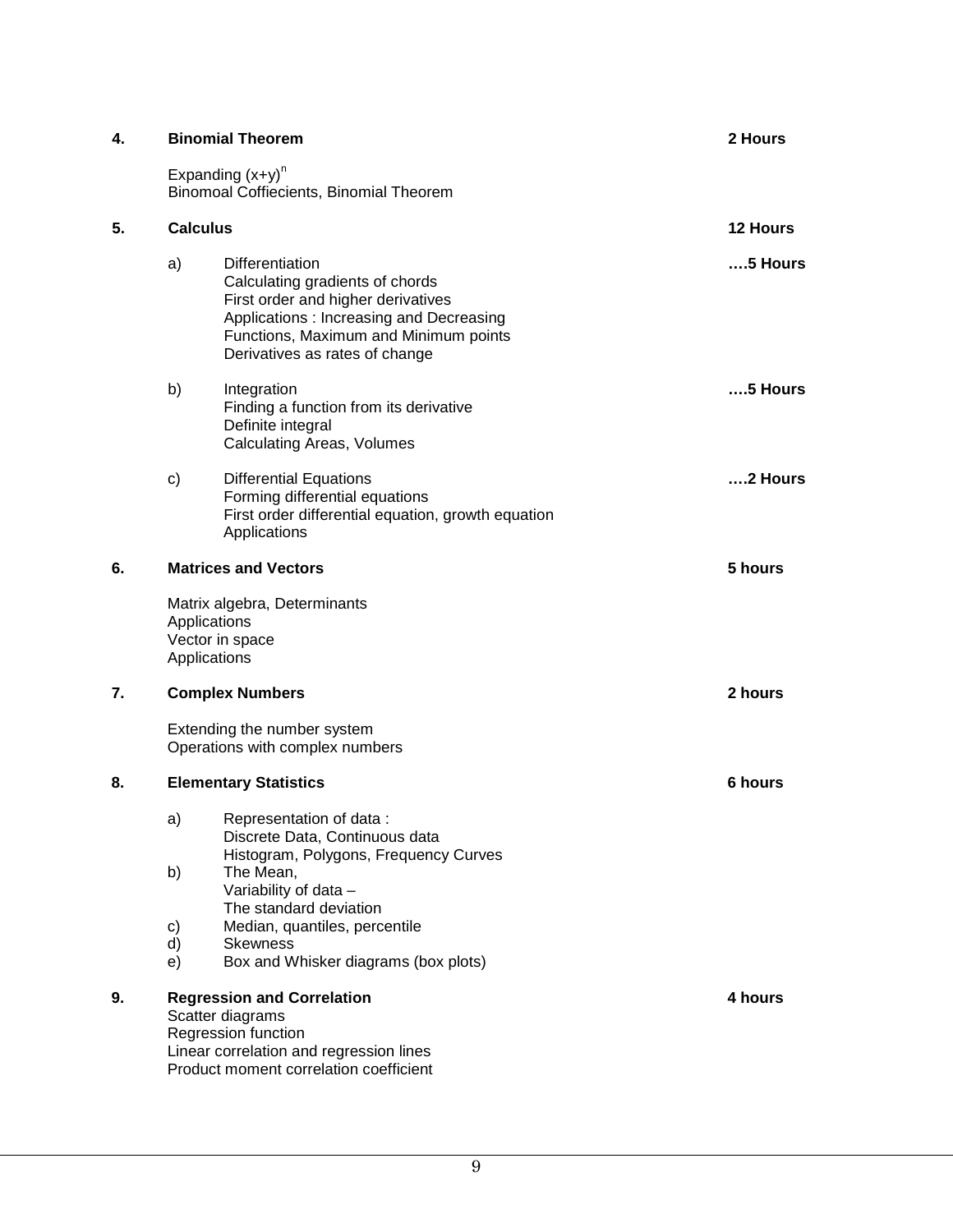| 10 <sub>1</sub> | Probability                                                                            |                                                                                                                                                                                                                                                                                                                                                           | 8 hours             |
|-----------------|----------------------------------------------------------------------------------------|-----------------------------------------------------------------------------------------------------------------------------------------------------------------------------------------------------------------------------------------------------------------------------------------------------------------------------------------------------------|---------------------|
|                 |                                                                                        | <b>Experimental probability</b><br>Probability when outcomes are equally likely                                                                                                                                                                                                                                                                           | $\ldots$ 2 hours    |
|                 | Subjective probabilities<br>Probabilities law<br>Probability rules for combined events |                                                                                                                                                                                                                                                                                                                                                           | 4 hours             |
|                 |                                                                                        | Conditional probability and independent events<br>Probability trees<br>Bayes' theorem                                                                                                                                                                                                                                                                     | $\ldots$ 2 hours    |
| 11.             | a)                                                                                     | <b>Random Variables and Distributions</b><br>Discrete and Continuous Random Variables<br>Cumulative distribution function<br>Probability mass function and Probability Density function<br>Expectation of random variables - Experimental<br>Approach and theoretical approach<br>Expectation of X and variance of X<br>Expectation of function $E[g(X)]$ | 12 hours<br>5 hours |
|                 | b)                                                                                     | Bernoulli Distribution<br><b>Binomial Distribution</b><br>Poisson Distribution                                                                                                                                                                                                                                                                            | 3 hours             |
|                 | C)                                                                                     | Uniform Distribution<br><b>Normal Distribution</b><br>Normal approximation to Binomial<br><b>Distribution</b><br>Central limit theorem                                                                                                                                                                                                                    | 4 hours             |

#### **RECOMMENDED BOOKS**

#### **MAIN READING**

- 1. H. Nell and D. Quadling, 'Pure Mathematics (Advanced Level Mathematics)'. Vol. 1,2,3, Cambridge University Press 2002.
- 2. Edward Batschelet. 'Introduction to Mathematics for Life Scientists', 3<sup>rd</sup> Edition, Springer Verlag, 1992
- 3. J. Crawshaw and J. Chambers', 'Advanced level Statistics', 4<sup>th</sup> Edition, Nelson Thornes, 2002

#### SUPPLEMENTARY READING

- 1. Sheldon Ross, 'A first Course in Probability', Sixth Edition, Pearson Education Asia, 2002
- 2. S. Dobbs and J. Millser, 'Statistics (Advanced Level mathematics);, Cambridge University Press 2002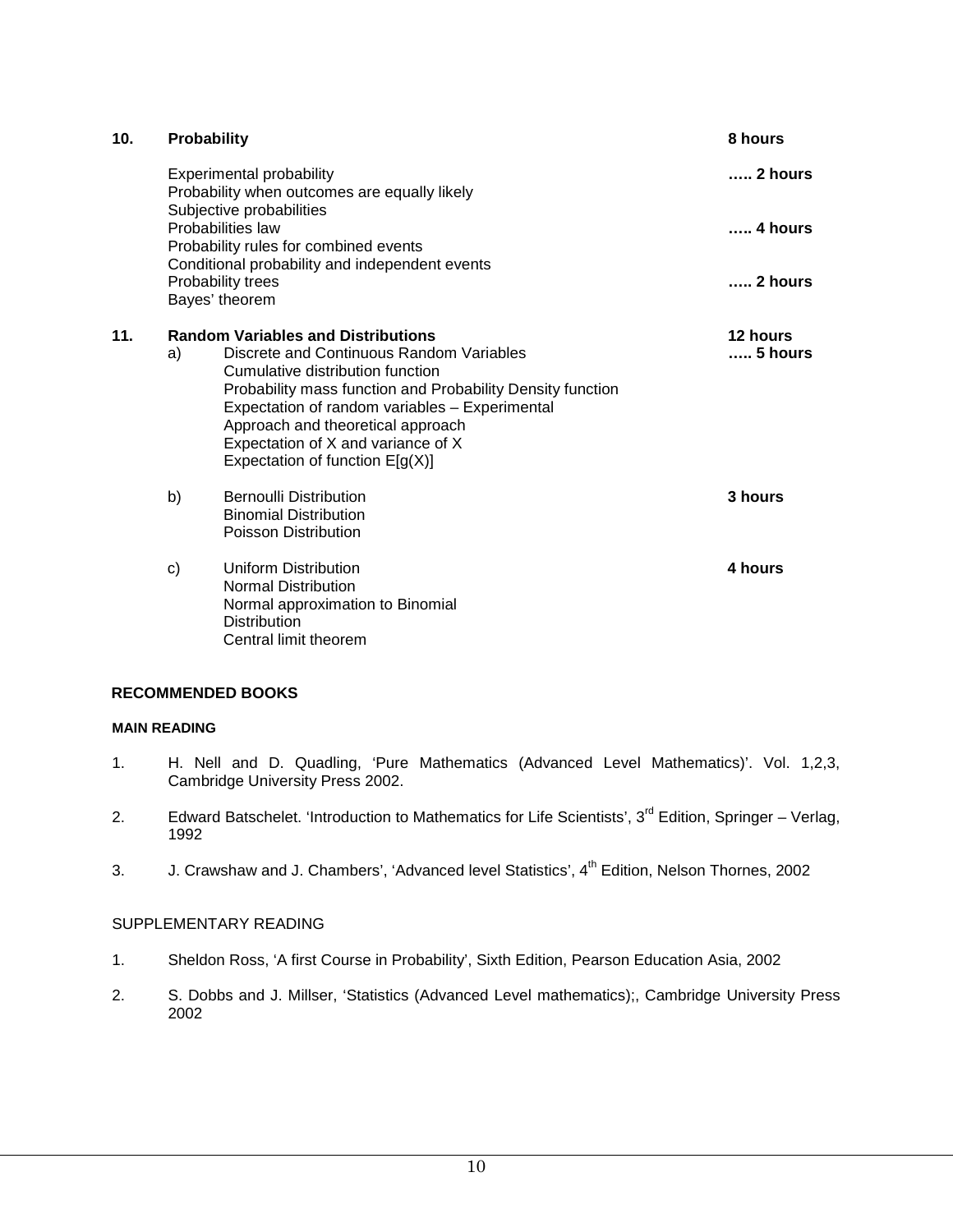#### **BI-M4.1/A4/B1.3-R0: PROGRAMMING AND PROBLEM SOLVING THROUGH 'C' LANGUAGE**

#### **Objective of the Course**

The objectives of this course are to make the student understand programming language, programming, concepts of Loops, reading a set of Data, stepwise refinement, Functions, Control structure, Arrays. After completion of this course the student is expected to analyse the real life problem and write a program in 'C' language to solve the problem. The main emphasis of the course will be on problem solving aspect, i.e. developing proper algorithms.

- ♦ After completion of the course the student will be able to
- ♦ develop efficient algorithms for solving a problem
- ♦ Use the various constructs of a programming language viz. conditional, iteration and recursion.
- ♦ Implement the algorithms in 'C' language
- ♦ Use simple data structures like arrays, stacks and linked list in solving problems
- ♦ Handling File in 'C'.

| S.No.            | Topic                                        |                             | Minimum No. of<br><b>Hours</b> |
|------------------|----------------------------------------------|-----------------------------|--------------------------------|
| $\mathbf{1}$ .   | Introduction to Programming                  |                             | 04                             |
| 2.               | Algorithms for Problem solving               |                             | 12                             |
| $\overline{3}$ . | Introduction to 'C' language                 |                             | 04                             |
| 4.               | Conditionals and loops                       |                             | 08                             |
| 5.               | Arrays                                       |                             | 06                             |
| 6.               | <b>Functions</b>                             |                             | 06                             |
| 7.               | <b>Structures and Unions</b>                 |                             | 06                             |
| 8.               | <b>Pointers</b>                              |                             | 06                             |
| 9.               | Self Referential Structures and Linked Lists |                             | 04                             |
| 10.              | File Processing                              |                             | 04                             |
|                  |                                              | Lectures                    | 60<br>=                        |
|                  |                                              | <b>Practicals/Tutorials</b> | 60<br>=                        |

#### **Outline of Course**

#### **Detailed Syllabus**

#### **1. Introduction to Programming 4 hours 3 and 4 hours 3 and 4 hours 3 and 4 hours**

The Basic Model of Computation, Algorithms, Flow-Charts, Programming Languages, Compilation, Linking and Loading, Testing and Debugging, Documentation

**Total = 120**

#### **2. Algorithms for Problem Solving 12 hours 12 hours 12 hours**

Exchanging values of two variables, summation of a set of numbers, Decimal Base to Binary Base conversion, Reversing digits of an Integer, GCD (Greatest Common Division) of two numbers, Test whether a number is prime, Organise numbers in ascending order, Find square root of a number, factorial computation, Fibonacci sequence, Evaluate 'sin x' as sum of a series, Reverse order or elements of an array, find Largest number in an array, Print elements of upper triangular matrix, multiplication of two matrices, Evaluate a Polynomial.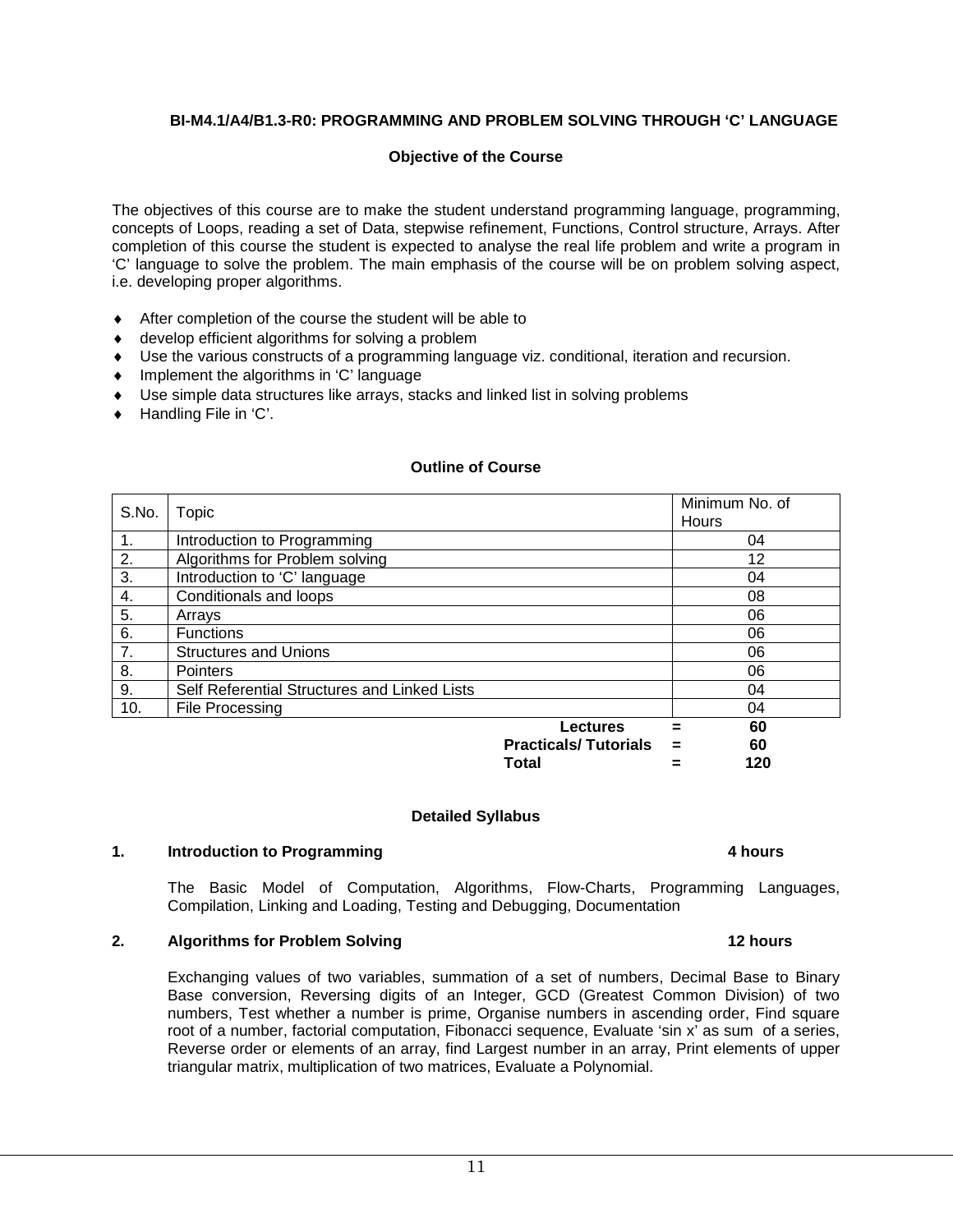#### **3. Introduction to 'C' language 4 hours 3. According to the 4 hours and 4 hours 4 hours 3. According to 4 hours 3.**

- 3.1 Character set, Variable and Identifiers, Built-in-Data Types, Variable Definition
- 3.2 Arithmetic operators and Expressions, Constants and Literals
- 3.3 Simple assignment statement, Basic input/output statement 3.4 Simple 'C' programs
- Simple 'C' programs

#### **4. Conditional Statements and Loops 8 hours 8 hours**

- 4.1 Decision making within a program<br>4.2 Conditions. Relational Operators. I
- 4.2 Conditions, Relational Operators, Logical Connectives<br>4.3 *if* statement. *if-else* statement
- *if* statement, *if-else* statement
- 4.4 Loops: *while* loop, do while, *for* loop, nested loops, infinite loops, *switch* statement, structured programming

#### **5. Arrays 6 hours**

One dimensional arrays: Array manipulation; Searching, Insertion, Deletion of an element from an array; Finding the largest /smallest element in an array; Two dimensional arrays, Addition/ Multiplication of two matrices, Transpose of a square matrix; Null terminated strings as array of characters, Representation sparse matrices

#### **6. Functions 6 hours**

Top down approach of problem solving, Modular programming and functions, Standard Library of C functions, Prototype of a function: Formal parameter list, Return Type, Function call, Block structure, Passing arguments to a function: call by reference, call by value, Recursive Functions, arrays as function arguments

#### **7. Structures and Unions 6 hours <b>6 hours 6 hours**

Structure variables, initialization, structure assignment, nested structure, structures and functions, structures and arrays: arrays of structures, structures containing arrays, unions

#### **8. Pointers 6 hours**

Address operators, pointer type declaration, pointer assignment, pointer initialization, pointer arithmetic, functions and pointers, Arrays and Pointers, pointer arrays

#### **9. Self Referential Structures and Linked Lists 4 hours**

Creation of a singly connected linked list, traversing a link list, Insertion into a linked list, Deletion from a linked list

#### **10. File Processing 4 hours**

Concepts of Files, File opening in various modes and closing of a file, Reading from a file, Writing onto a file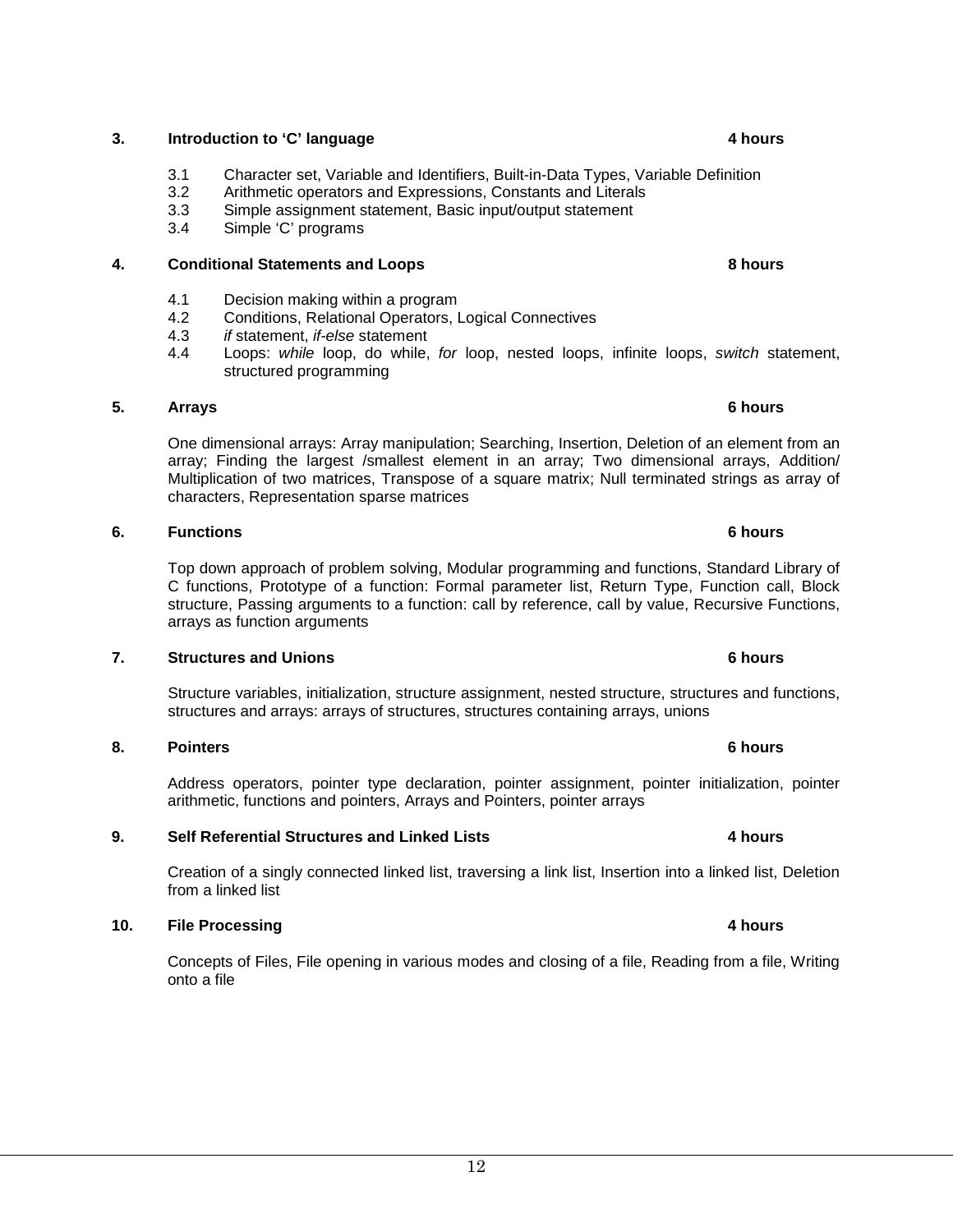#### **RECOMMENDED BOOKS**

#### **MAIN READING**

- 1. Byron Gottfried, "Programming with C" Second Edition, Tata McGrawhill, 2000
- 2. R. G. Dromey, "How to solve it by Computer", Seventh Edition, 2001, Prentice Hall of India

#### **SUPPLEMENTARY READING**

- 1. E. Balaguruswami, "Programming with ANSI-C", First Edition, 1996, Tata McGrawhill
- 2. A. Kamthane, "Programming with ANSI & Turbo C", First Edition, 2001, Pearson Education
- 3. Venugopal and Prasad, "Programming with 'C'", First Edition, 1997, Tata McGrawhill
- 4. B. W. Kernighan & D. M. Ritchie, "The C Programming Language", Second Edition 2001, Prentice Hall of India

#### **BI-M2/A2/B1.4-R0: BASIC BIOINFORMATICS**

#### **Objective of the Course**

On completion of this course, students will have basic knowledge of sources of sequences and protein structure data, an understanding of the relevance and importance of this data, and some exposure to basic algorithms used for processing this data.

#### **Outline of Course**

| S. No. | Topic                                           | Minimum No. of |  |
|--------|-------------------------------------------------|----------------|--|
|        |                                                 | <b>Hours</b>   |  |
|        | Introduction to Genes and Proteins              | 10             |  |
|        | Introduction to Internet Use and Search Engines | 5              |  |
|        | <b>Genomic Sequence Information Sources</b>     | 10             |  |
|        | <b>Protein Structure Information Sources</b>    | 10             |  |
| 5      | Introduction to Data Generating Methods         | 5              |  |
| 6      | Sequence and Phylogeny Analysis                 | 20             |  |
|        | Lecture                                         | 60             |  |
|        | <b>Practicals/Tutorials</b>                     | 60             |  |
|        | Total                                           | 120            |  |

#### **Detailed Syllabus**

#### **1. Introduction to Genes and Proteins 10 hours** 10 hours

Genome Sequences ORFs, Genes, Introns, Exons, Splice Variants DNA/RNA Secondary Structure Triplet Coding Protein Sequences Protein Structure: Secondary, Tertiary, Quaternary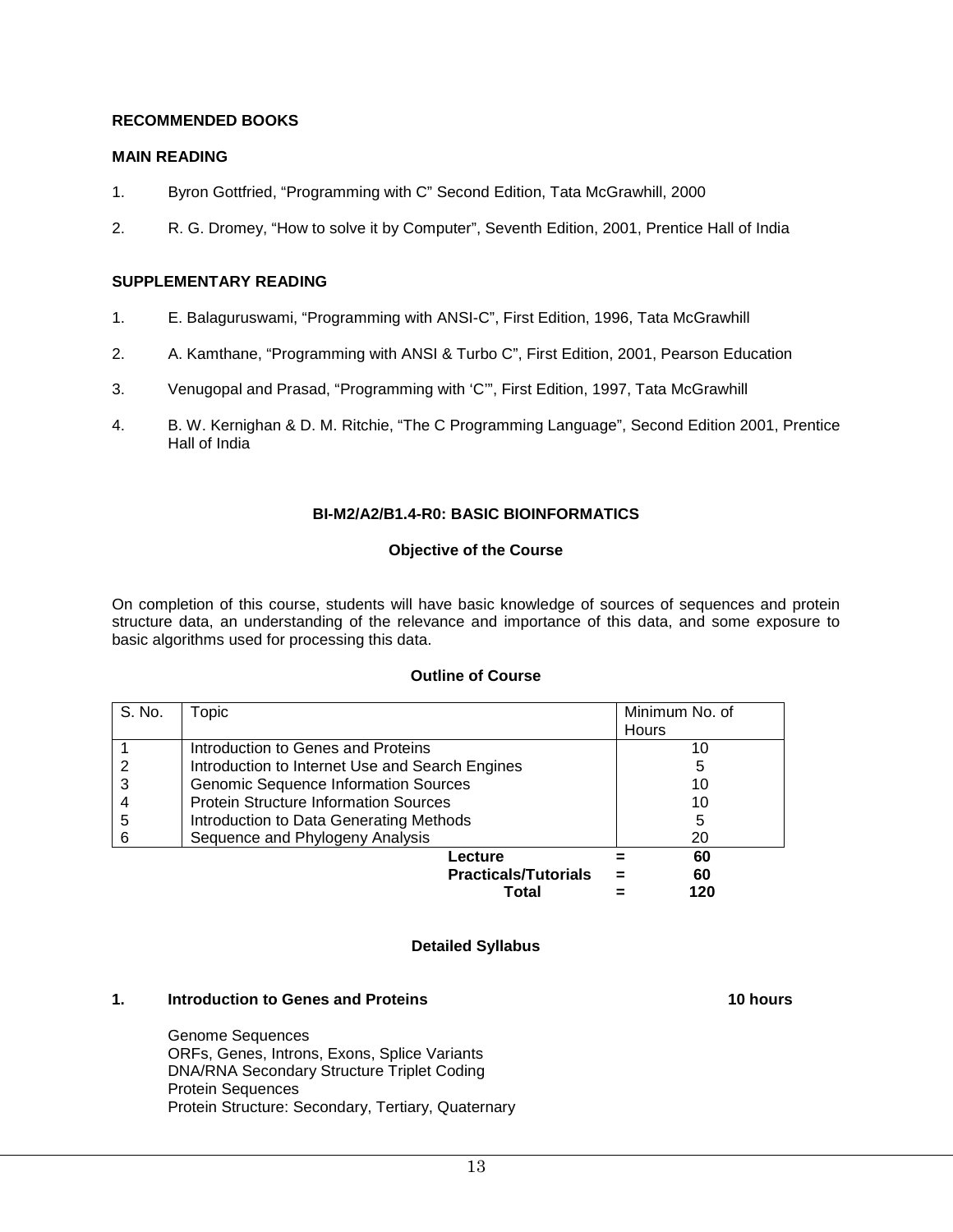The notion of Homology

| 2. | <b>Introduction to Internet Use and Search Engines</b>                                                                                                                                                                                                                                 | 5 hours                                                                                               |
|----|----------------------------------------------------------------------------------------------------------------------------------------------------------------------------------------------------------------------------------------------------------------------------------------|-------------------------------------------------------------------------------------------------------|
|    | WWW, HTML, URLs<br>Browsers: Netscape / Opera / Explorer<br>Search Engines Google, PUBMED                                                                                                                                                                                              |                                                                                                       |
| 3. | <b>Sequence Information Sources</b>                                                                                                                                                                                                                                                    | 10 hours                                                                                              |
|    | EMBL<br><b>GENBANK</b><br>Entrez<br>Unigene<br>Understanding the structure of each source and using it on the web                                                                                                                                                                      |                                                                                                       |
| 4. | <b>Protein Information Sources</b>                                                                                                                                                                                                                                                     | 10 hours                                                                                              |
|    | <b>PDB</b><br><b>SwissProt</b><br><b>TrEMBL</b><br>Understanding the structure of each source and using it on the web                                                                                                                                                                  |                                                                                                       |
| 5. | <b>Introduction to Data Generating Techniques</b><br>Restriction Enzymes, Gel Electrophoresis, Chromatograms<br>Blots, PCR, Microarrays, Mass Spectrometry<br>What data each generates, and what bioinformatic problems they pose.                                                     | 5 hours                                                                                               |
| 6. | <b>Sequence and Phylogeny Analysis</b><br>Detecting Open Reading Frames<br>Outline of Sequence Assembly<br><b>Mutation Matrices</b><br>Pairwise Alignments<br>Introduction to BLAST, using it on the web, interpreting results<br>Multiple Sequence Alignment<br>Phylogenetic Analysis | 20 hours<br>$2$ hours<br>$3$ hours<br>$2$ hours<br>2 hours<br>$4$ hours<br>$\dots$ 3 hours<br>4 hours |

#### **RECOMMENDED BOOKS**

#### **MAIN READING**

#### **Theory**

- 1. D. Baxevanis and F. Oulette, (2002) "Bioinformatics : A practical guide to the analysis of genes and proteins", Wiley Indian Edition
- 2. Cynthia Gibas and Per Jambeck (2001), "Developing Bioinformatics Computer Skills". O'Reilly press, Shorff Publishers and Distributors Pvt. Ltd., Mumbai.
- 3. Bryan Bergeron MD (2003), "Bioinformatics Computing". Prentice Hall India (Economy Edition)
- 4. Stuart Brown (2000) "Bioinformatics A biologists guide to Biocomputing and Internet". Eaton Publishing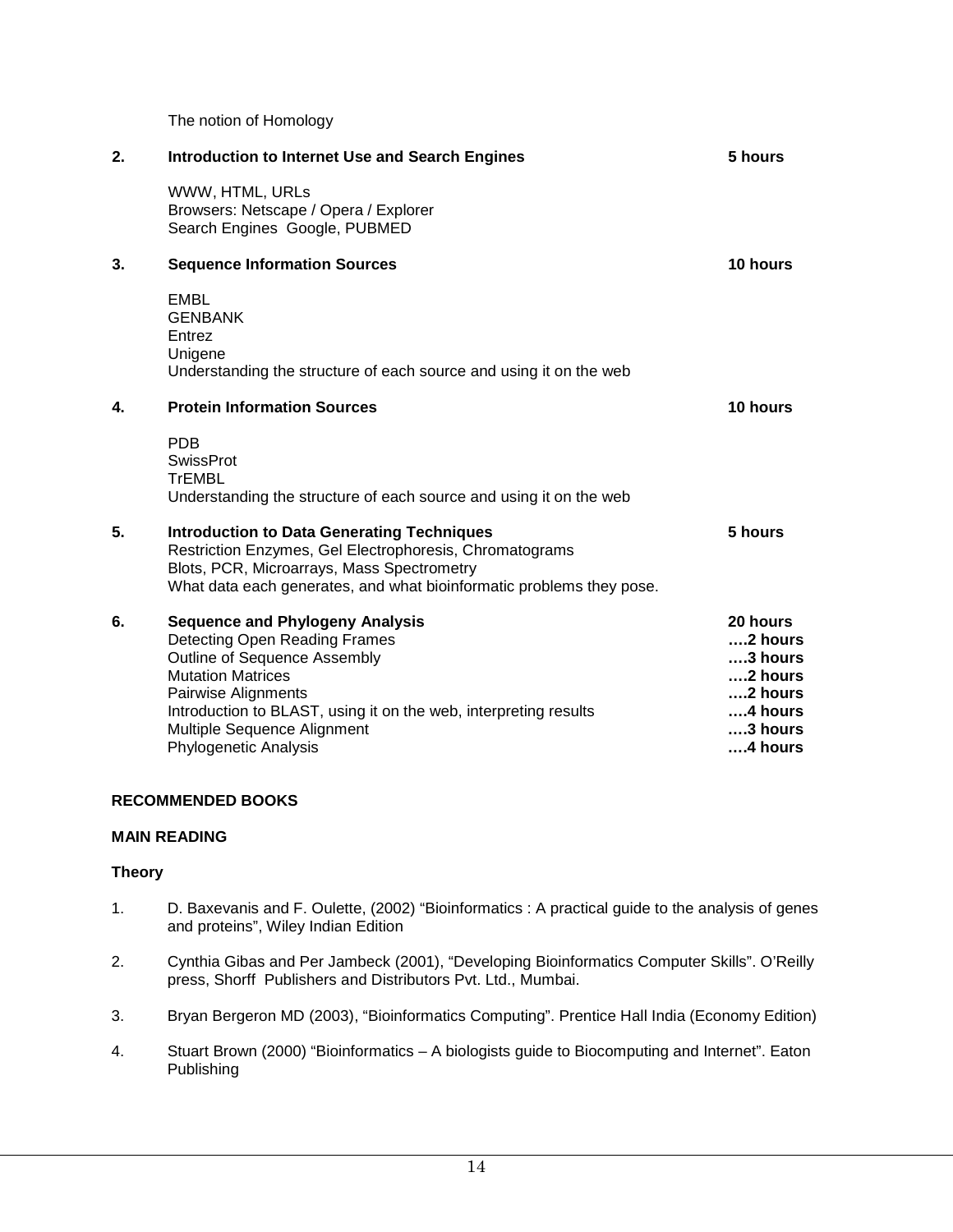#### **Practical**

1. Jean-Michel Claverie and Cedric Notredame (2003) Bioinformatics – A Beginners Guide. Wiley – Dreamtech India Pvt. Ltd.

#### **SUPPLEMENTARY READING**

#### **Theory**

- 1. T. K. Attwood & D. J. Parry-Smith (2001), "Introduction to Bioinformatics", Pearson Education Ltd, Low Price Edition.
- 2. Bioinformatics: Sequence and Genome Analysis. D. W. Mount (2001) Cold Spring Harbor Laboratory Press.
- 3. Arthur M. Lesk (2002) "Introduction to Bioinformatis" Oxford University Press

#### **BI-M1/A1/B1.5-R0: FOUNDATION COURSE IN MODERN BIOLOGY**

#### **Objective of the course**

The objective of this foundation course is to familiarize students to basic terminology and concepts in the subject. Unifying concepts and theories pointed out and stressed wherever applicable.

After completion of this course students should be able to

- Understand the underlying basic concepts in biology
- Be familiar with basic terminology
- Relate to the functioning of cellular machinery
- Appreciate the role of heredity and evolution in our ecology

#### **Outline of Course**

| S. No. | Topic                                                   | Minimum No. of |
|--------|---------------------------------------------------------|----------------|
|        |                                                         | Hours          |
|        | General Biology                                         |                |
|        | <b>Basics of Cell Biology</b>                           |                |
| 3      | Introductory Life Science - Botany and Zoology          |                |
|        | Introduction to Human Biology                           |                |
| 5      | General Microbiology                                    | 6              |
| 6      | Basics of Genetics and Evolution                        | 10             |
|        | Basic Molecular Biology I - Nucleic acids (DNA and RNA) |                |
| 8      | Basic Molecular Biology II - Proteins                   | 6              |
|        | Lecture                                                 | 60             |
|        | <b>Practicals/Tutorials</b>                             | 60             |
|        | Total                                                   | 120            |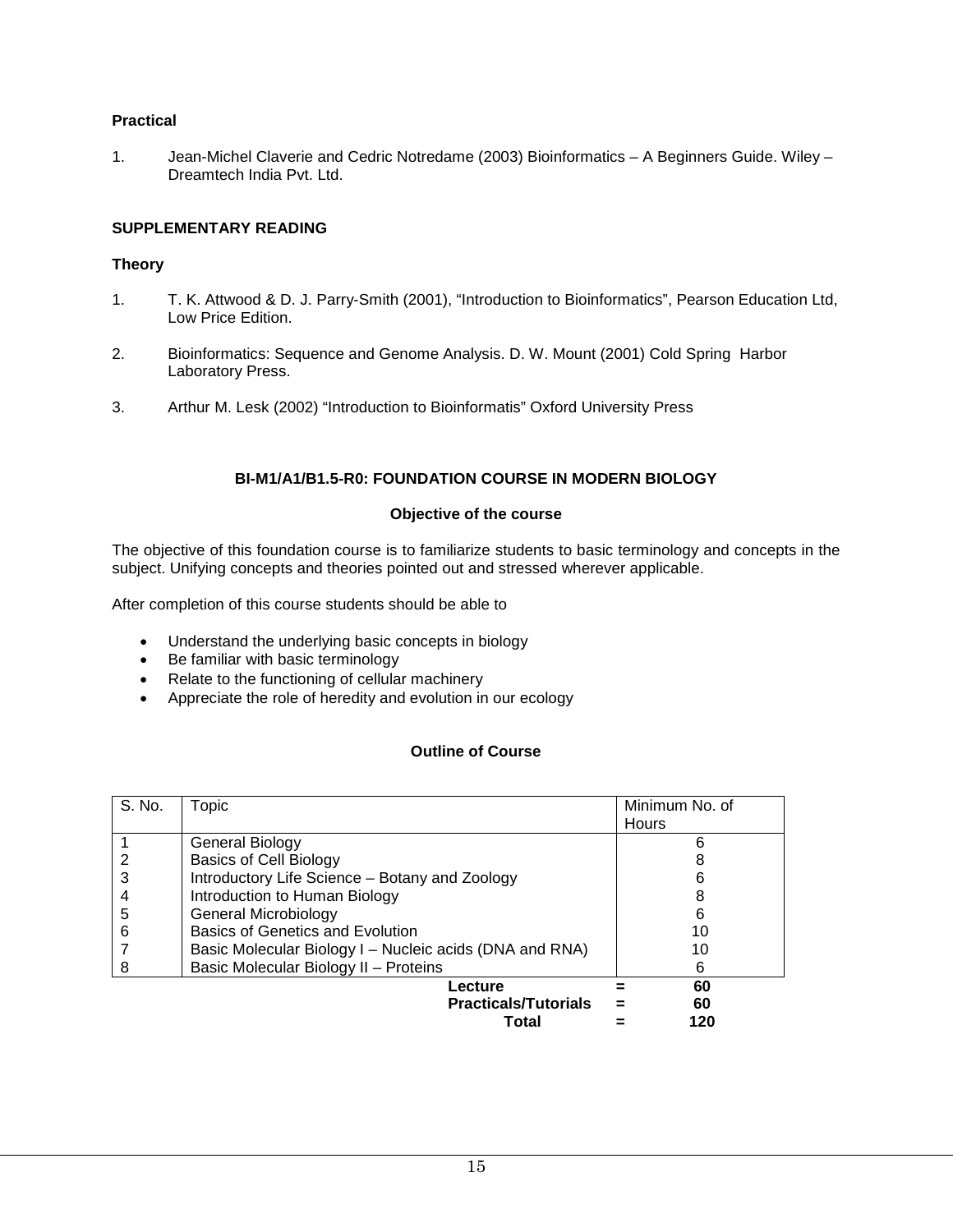### **Detailed Syllabus**

#### **1. General Biology 6 hours**

The nature of life, definition of life, characteristics of life, differences between animals and plants, principal divisions in biology, importance of biology

#### **2. Basics of Cell Biology 8 hours**

Definition of Cell – fundamental cell types, difference between prokaryotic and eukaryotic cell types, cell structure, cell wall, plasma membrane, different organelles and their function. Cell division stages, chromosome structure, human chromosomes, sex chromosome.

#### **3. Introductory Life Science -- Botany and Zoology 6 hours**

What is a tissue, classification of tissue, meristematic tissue, intercellular space. **Reproduction and development of seed and non-seed plants, levels of organization, form and function of systems, and a survey of major taxa.**

#### 4. **Introduction to Human Biology <b>8 hours** 8 hours

Types of tissue in human : connective tissue, supporting tissues fluid tissue, muscular tissue, nerve tissue, secretory tissue.

Human respiration : respiratory organs, mechanism of breathing in man, composition of different respiratory gases, compartment of lung, gas exchange in lungs, transport of gases during respiration, diseases of respiratory system. Human nutrition: Salivary glands, function of saliva, swallowing process, digestion in stomach, secretory cells of stomach, digestion in small intestine, pancreas, liver, bile, role of bile in fat digestion.

Human circulation : heart, blood flow control, diseases of heart and circulatory system. Human excretion: Function of kidney, large intestine, summary of excretory substances, diseases related to excretory system. Movement and locomotion: Organs responsible for movement, joints, bones and muscles involved in walking, different sequences during locomotion.

Reproduction: Formation of sperm and ova, fertilization, Hormones: Regulation of hormone secretion

#### **5. General Microbiology 6 hours**

Microbes in Our Lives: Definition of microorganisms, role in ecological balance, microorganisms living in humans and animals, their role, microorganisms used to produce food and chemicals, disease causing microorganisms.

**A Brief History of Microbiology**: Robert Hookes observation in 1665, Antoni van Leeuwwenhoek sees microorganisms using a simple microscope (1673), Rudolf Virchow introduced the concept of biogenesis: (1858). Pasteur's discoveries (1861). Alexander Fleming's Penicillin discovery (1928). Penicillin has been used clinically an as antibiotic since the 1940s.

Fermentation and Pasteurization, Vaccination, Recombinant DNA Technology

Naming and Classifying of Microorganism

In a nomenclature system designed by Carolus Linnaeus (1735), each living organism is assigned two names, The two names consist of a genus and a specific epithet, both of which are underlined or italicized. All organisms are classified into Eubacteria, Archaea and Eucarya. Eucarya includes Protista, Fungi, Plantae and Animalia.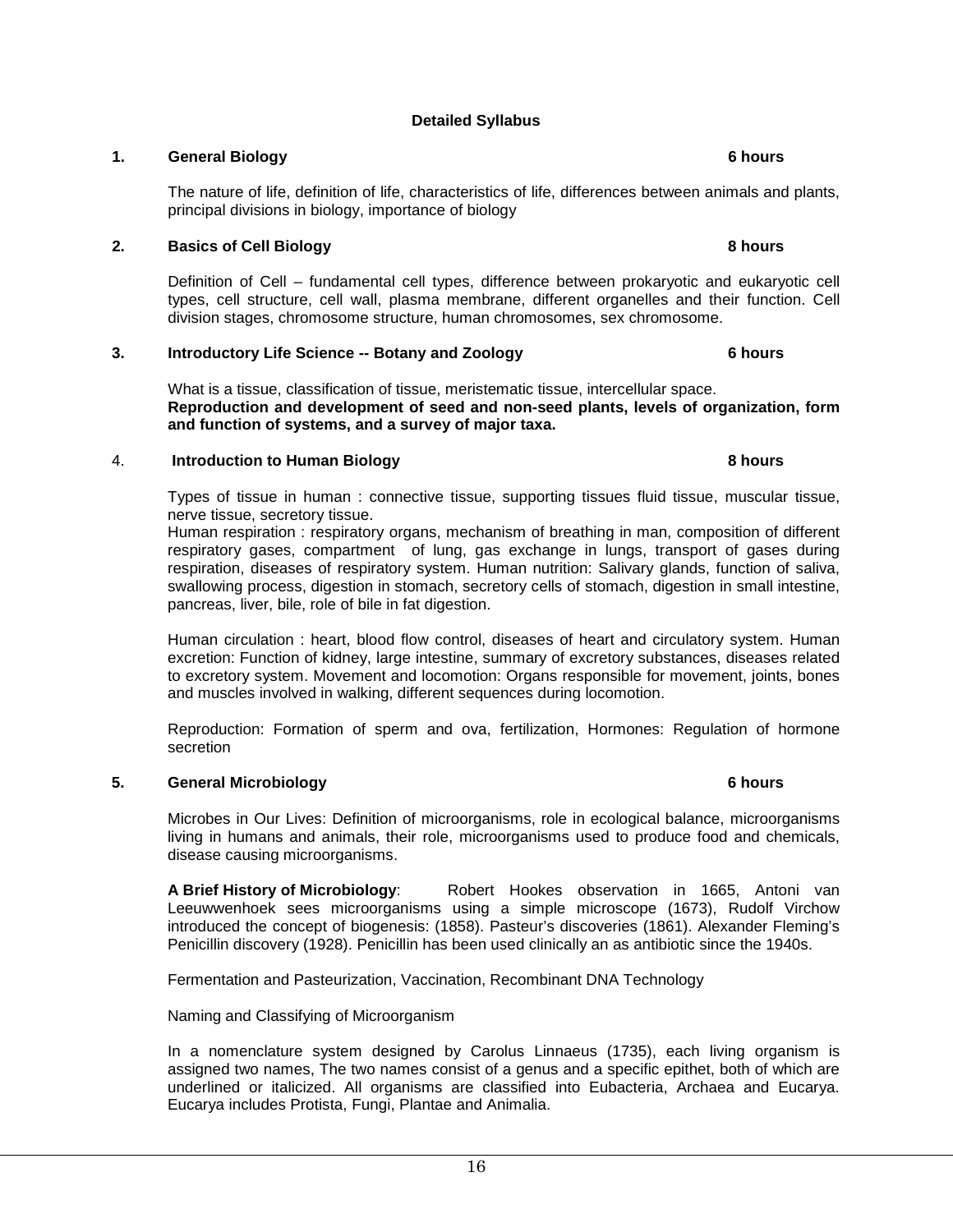The diversity of Microorganisms

Bacteria, Fungi, Protozoa, Algae, Viruses, Multicelluer Animal Parasites

#### **6. Basics of Genetics and Evolution 10 hours**

Mendel's work and experiments, gene bearer of heredity character, chemical basis of heredity.

Stages of evolution, origin of life, evidences of evolution from plant and animal kingdom. Genome sequencing techniques.

#### **7. Basic Molecular Biology I – Nucleic Acids (DNA and RNA) 10 hours**

Chemical structure, hybridization, double helical structures, replication, concepts of gene and genetic code, transcription and translation, mutations and its implications, Polymerase Chain Reaction.

#### **8. Basic molecular Biology II – Proteins 6 hours**

Amino acid structure, chemical nature of residues, polymeric chain and folding, concepts of pH, pKa, buffer, aqueous medium.

#### **RECOMMENDED BOOKS**

#### **MAIN READING**

- 1. Biological Science, Third Edition, N. P. O Green, G. W. Stout, D. J. Taylor, Editor, R. Soper, Cambridge Low priced Edition
- 2. Molecular Biology of the Cell, 3<sup>rd</sup> Edition, Bruce Alberts et al., Garland Publishing, New York.
- 3. Lehninger Principles of Biochemistry,  $4<sup>th</sup>$  Edition, David Nelson and Michael M Cox, Freeman Publishers, 2004

#### **SUPPLEMENTARY READING**

- 1. DNA Structure and Function, R. R. Sinden, Academic Press, San Diego (1994)
- 2. Genes VIII Benjamin Lewin, Oxford University Press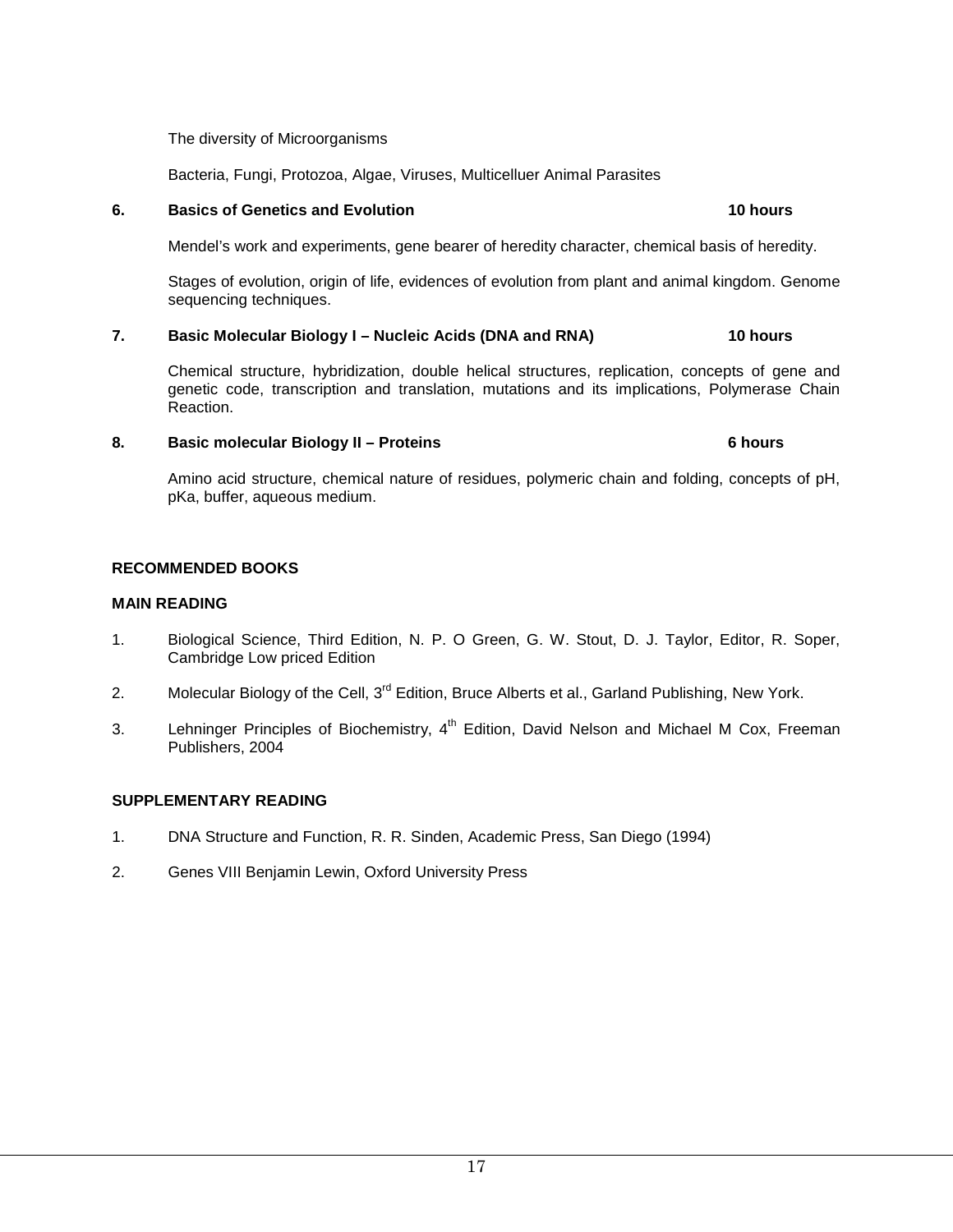# SEMESTER – II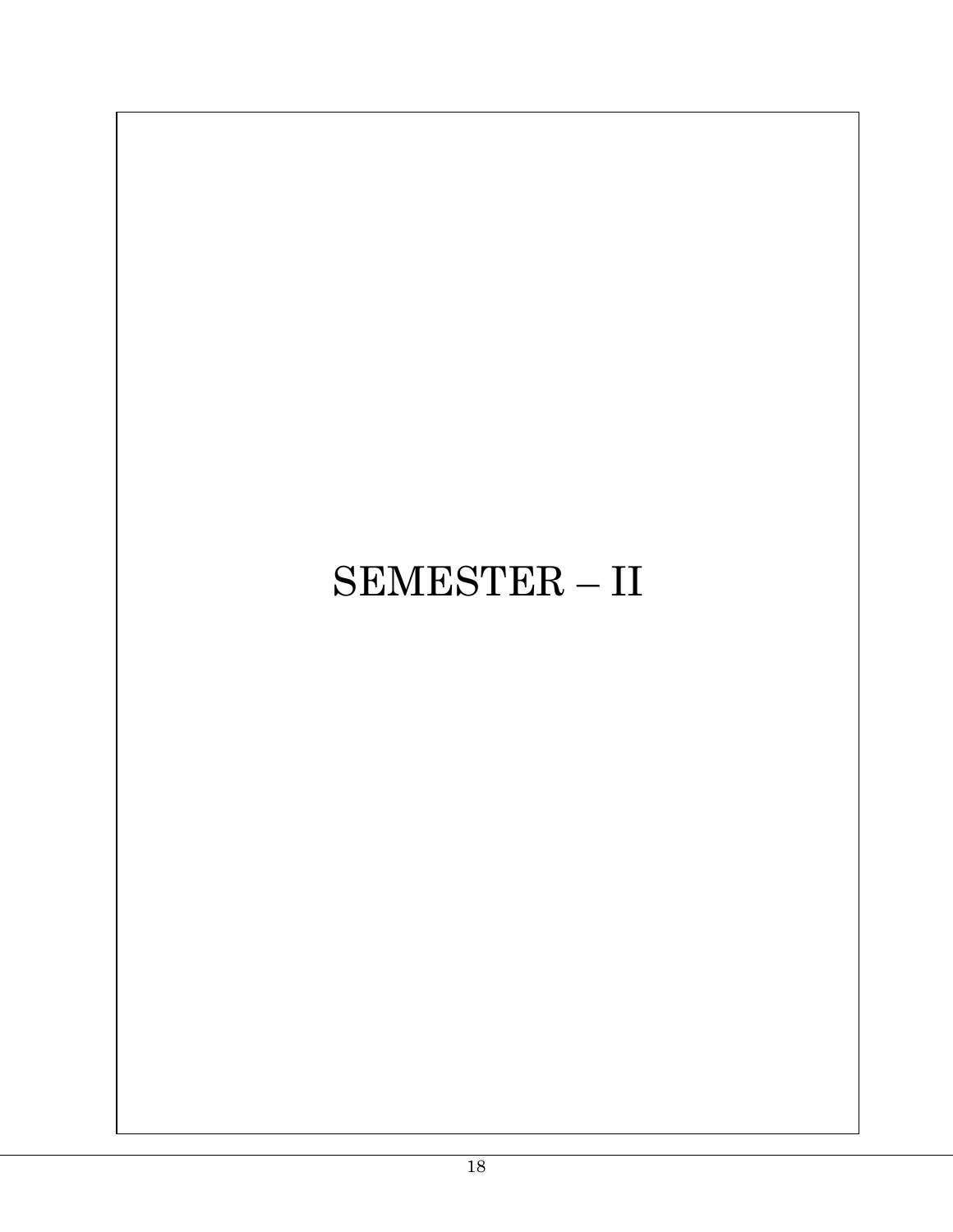#### **BI-A6/B2.1-R0: INTRODUCTION DATABASE AND WEB ENABLING TECHNOLOGIES**

#### **Objective of the course**

On completion of this course students will have adequate knowledge of different data models, basic principles of data base management and basic web enabling technologies. Students will learn how to design a database system, various normalization techniques and some useful query language. Students will be able to develop web based applications to retrieve information from data bases. They should also be able to design their own web sites, install web server, and do the relevant administrative tasks.

#### **Outline of Course**

| S. No. | Topic                                            | Minimum No. of |
|--------|--------------------------------------------------|----------------|
|        |                                                  | <b>Hours</b>   |
|        | Introduction to databases                        | 5              |
| 2      | Entities Relationship model                      |                |
| 3      | Relational Algebra and Calculus                  |                |
| 4      | Issues in designing relational databases         | 6              |
| 5      | Query language and query optimization            | 10             |
| 6      | Database system architecture                     |                |
|        | Introduction to ASN.1 and NCBI data model        |                |
| 8      | Basics of Internet and WWW                       |                |
| 9      | Web server                                       |                |
| 10     | HTML                                             |                |
| 11     | Introduction to XML and its difference with HTML | 3              |
|        | Lectures                                         | 60             |
|        | <b>Practicals/Tutorials</b>                      | 60             |
|        | Total                                            | 120            |

#### **Detailed Syllabus**

#### **1. Introduction to Databases 5 hours**

Why Database systems, Data abstraction and data models, Instances and schemas, Database Administrator,

Data Definition and manipulation languages, brief introduction to network and hierarchical models.

#### **2. Entitles Relationship model 4 hours**

Entity and entity sets, relationships and relationship sets,, E-R diagram, reducing E-R diagrams to Tables and trees.

#### **3. Relational Algebra and Calculus 7 hours**

Relational algebraic operations such as select, project, union, set difference, Cartesian product,, intersections, natural join, division, generalized projection, outer join etc., tuple relational calculus, domain relational calculus.

#### **4. Issues in designing relational databases 6 hours**

Pitfalls in relational database design, decomposition, importance of normalization, functional dependencies, Boyce-Code Normal form, third normal form and fourth normal form.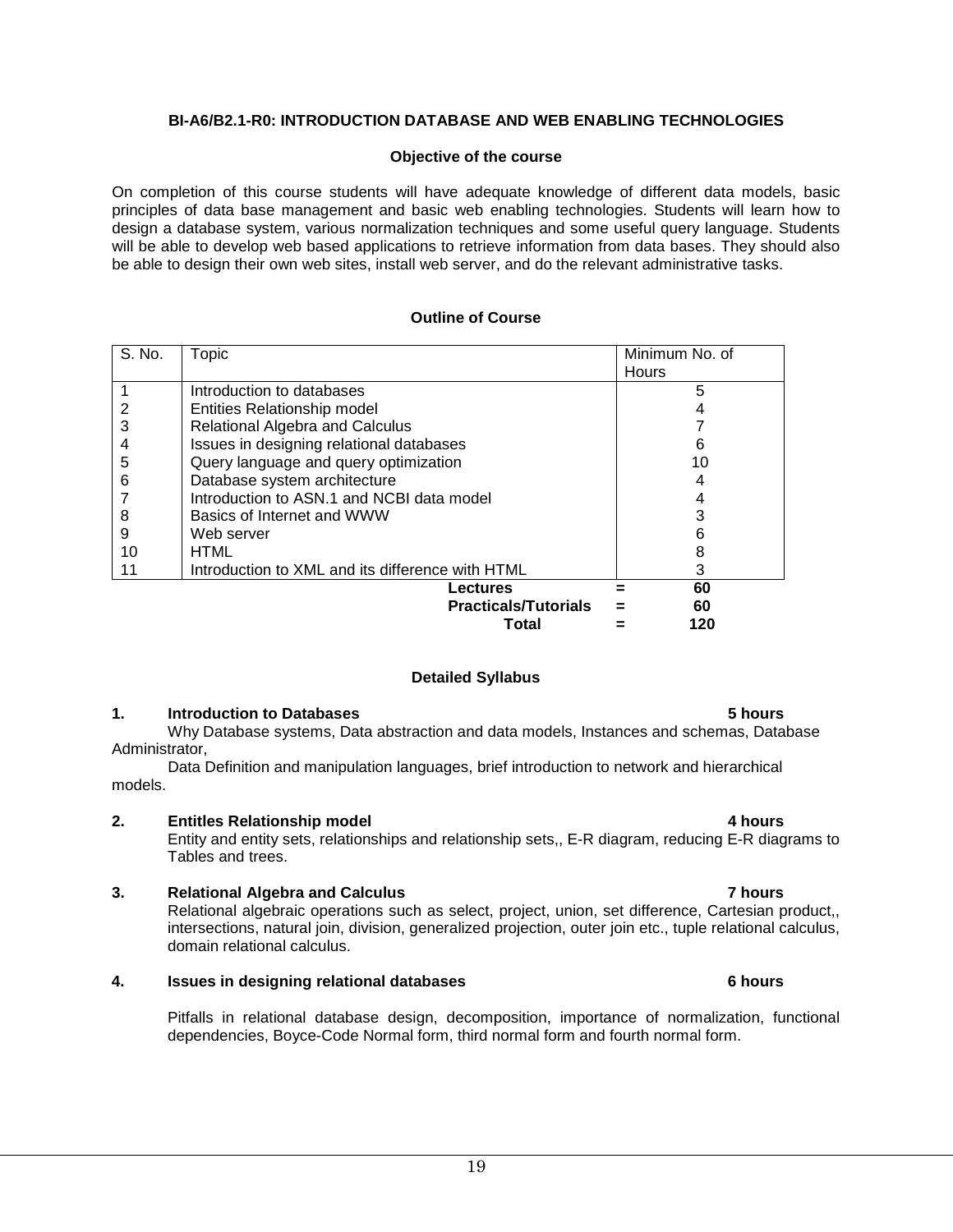### **5. Query language and query optimization 10 hours 10 hours**

Domain types in SQL, Schema definition in SQL, Types of SQL commands, SQL operators, tables, views, indexes, aggregate functions, insert, delete and update operations, join, union, intersection, minus etc. in SQL, queries, sub-queries, equivalence of queries.

#### **6. Database system architecture 1.1 <b>A 1.1 1.1 1.1 1.1 1.1 1.1 1.1 1.1 1.1 1.1 1.1 1.1 1.1 1.1 1.1 1.1 1.1 1.1 1.1 1.1 1.1 1.1 1.1 1.1 1.1 1.1 1.1 1.1 1.1 1.**

Introduction to centralized system, client server system, parallel system and distributed system.

### **7. Introduction to ASN.1 and NCBI data model 4 hours**

Why specialized data model is required for biological sequences, different data types supported by ASN.1and how they are used for storage of different types of information reading of NCBI data using freely available NCBI toolbox.

#### **8. Basics of Internet and WWW 3 hours**

Introduction to Internet, TCP/IP, WWW, FTP, registration with ISP, Internet connection wizard, URL http.

#### **9. Web server 6 hours**

Role of Web Server, a brief introduction to Apache, Introduction to PSW, capabilities of PSW, installation of PSW, role of CGI program, configuring PSW for Perl / CGI, configuring system Data Source name (DSN), publishing dynamic applications, creating web pages from information contained in a data base, creation of internet database connection file, simple CGI programming using Perl for simple form processing, use of ODBC drivers to connect a database – role of internet database connector (.idc)files and HTML (.htx)files.

**10. HTML 8 hours**  Introduction, common tags, creation of hyperlink, incorporation of images, Tables, Frames, formatting text with font.

Dynamic HTML, cascading style sheets, creation of background images, HTML object model, dynamic positioning, direct animation path control.

#### **11. Introduction to XML and its differences with HTML 3 hours**

#### **RECOMMENDED BOOKS**

#### **MAIN READING**

- 1. H. M. Dietel, P. J. Dietel and T. R. Nieto, Internet and World Wide Web how to program, Pearson Education India
- 2. A. Silberschatz, H. F. Korth and S. Sudarshan, Database System Concepts, McGraw Hill International
- 3. Zoe'Lacroix and critchlow. Bioinformatics : Managing scientific data. Morgan Kaufmann Publishers 2004.

#### **SUPPLEMENTARY READINGS**

- 1. A. Leon and M. Leon: Database Management Systems, Leon Vicas
- 2. C. J. Date: Introduction to Database Systems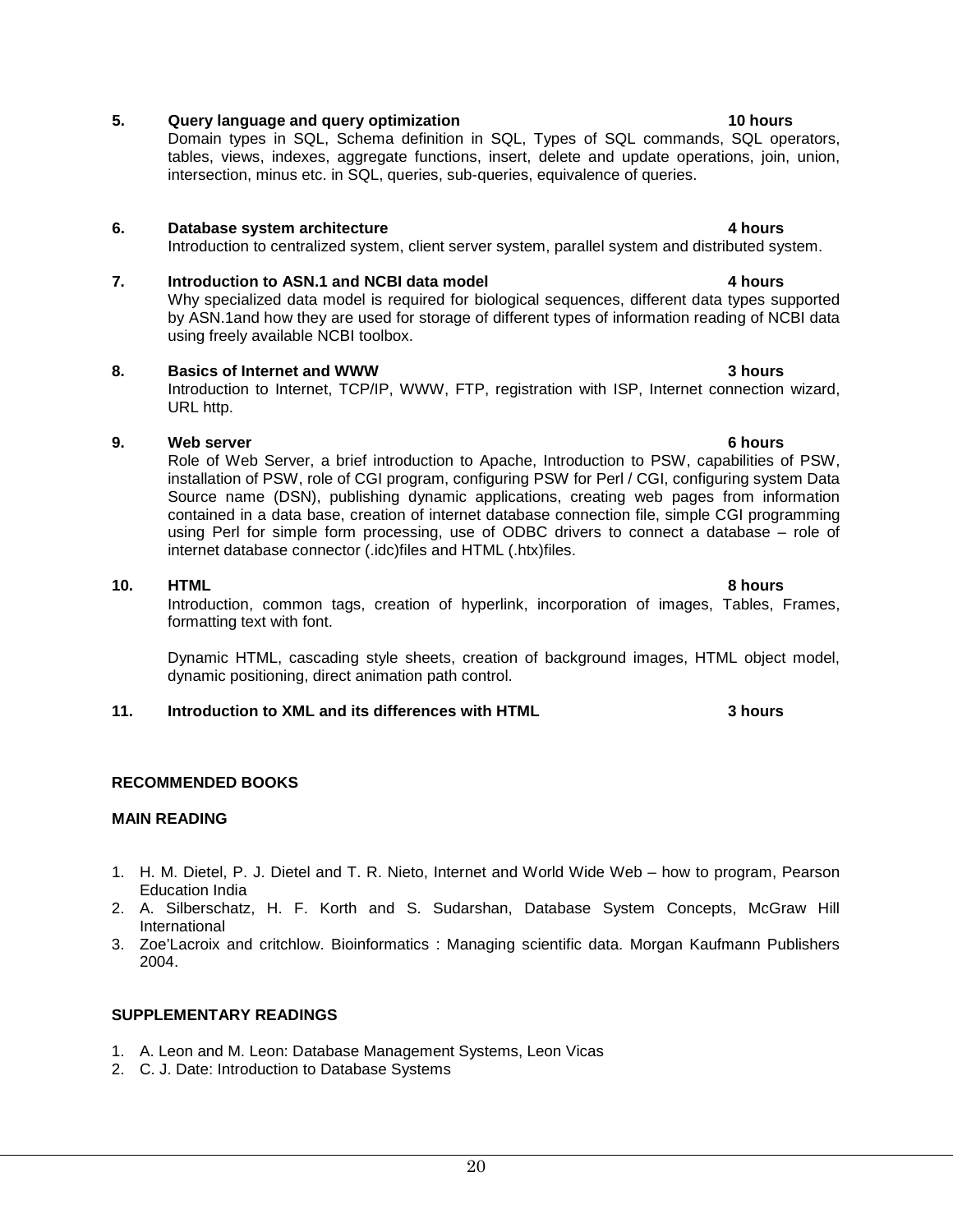#### **BI-A7/B2.2-R0: PERL PROGRAMMING AND APPLICATION TO BIOINFORMATICS**

#### **Objective of the Course**

Perl is a popular programming language that is extensively used in Bioinformatics. The goal of this course is to provide a practice-oriented introduction to Perl programming language. The goal is two-fold: to teach programming skills and to apply them for the solution of interesting Bioinformatics problems. The programming concepts such as data type, arithmetic and logical operators, conditionals and loops, input/output, regular expression and pattern matching, functions and sub-routines, application in reading protein files, finding motifs, simulating DNA, parsing PDB record, BLAST and annotations in GenBank, etc. After completion of the course a student will have solid understanding of Perl basics and will be able to program for tackling tasks described above.

#### **Outlines of Course**

| <b>S. No.</b> | <b>Topics</b>                           | <b>Minimum No. of hours</b> |
|---------------|-----------------------------------------|-----------------------------|
|               | Introduction                            | 02                          |
| 2.            | Data Types                              | 06                          |
| 3.            | Arithmetic and Logical Operators        | 10                          |
| 4.            | <b>Conditionals and Loops</b>           | 04                          |
| 5.            | Input and Output                        | 02                          |
| 6.            | Regular Expression and Pattern Matching | 12                          |
| 7.            | <b>Function and Subroutines</b>         | 12                          |
| 8.            | Applications of Perl in Bioinformatics  | 12                          |
|               | Lectures                                | 60                          |
|               | <b>Practicals/Tutorials</b>             | 60<br>$=$                   |
|               | Total                                   | 120                         |

#### **Detailed Syllabus**

#### **1. Introduction: 2 hours**

Introduction to Perl, Downloading and installation from Website, Writing and Running a Perl Program, Editing, Advantages

#### **2. Data Types 6 hours**

Scalar data and scalar variables: Number, String, Conversion between Numbers and Strings, Variable Interpolation, Arithmetic and Decimal Precision, Arrays: Initialization, Manipulation of Array elements; Associative Array (Hashes): Initialization, Manipulation of Elements of Array.

#### **3. Arithmetic and Logical Operators 10 hours 10 hours**

Arithmetic Operators, Assignment Operators, Increment and Decrement Operators, String Concatenation and Repetition, Operators precedence and Associativity, Conditional Operators, Logical Operators, Operators for manipulating arrays, Operators for Manipulating hashes.

#### **4. Conditionals and Loops 4 hours <b>4 hours 4 hours**

Conditional Statement; if, if…else, if and if-else, unless statement, Loops: while, for, until, do..while, do..until and foreach loop, last next, redo, continue and case switch statement.

#### **5. Input and Output 2 hours**

Creating a file, Reading Data from a file, Writing data to a file, Closing a file, Managing Files and **Directories**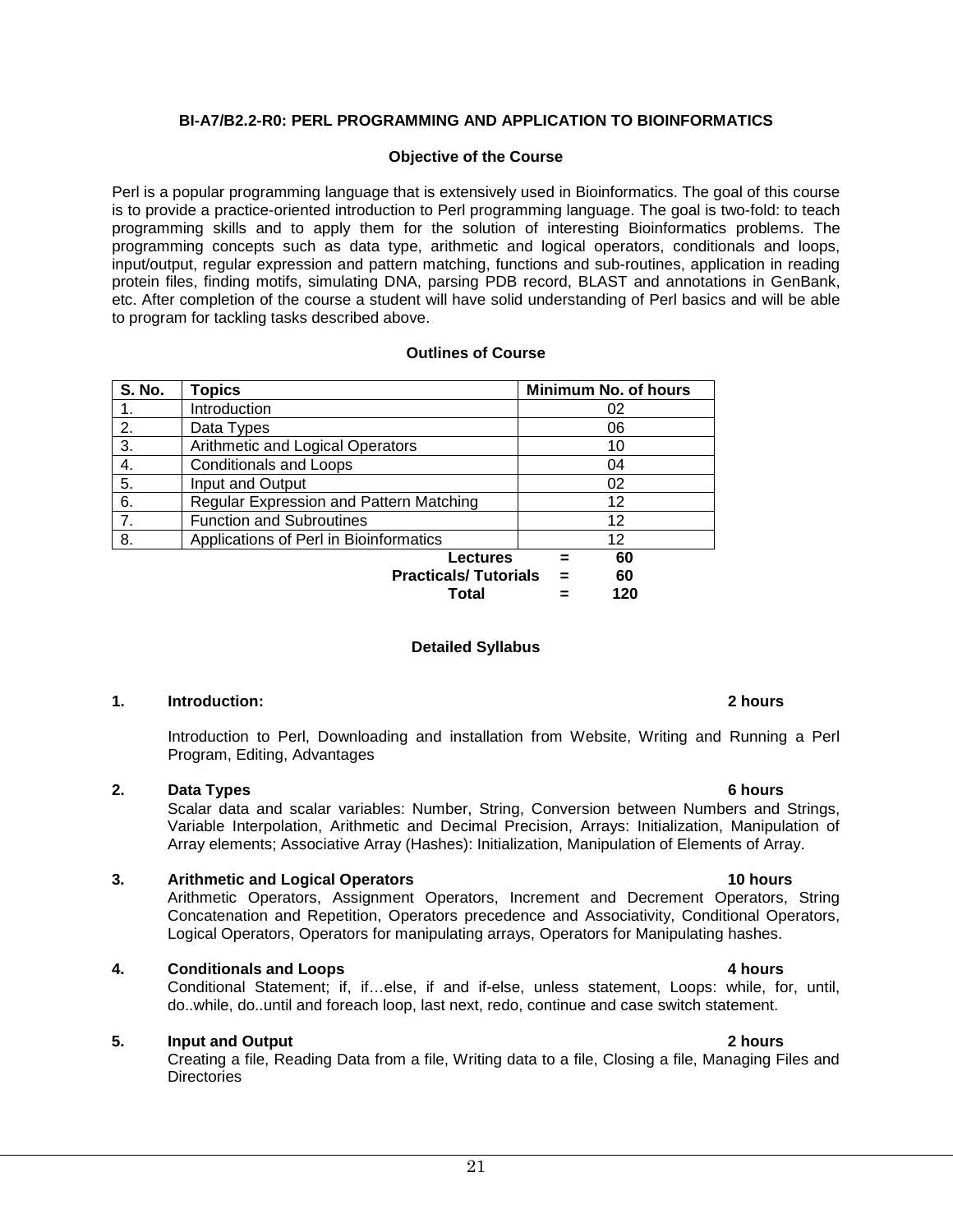### **6. Regular Expressions and Pattern Matching 12 hours**

Regular Expression, Pattern Matching, Meta Character, Simple Pattern, Matching Group of Characters, Matching multiple instances of Characters, Pattern Building, Pattern and Variable, Pattern and Loops, Using Pattern for Search and Replace, Matching Pattern over multiple Lines etc.

#### **7. Function and Subroutines 12 hours 12 hours**

Built-in Functions, Defining and calling subroutines, Returning Values from Subroutines, Using Local Variables in Subroutines, Passing Values into Subroutine, Perl References, Perl module and their uses.

#### **8. Applications of Perl in Bioinformatics 12 hours 12 hours**

Concatenating DNA Fragments, Transcription: DNA to RNA, Reading Protein Files, Finding Motifs, Simulating DNA, Generating Random DNA, Analysing DNA, Translating DNA to Proteins, Reading DNA from Files in FASTA format, Separating Sequence and Annotation, Parsing Annotation, Parsing PDB files, Parsing BLAST output, Bio-perl .

### **RECOMMENDED BOOKS**

### **MAIN READING**

- 1. James Tisdall, "Beginning Perl for Bioinformatics", O'Reilly & Associates, 2001
- 2. James Tisdall, "Mastering Perl for Bioinformatics", O'Reilly, 2003

### **SUPPLEMENTARY BOOKS**

- 1. Cynthia Gibas & Per Jambeck, "Developing Bioinformatics Computer Skills", O'Reilly & Associates, 2000.
- 2. Rex A. Dawyer, "Genomic Perl", Cambridge University Press<br>3. Learning Perl.  $3^{\text{rd}}$  Edition . Author: Randal L. Schwartz and To
- Learning Perl, 3<sup>rd</sup> Edition, Author: Randal L. Schwartz and Tom Phoenix, O'Reilly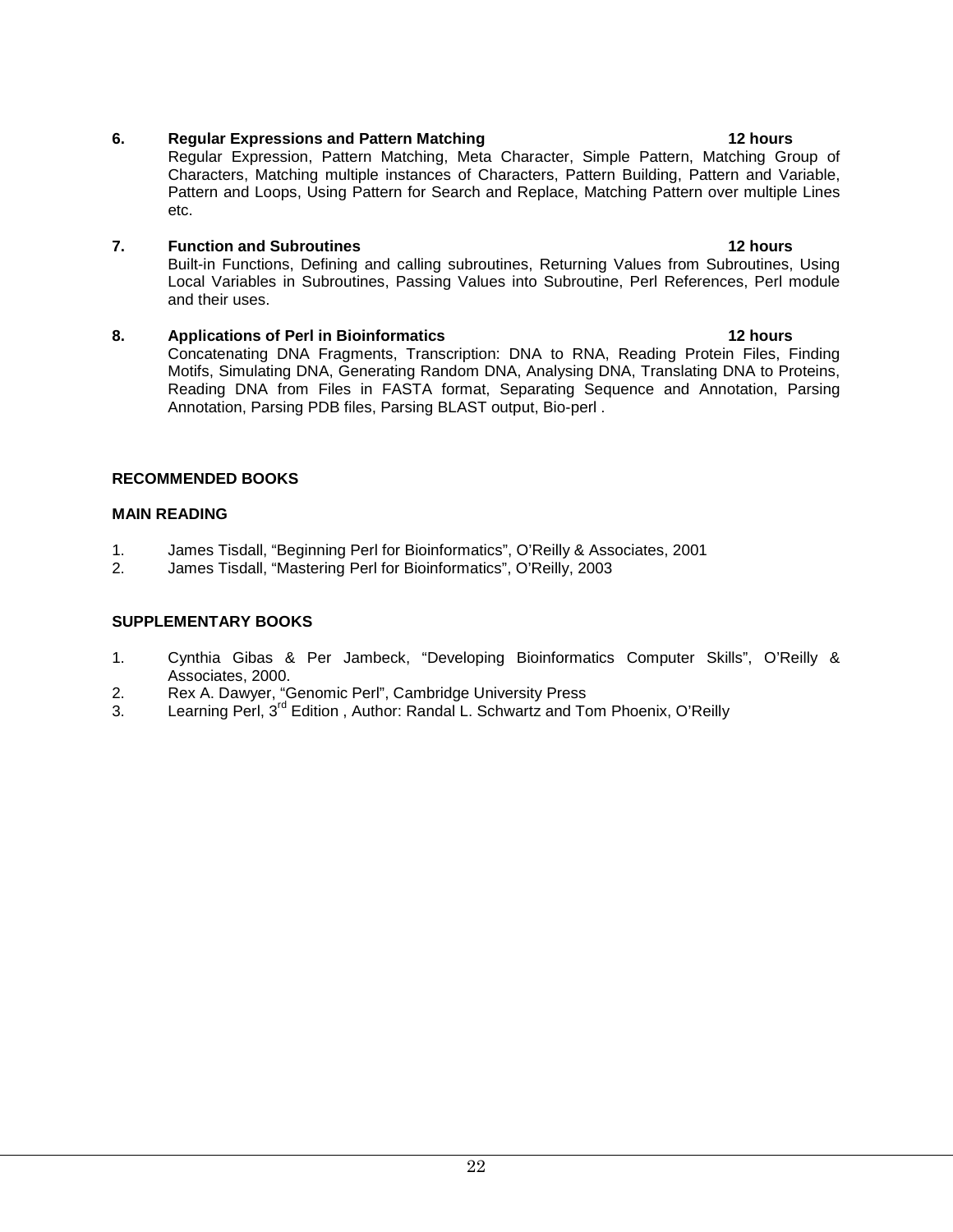### **BI-A7/B2.2-R0: PYTHON PROGRAMMING AND APPLICATIONS TO BIOINFORMATICS**

#### **Objective of the Course**

The course is designed for students who already have some programming knowledge, in other languages such as Perl or C. This course focus on bioinformatics application and examples and also covers the necessary programming features of Python. Students who undertakes this course will be able to write codes for simple applications and will motivate to develop modules for some specialized applications.

#### **Outlines of Course**

| <b>S. No.</b> | <b>Topics</b>                                  | <b>Minimum No. of hours</b> |
|---------------|------------------------------------------------|-----------------------------|
|               | Introduction to Python                         | 6                           |
| 2.            | Syntax rules                                   | 6                           |
| 3.            | Variables and namespaces                       | 4                           |
| 4.            | Control flow                                   | 4                           |
| 5.            | <b>Functions</b>                               | 6                           |
| 6.            | <b>Exceptions</b>                              | 4                           |
| 7.            | Modules and Packages                           | 4                           |
| 8.            | Classes                                        | 6                           |
| 9.            | Biopython                                      | 10                          |
| 10.           | Biopython - applications                       | 10                          |
|               | <b>Lectures</b><br><b>Practicals/Tutorials</b> | 60<br>60                    |

**Total = 120**

#### **Detailed Syllabus**

#### **1. Introduction to Python 6 hours 6 hours**

Basic data types – Strings, Lists, Tuples – Lists and Tuples – Strings and Unicode strings Buffers – Dictionaries – Numbers – Type conversions – Files

#### **2. Syntax rules 6 hours**

Indentation – Line structure – Block structure – Special objects

#### **3. Variables and namespaces 4 hours**

Variables – Multiple assignments – Assignments, references and copies of objects – Namespaces – Accessing namespaces

#### **4. Control flow 4 hours**

Conditionals – Loops – while – for – more about loops

#### **5. Functions 6 hours**

Operators – Order of evaluation – Object comparisons – dot operator – String formatting – Defining functions – Passing arguments to parameters – Reference arguments – Passing arguments by keywords – Default values of parameters – Variable number of parameters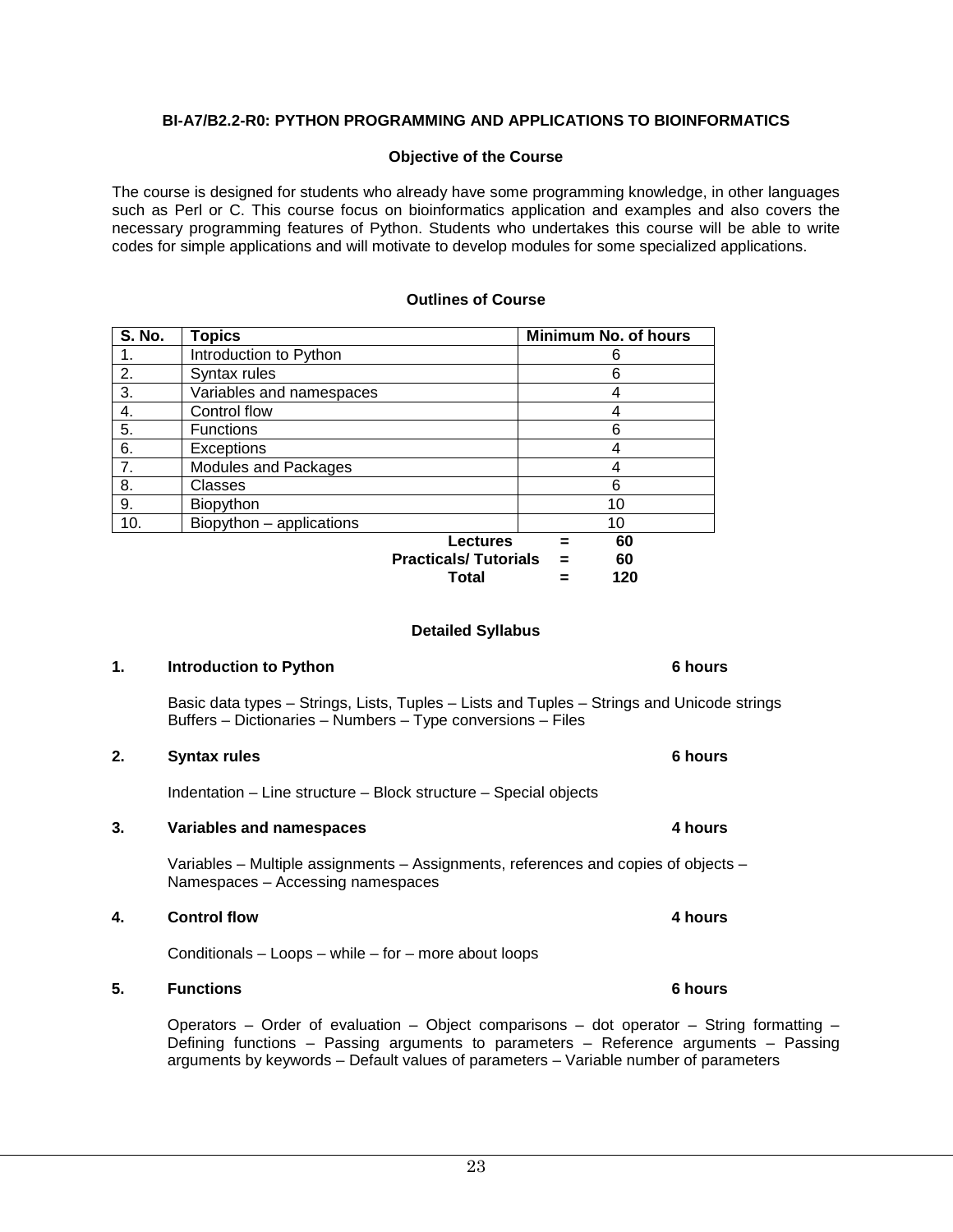## **7. Modules and packages 4 hours**  Modules – Loading – Packages – Loading **8. Classes 6 hours**  Creating instances – Getting information on a class **9. Biopython 10 hours**

Introduction – Bio.Seq and Bio.SeqRecord modules – Using Seq class – Sequences reading and writing – Bio classes for sequences – Bio.SwissProt.SProt and Bio.WWW.ExPASy – Reading entries – Regular expressions in Python – Prosite - Bio.GenBank – Reading entries – Running Blast and Clustalw – Blast - Clustalw - Running other bioinformatics programs under Pise

#### **10. Biopython – applications 10 hours**

Advanced Parsers – Introduction – building parsing classes for Enzyme – Iterator using the parsers classes – Building parsing classes for phylogenetic trees working with PDB – Study of disulfide bonds – Graphics in Python.

### **RECOMMENDED BOOKS**

#### **MAIN READING**

- 1. Mark Lutz, David Ascher (2003) Learning Python. O'Reilly & Associates<br>2. Alan Gauld (2000) Learn To program Using Python Addison Wesley
- 2. Alan Gauld (2000) Learn To program Using Python Addison –Wesley

### **ADDITIONAL READING**

1. AlexMartelli (2003) Python in a Nutshell, O'Reilly

#### **RESOURCES**

- 1. URL : [http://www.python.org](http://www.python.org/)<br>2 URL : http://www.biopython.org
- URL : [http://www.biopython.org](http://www.biopython.org/)

#### **6. Exceptions 4 hours**

General Mechanism – Python built-in exceptions – Raising exceptions – Defining exceptions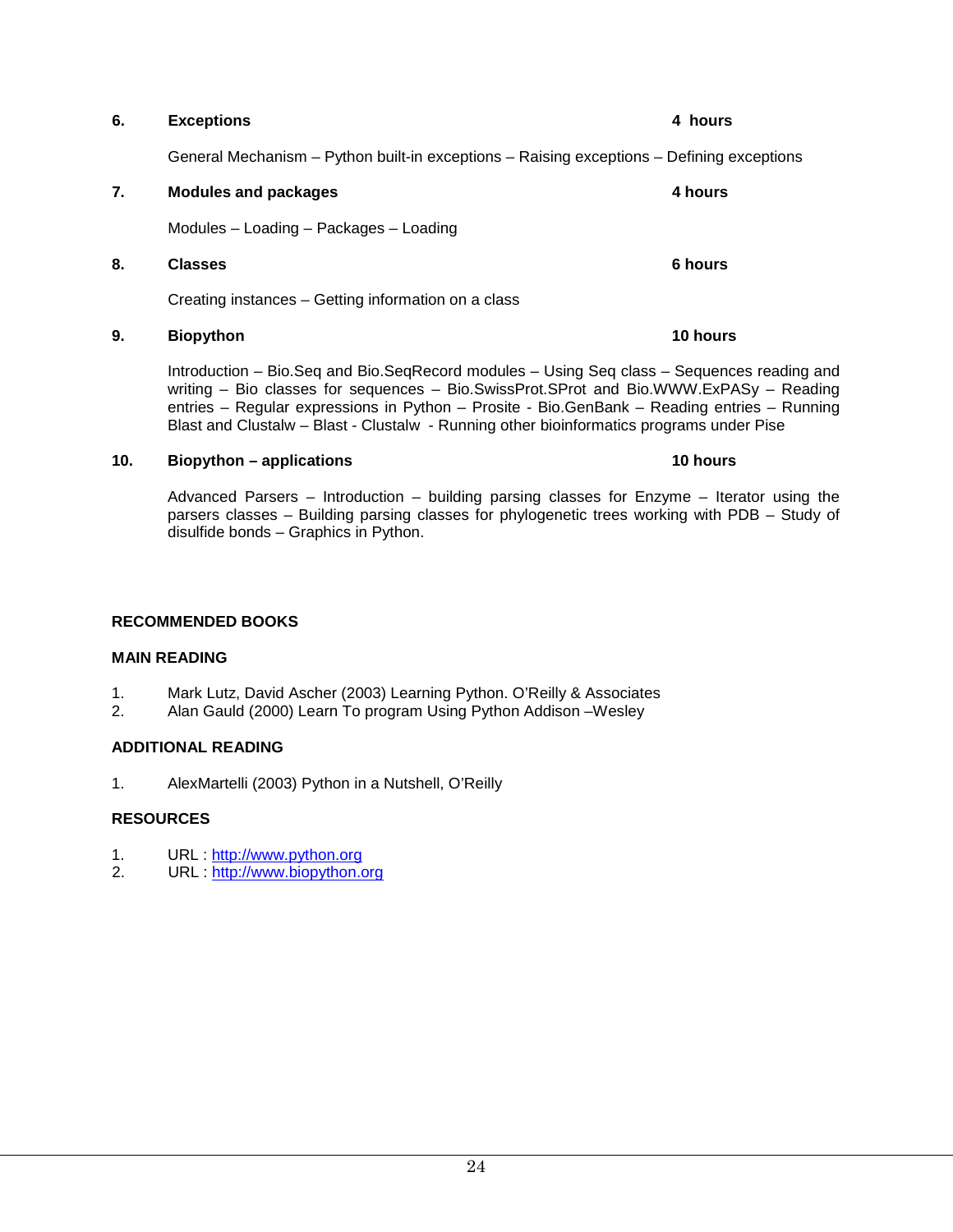#### **BI-A8/B2.3-R0: INTRODUCTION TO OBJECT ORIENTED PROGRAMMING THROUGH JAVA**

#### **Objective of the Course**

The course is designed to impart knowledge and skills required to solve the real world problems using object – oriented approach utilizing JAVA language constructs. This course covers the subject in two parts, viz., Java Language and Java Library.

After completion of the course students are expected to understand the following:

- Java tokens for creating expressions and creating Datatypes
- The way various expressions and data types are assembled in packages
- Implementation of Inheritance, Exception handling and Multithreading in JAVA.
- JAVA I/O basics and Applets
- Setting up GUI using AWT/Swing
- Network Programming in JAVA
- Accessing relational databases from JAVA programs

#### **Outlines of Course**

| S. No. | Topics            |                             |     | <b>Minimum No. of hours</b> |
|--------|-------------------|-----------------------------|-----|-----------------------------|
|        | The JAVA Language |                             |     | 30                          |
|        | The JAVA Library  |                             |     | 30                          |
|        |                   | <b>Lectures</b>             |     | 60                          |
|        |                   | <b>Practicals/Tutorials</b> | $=$ | 60                          |
|        |                   | Total                       |     | 120                         |

#### **Detailed Syllabus**

| 1.  | The JAVA Language                                                                                                                             | <b>30 hours</b> |
|-----|-----------------------------------------------------------------------------------------------------------------------------------------------|-----------------|
| 1.1 | <b>Introduction to JAVA</b>                                                                                                                   | 02 hours        |
|     | An Overview of JAVA, JAVA Applets and Applications.<br>Difference between Java Script and JAVA<br><b>Object Oriented Programming features</b> |                 |

#### **1.2 Data Types, Variable & Arrays 03 hours**

Java Token & Keywords. Integers types. Floating point types

The JAVA class libraries, Declaring a variable, Dynamic initialization, The scope and lifetime of variable. Type conversion and casting.

Arrays: One-dimensional arrays, Multidimensional arrays, Alternative array declaration syntax

#### **1.3 Operators 02 hours**

Arithmetic operators, The Bitwise operators, Relational operators, Boolean logical operators, the assignment operator, The ? Operator, Operator precedence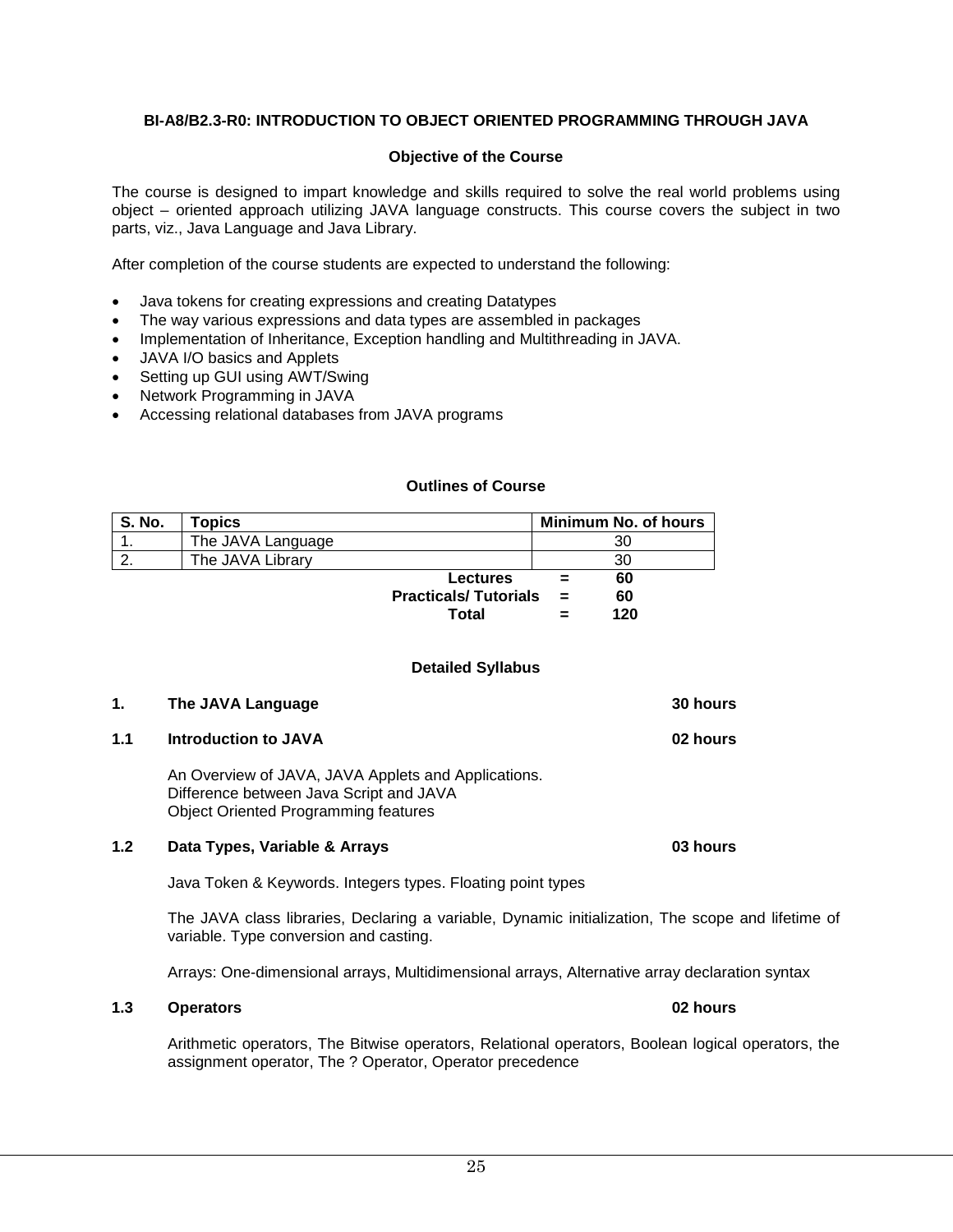#### **1.4 Control statements 03 hours**

Selection statements, Iteration statements, Jump Statements

#### **1.5 Introduction classes and objects 04 hours**

Class fundamentals, Declaring objects, Assigning object reference variables, Introducing methods, Constructors, The this keyboard, Garbage collection, The Finalize () method, a stack class, Overloading constructors, Using objects as parameters, Arguments passing, Returning objects, Recursion.

**1.6 Inheritance 04 hours** 

Inheritance basics, Member access and inheritance, Using super class, Creating a multilevel hierarchy, Method overriding, Dynamic method dispatch, Using abstract classes, Using final with inheritance, The object class

Packages ; Defining a package, Understanding classpath, Importing Packages Interfaces : Defining an interface, Implementing interfaces, Applying Interfaces, Variable in interfaces

**1.8 Exception handling 1.8 CONSERVING CONSERVING CONSERVING CONSERVING CONSERVING CONSERVING CONSERVING CONSERVING CONSERVING CONSERVING CONSERVING CONSERVING CONSERVING CONSERVING CONSERVING CONSERVING CONSERVING CON** 

Exception handling fundamentals Exception types: Uncaught exceptions. Using try and catch JAVA's build-in exceptions. User defined exception subclasses

**1.7 Packages and Interfaces 03 hours 03 hours** 

#### The JAVA thread model. The main thread, Creating a thread, Alive () and joint (), Suspend() and resume (), Thread priorities, Synchronization, Interthread communication

**1.10 I/O, Applets and Other Topics 03 hours** 

I/O Basics: Streams, The stream classes, The predefined streams, Reading console input, Writing console output, Reading and writing files, Applet fundamentals, The transient and volatile modifiers, Using instance of native methods

**2. The JAVA Library 30 hours 30 hours 30 hours** 

#### **2.1 String handling 02 hours**

The string constructor, Special string operations, Character extraction, String Searching & Comparison, Data conversion using value of (), String buffer

#### **2.2 Exploring JAVA Lang 2.2 CONSERVING 2.2 CONSERVING 2.2 03 hours 03 hours**

Simple type wrappers, Runtime Memory management, Array copy, Object, Clone() and the cloneable interface, Class & Class loader

Math functions: Transcendental functions, Exponential functions, Rounding functions, Miscellaneous math methods

Compiler, Thread, Threadgroup and runnable, throwable, Security Manager

**1.9 Multithreaded Programming 1.9 1.9 03 hours 03 hours**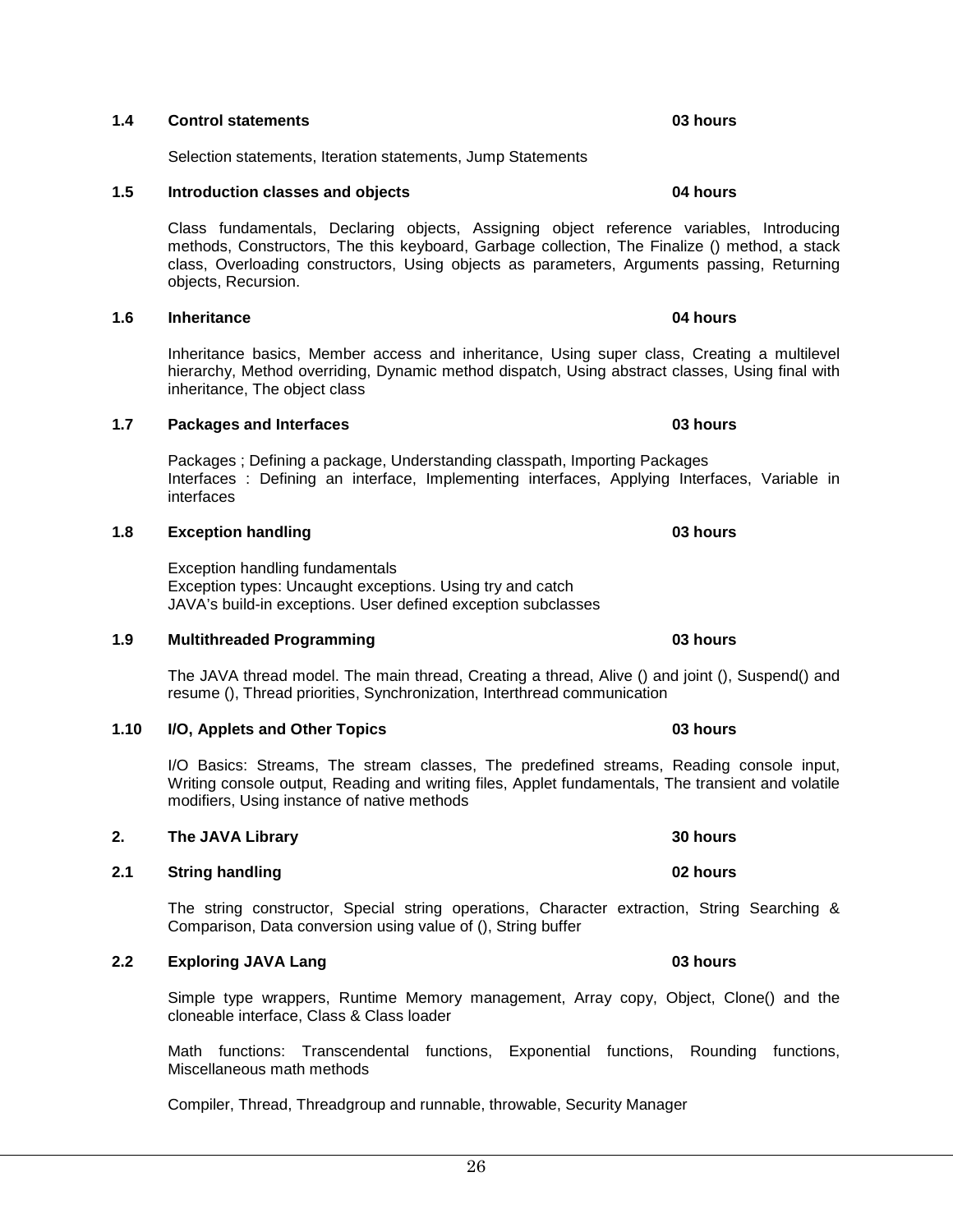### **2.3 The utility classes 03 hours**

The enumeration interface, Vector & Stack Dictionary. Hash table, String tokenizer, Bitset. Date: Date comparison, String and time zones Random. Observer interface

#### **2.4 Input/Output – Exploring JAVA I/O 03 hours**

The JAVA I/O classes and interface File Namefilter and Directories I/O Stream classes: File Input Stream, File Output Stream, Byte array input stream, Byte array output stream, Filtered streams Buffered Streams: Buffered Input Stream, Buffered Output Stream, Push back Input Stream, Sequence Input Stream, Print Stream, Random Access File

#### **2.5 Networking 04 hours**

Socket Overview, Reserved sockets, Proxy Servers Internet Addressing: Domain naming services (DNS), JAVA and the net, The networking classes and interfaces, Inet Address: Factory methods, Introspection, TCP/IP server sockets DataGrams: Datagram packet, Datagram server and client

#### **2.6 The applet class 05 hours**

The applet class, Applet architecture An applet skeleton: Initialization and termination, Overriding update (), Status Window Handling events: The event class, Processing mouse events Handling keyboard events HTML applet.tag, Passing parameters to applets Applet context and show document (), The audioclip & appletstub interface, Outputting to the console

#### **2.7 Swing 05 hours**

Swing & its features

Text fields, Buttons, Toggle Buttons, Check boxes, and Radio Buttons, Viewports, Scrolling, Sliders and Lists, Combo Boxes, Progress Bars, Tooltips, Separators and Choosers, Layered Panes, Tabbed Panes, Split Panes and Layouts, Menus and Toolbars, Windows, Desktop Panes, Inner Frames, Dialogue Boxes, Tables and Trees, Text Components

#### **2.8 Images 02 hours**

File Formats Image Fundamentals: Creating, Loading and Siaplaying Image Observer: Double Buffering, Media Tracker

#### **2.9 JAVA Database Connectivity (JDBC) 03 hours**

Introduction to JDBC. Type of JDBC connectivity Accessing relational database from Java programs Establishing database connections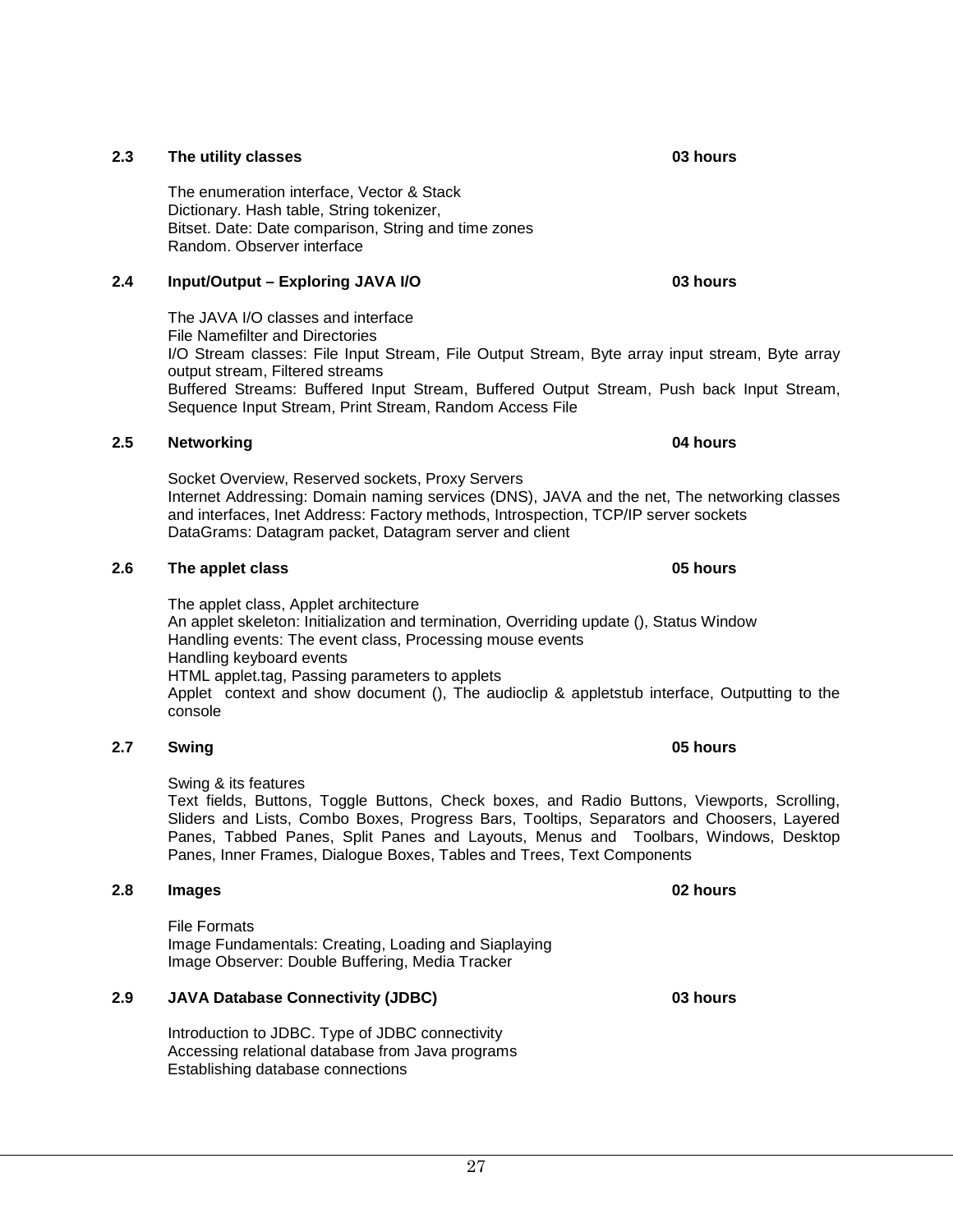#### **RECOMMENDED BOOKS**

#### **MAIN READING**

- 1. H. Schildt, (2001), "The Complete Reference Java 2", Fourth Edition, Tata McGraw Hill
- 2. Dietel nad Dietel (2001), "Java: How to program Java 2", Second Edition, Pearson Education

#### **SUPPLEMENTARY READING**

- 1. D. Hanagan (2001), "Java Examples in a Nutshell", Third Edition, O' Reilly
- 2. K. Mughal and R. W. Rasmuessen, "A Programmers Guide to Java Certification First Edition, (1999), Pearson Education Comprehensive Primer" publication
- 3. M. T. Nelson, " Java Foundation Classes", Tata McGraw Hill

### **BI-A9/B2.4-R0 : ELEMENTS OF PROTEIN SEQUENCE, STRUCTURE & MODELLING**

#### **Objective of the Course**

The course is formulated keeping in view first year Bachelor's students with no biology background. The essential focus is on a qualitative and elementary exposition of the idea that proteins are important biological polymer molecules made of amino acid units, that proteins possess unique structures which in turn dictate their function inside the cell and that it is possible to store, retrieve and represent this information on computers. Other biological macromolecules are introduced towards the end of the course. After attending the course, the student is expected to be acquainted with protein sequences, structures and their role inside the cells, their relation to diseases and drug targets, and how computers may help in understanding structure and function of proteins.

| <b>S. No.</b> | <b>Topic</b>                                             | Minimum No. of Hrs. |
|---------------|----------------------------------------------------------|---------------------|
|               | Protein Sequences & Structure                            | 10                  |
| 2.            | Ramachandran Plots                                       | 03                  |
| 3.            | Protein databases & visualization                        | 07                  |
| 4.            | Structure to function relationships                      | 05                  |
| 5.            | Homology modeling of proteins                            | 07                  |
| 6.            | Protein conformation                                     | 06                  |
| 7.            | Experimental techniques for proteins                     | 04                  |
| 8.            | <b>Introductory Proteomics</b>                           | 02                  |
| 9.            | Proteins as drug targets                                 | 06                  |
| 10.           | Structure and function of Nucleic acids,<br>lipids<br>୍ୟ | 10                  |
|               | carbohydrates                                            |                     |
|               |                                                          |                     |
|               | Lectures                                                 | 60                  |
|               | <b>Practicals/Tutorials</b>                              | 60                  |

### **Outline of Course**

**Total = 120**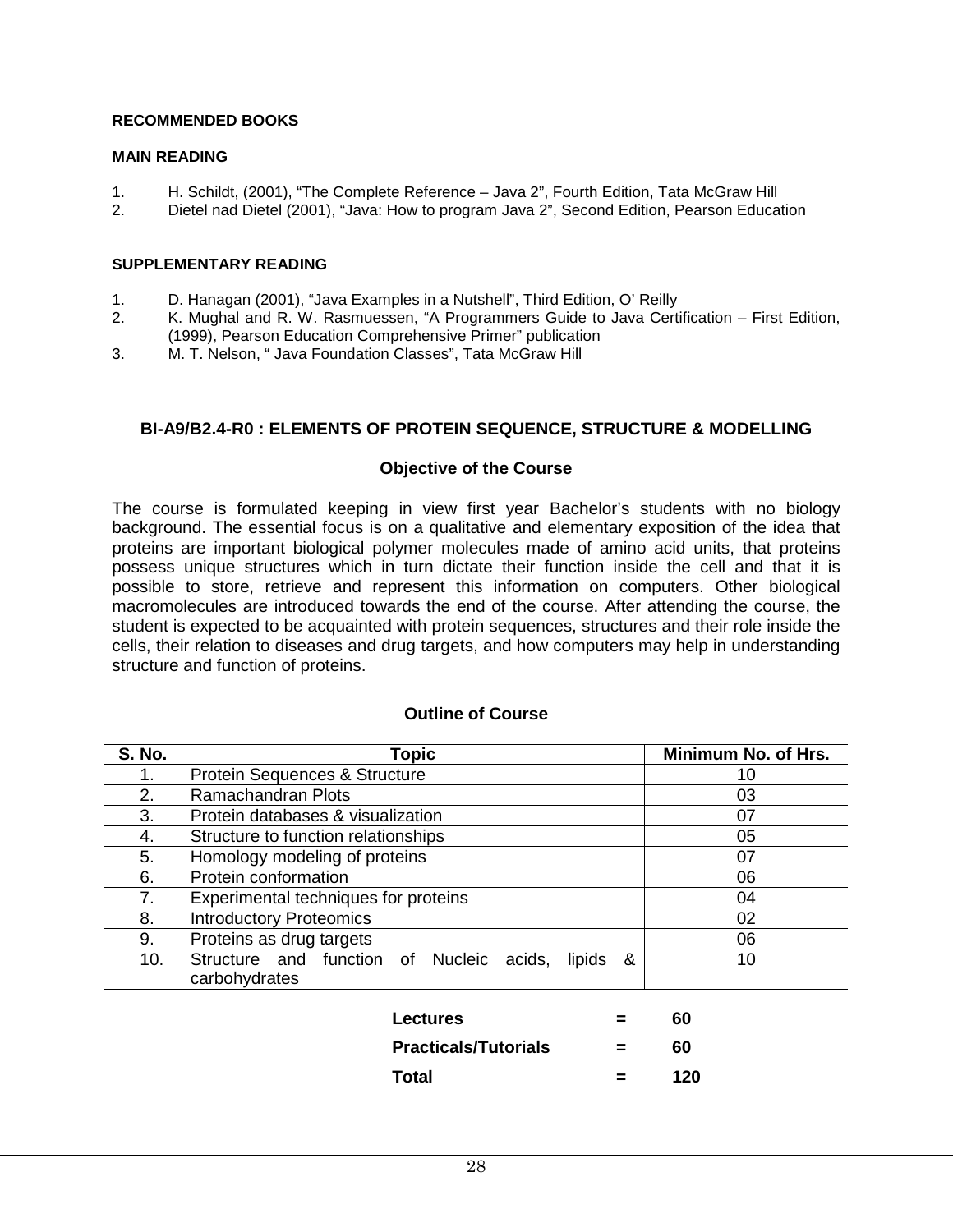**2. Ramachandran Plots 3 hrs.**

e> Quarternary structure (more than one polypeptide chain)

|    | a > |      | Glycine                                                                                                  |        |
|----|-----|------|----------------------------------------------------------------------------------------------------------|--------|
|    | b>  |      | Alanine                                                                                                  |        |
|    | c > |      | An example of any polypeptide                                                                            |        |
| 3. |     |      | <b>Protein databases &amp; visualization</b>                                                             | 7 hrs. |
|    | a > |      | Protein databases :                                                                                      |        |
|    |     | i)   | Sequence databases: NCBI, TIGR, SWISS-PROT                                                               |        |
|    |     | ii)  | Structure database: RCSB (and links therein)                                                             |        |
|    |     | iii) | Other databases of conserved domains, motifs, protein families, etc.                                     |        |
|    | b > |      | Sequence retrieval: web browsing, ftp                                                                    |        |
|    | C   |      | Structure retrieval and visualization of 3D structures using Rasmol and other<br>public domain software. |        |
| 4. |     |      | <b>Structure to function relationships</b>                                                               | 5 hrs  |
|    |     |      | Sequence to function and Structure to function relationships -                                           |        |
|    | a > |      | Some case studies                                                                                        |        |
| 5. |     |      | Homology modeling of proteins                                                                            | 7 hrs. |
|    |     |      | Basic Concepts in modeling of proteins through homology                                                  |        |
|    | a > |      | Sequence alignment                                                                                       |        |
|    | b > |      | Coordinate assignment                                                                                    |        |
|    | c > |      | Prediction of protein structure                                                                          |        |
|    | d>  |      | Physico-chemical interactions in proteins in aqueous media                                               |        |
| 6. |     |      | <b>Protein conformation</b>                                                                              | 6 hrs. |
|    | a > |      | Active forms & Zymogens                                                                                  |        |
|    | b>  |      | Denaturation and renaturation, effect of salts, solvents & temperature.                                  |        |
|    | C>  |      | Protein misfolding and protein aggregation                                                               |        |
| 7. |     |      | <b>Experimental techniques for proteins</b>                                                              | 4 hrs. |

### 29

a> Basic principles of amino acid sequencing

### **1. Protein Sequences & Structure 10 hrs.**

### **Detailed Syllabus**

proteins.

turns. d> Tertiary structure

b> Primary structure – protein sequence.

f> Classification of protein structures

a> Building Blocks : Amino acids and their classification, peptide bond, polypeptides,

c> Secondary structures : alpha helix, beta sheet (parallel & antiparallel), loops and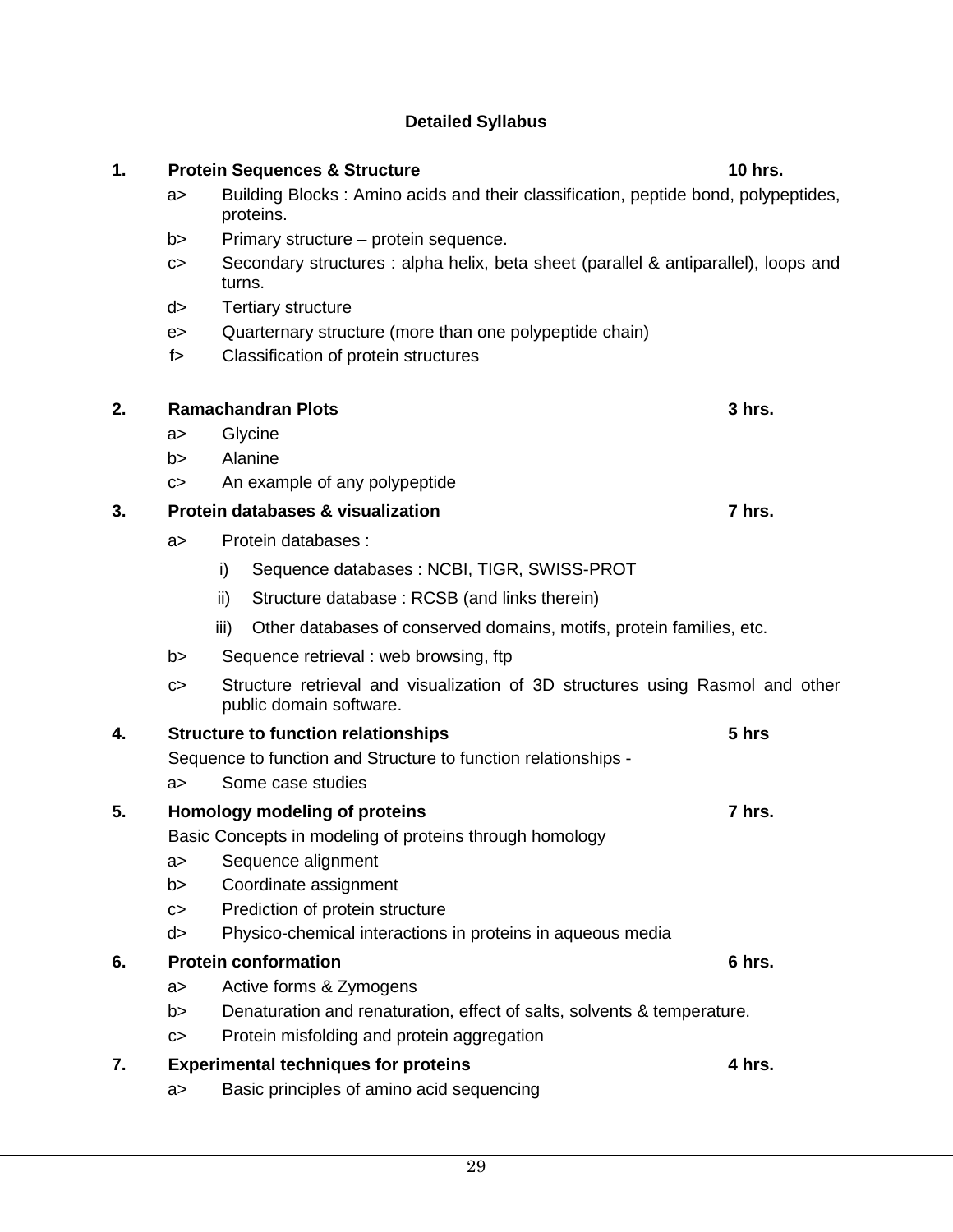|     | b> | Protein synthesis                                              |                |
|-----|----|----------------------------------------------------------------|----------------|
|     | c  | Isolation, purification, characterization & estimation         |                |
| 8.  |    | <b>Introductory Proteomics</b>                                 | $2$ hrs.       |
|     |    | Proteomics: Comparative genome analysis using proteomics -     |                |
|     |    | Differential expression on 2D- gel                             |                |
| 9.  |    | Protein as drug targets                                        | 6 hrs.         |
|     |    | Some case studies                                              |                |
| 10. |    | Structure and function of Nucleic acid, lipids & carbohydrates | <b>10 hrs.</b> |
|     |    | Introduction to Nucleic acids, lipids & carbohydrates.         |                |

### **RECOMMENDED BOOKS**

### **MAIN READING**

- 1. C, Branden & C. Tooze, "Introduction to Protein Structure", Garland Publishing Inc., New York, 1991.
- 2. T.E. Creighton, "Proteins Structures and Molecular Properties", W.H. Freeman & Co., New York, 1993.

### **SUPPLIMENTARY BOOKS**

- 1. EE Conn & PK Stumpf, "Outlines of Biochemistry", Wiley Eastern.
- 2. R.R. Sinden, "DNA Structure and Function", Academic Press, San Diego, 1994.
- 3. Bioinformatics Sequence, Structure and Databanks Edited by D. Hidggins & W. Taylor, Oxford University Press, 2000.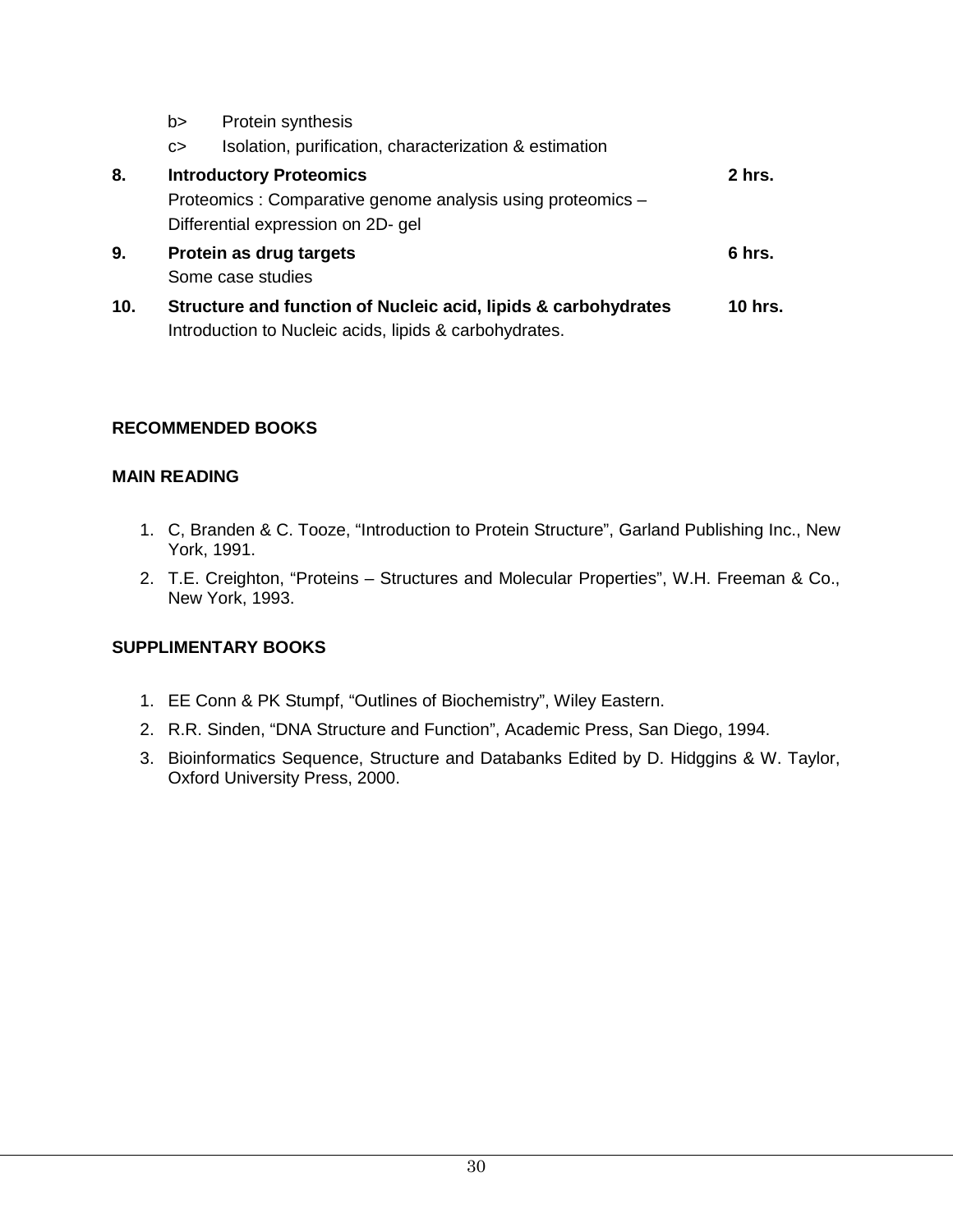### **BI-A10/B2.5-R0 : BASICS OF GENOMICS AND PROTEOMICS**

#### **Objective of the Course**

The primary objective of this course is to impart advanced knowledge to students on a self learning mode such that students become familiar with the methods of searching for information and analyzing preliminary data.

After completion of this course the student should be able to

- Understand state-of-the-art molecular biology techniques
- Be conceptually familiar with metabolism
- Interpret preliminary gene expression and protein expression studies
- Be familiar with the various genome projects completed and ongoing

#### **Outline of Course**

| <b>S. No.</b> | Topic                                 | Minimum No. of hrs. |
|---------------|---------------------------------------|---------------------|
|               | <b>Advanced Biochemistry</b>          |                     |
|               | <b>Metabolism and Pathways</b>        |                     |
| 3.            | <b>Basic concepts in Genomics</b>     |                     |
| -4.           | Micro array for gene expression       |                     |
| 5.            | Proteomics                            |                     |
| 6.            | Genome Projects – The unfolding story | 1 ຕ                 |

| <b>Lectures</b>               | =        | 60  |
|-------------------------------|----------|-----|
| <b>Practicals / Tutorials</b> | $\equiv$ | 60  |
| Total                         | $\equiv$ | 120 |

#### **Detailed Syllabus**

### **1. Advanced Biochemistry 10 hrs**

An introduction to physical biochemistry, intermediary metabolism and molecular biology. Topics include a survey of structure, chemistry and function of proteins and nucleic acids; regulation of gene expression at the level of DNA, RNA, and protein synthesis.

#### **2. Metabolism and Pathways 8 hrs.**

Pathways of carbohydrate, lipid and nitrogen metabolism and their metabolic control.

#### **3. Basic concepts in Genomics 10 hrs.**

Whole genome analysis, Genome sequencing technology.

Comparative genomics – Paralogs and orthologs, Phylogeny, Human genetic disorders, Candidate gene identification, Concepts of Pharmacogenomics.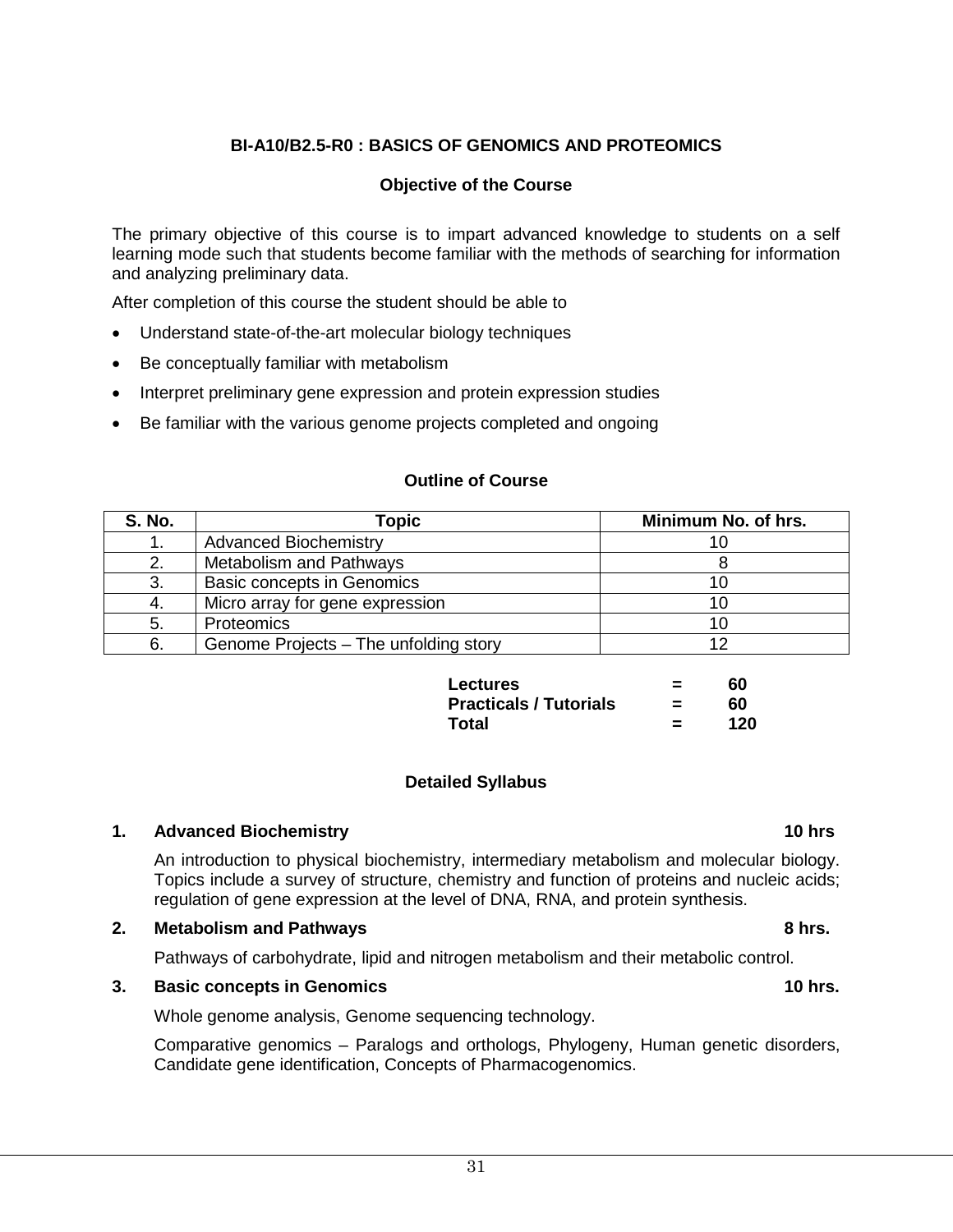### **4. Micro array for gene expression 10 hrs.**

Target selection, customized microarray design, image processing and quantification, normalization and filtering, statistical analysis, public microarray data sources.

### **5. Proteomics 10 hrs.**

Basics of Protein structure, Introduction to basic Proteomics technology, Bio-informatics in Proteomics, Basics of Proteome Analysis, Concepts in Enzyme Catalysis.

### **6. Genome Project – The unfolding story 12 hrs.**

Introduction to the concepts cloning and mapping, Construction of Physical maps, Basics of radiation hybrid maps, Sequencing : Related discoveries and technology development, Implications of the Human Genome Project, Basic Human Inheritance Patterns, Basics of Single Nucleotide Polymorphism detection and its implication, Practical Application of medical Genetics Technology.

### **RECOMMENDED BOOKS**

### **MAIN READING**

- 1. Genomes. Author : T.A. Brown, John Wiley and Sons, Bios Scientific Publishers
- 2. Discovering Genomics, Proteomics and Bioinformatics Campbell AM and Heyer LJ Perason Education (Low priced Editions) 2003.

### **SUPPLIMENTARY BOOKS**

- 1. Principles of Genome Analysis and Genomics (Third Edition) Primrose and Twyman Blackwell publishing (2003)
- 2. Reiner Westermeier and Tom Naven. Proteomics in practice. Wiley-vch. 3rd Edition 2002
- 3. Instant Notes-Bioinformatics Authors : D.R. Westheadn, J.H. Parish and R.M.Twyman. Publisher : Viva Books Pvt. Ltd. IndianEdition 2003.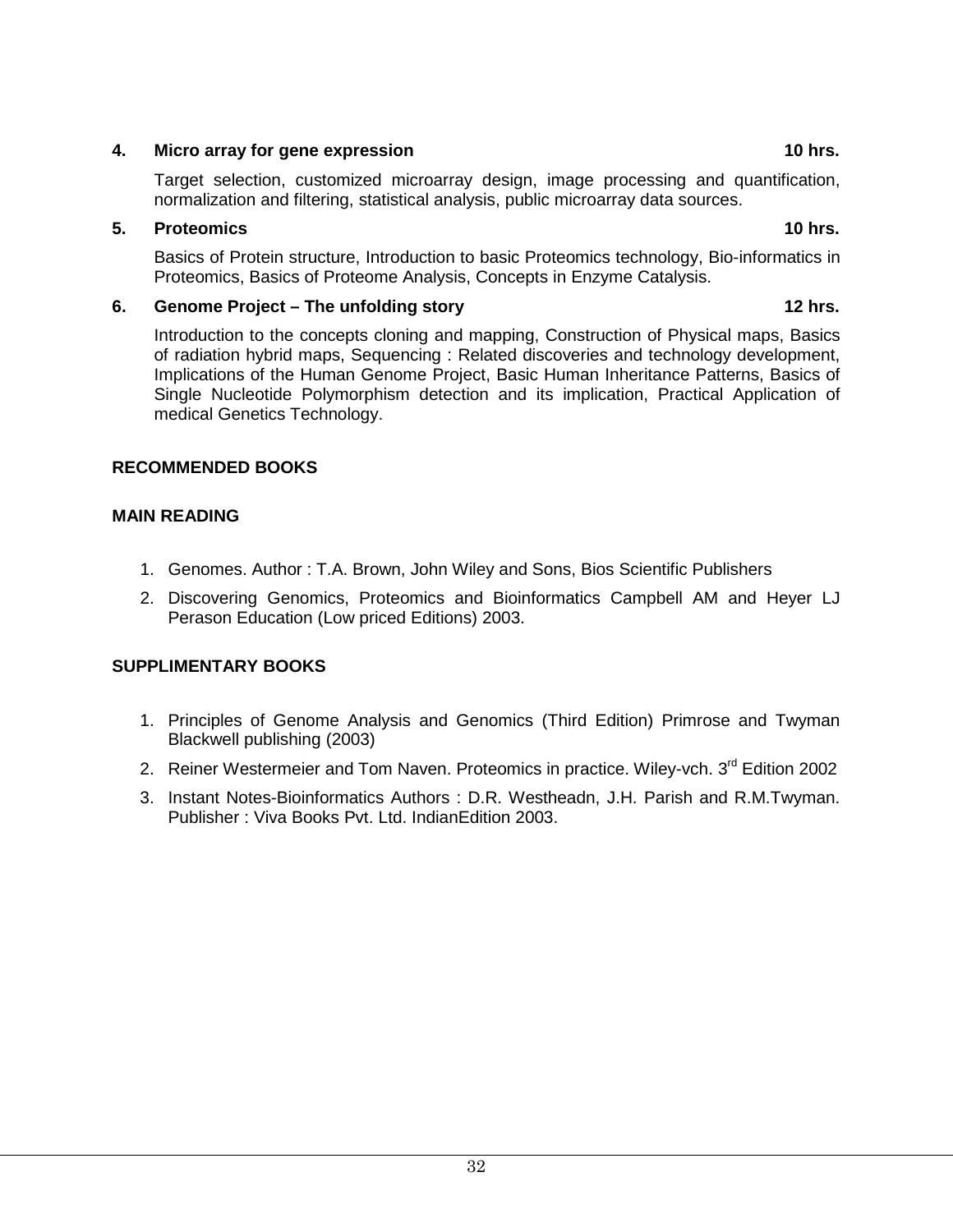# **SEMESTER – III**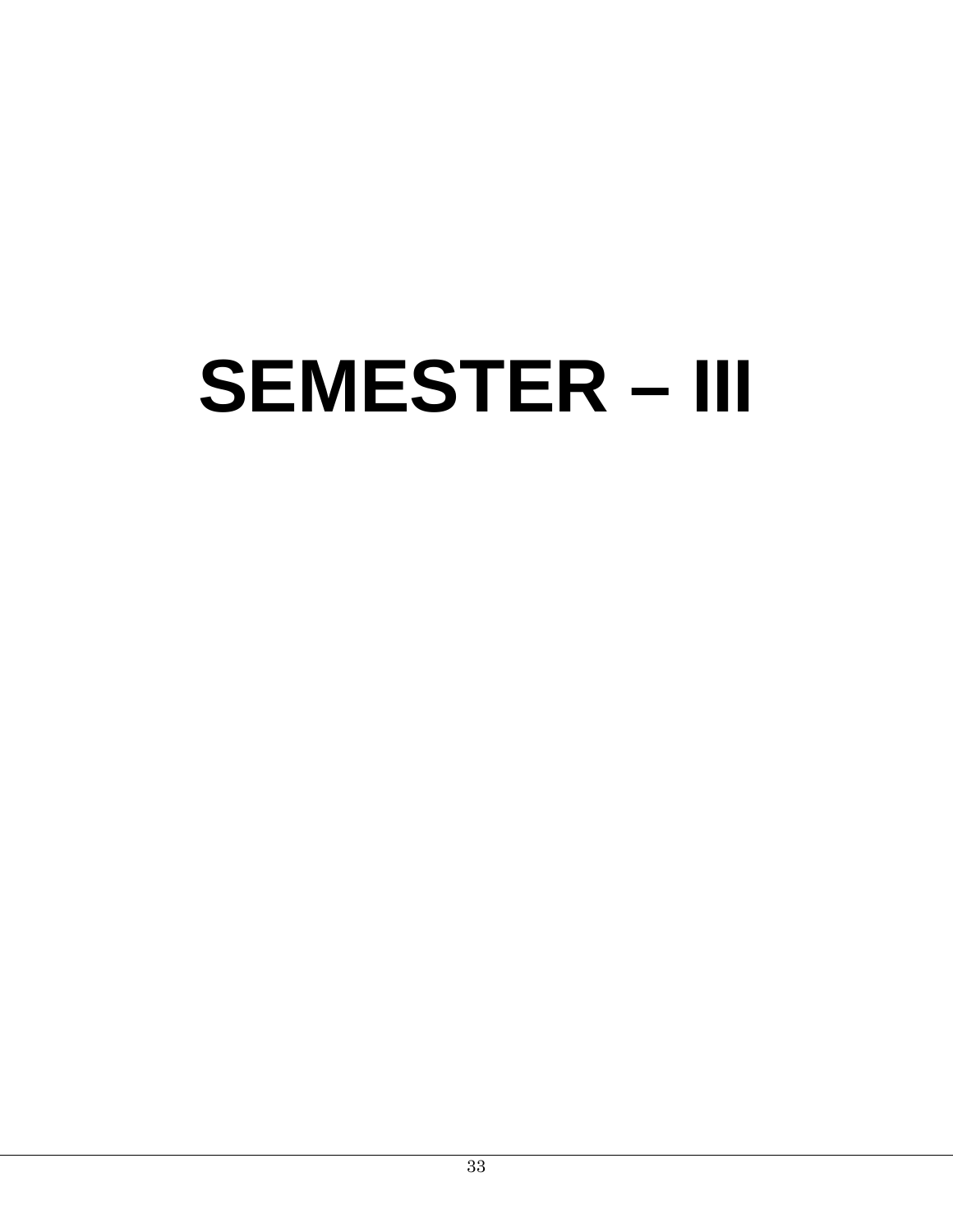### **BI-B3.1-R0 : COMPUTER ORGANIZATION AND DISTRIBUTED SYSTEMS**

#### **Objective of the Course**

Objective of the course is to familiarize students about computer hardware design and distributed systems, basic structure and behavior of the various functional modules of the computer and how they interact to provide the processing needs of the user.

This subject mainly focuses on the computer fundamentals, network and distributed systems, architectural models, fundamental models, networking and internetworking, operating systems & its supports for distributed systems. Students will be exposed to internet principles, different types of networking topologies. OSI (Open System Interconnection) seven layer model. The course also deals in memory management, methodologies for enhancement of processor throughout besides process control and interprocess communication.

| <b>S. No.</b> | <b>Topic</b>                                     | Minimum No. of hrs. |
|---------------|--------------------------------------------------|---------------------|
|               | Fundamentals                                     |                     |
| 2.            | <b>Basic Computer Organization</b>               | 12                  |
| 3.            | Introduction to Networks and Distributed Systems |                     |
| -4.           | <b>Distributed Systems Models</b>                |                     |
| 5.            | Networking and Internetworking                   |                     |
| 6.            | <b>Interprocess Communication</b>                |                     |
|               | Operating Systems & its supports for DS          |                     |

#### **Outline of Course**

| <b>Lectures</b>               | =        | 60  |
|-------------------------------|----------|-----|
| <b>Practicals / Tutorials</b> | $\equiv$ | 60  |
| Total                         | $\equiv$ | 120 |

#### **Detailed Syllabus**

#### **1. Fundamentals 11 hrs.**

Binary number systems, Two's complement, floating point representation, addition, subtraction,overflow.

Logic gates, flip-flops, encoders, decoders, multiplexers, registers, counters, RAM, ROM.

#### **2. Basic Computer Organization 12 hrs.**

Bus and Memory transfers, Binary adder, counter, arithmetic circuit, Logical and shift operations Instruction codes, direct and indirect addressing, Instruction cycle, Instruction formats such as one address and two address instructions, memory reference instructions, input output instructions, arithmetic, logical and shift instructions, general register organization, Memory stack, brief introduction to interrupts.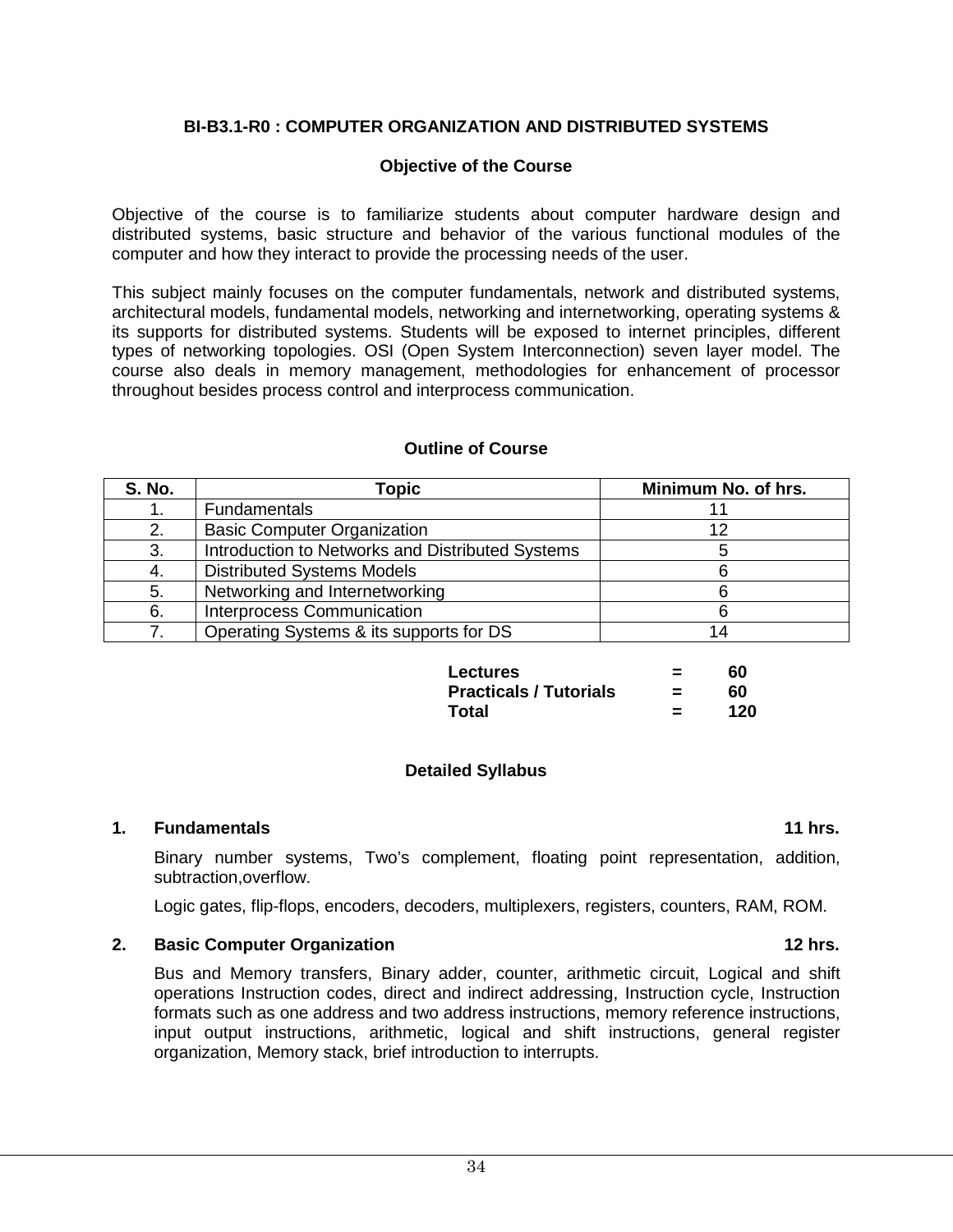### **3. Introduction to Networks and Distributed Systems 5 hrs.**

The motivation and goals of network and distributed system, network topologies, layers in a network, OSI (Open Systems interconnection) seven layer model (introduction, e.g., Chapter 1 of Tanenbaum), characteristics of a distributed computing system, issues such as heterogeneity, openness, security, scalability, concurrency.

### **4. Distributed Systems Models 6 hrs.**

Architectural Models : client server model, peer processes model, mobile agents, thin clients, spontaneous networking, issues in designing distributed systems,

Fundamental models : interaction model, failure model, security model and related issues.

### **5. Networking and Internetworking 6 hrs.**

Networking issues, types of networks – local area networks, wide area networks, metropolitan area networks, wireless network and internetwork. Networks principles – protocols, routing, packet transmission, data streaming, switching schemes. TCP/IP protocols – IP addressing, IP routing, mobile IP.

### **6. Interprocess Communication 6 hrs.**

Characteristics of interproces communication, sockets, UDP datagram communication, TCP stream communication, external data representation and marshalling. Client-server communication – the request-reply protocol and related issues, use of TCP streams to realize request-reply protocol. Group communication, use of IP-multicast to implement group communication.

### **7. Operating Systems & its supports for DS 14 hrs.**

Tasks of OS, types of OS, OS structure.

Programs and process, process control, interacting processes, synchronization, interprocess communication,

Fork-Join primitives, parbegin-Parend control structure, Threads and their creation and termination, kernel levels threads, user level threads. – (chapters 9 and 10 of Dhamdhere).

Memory management – Memory allocation model, contiguous memory allocation and related issues, non-contiguous memory allocation – virtual memory management through demand paging – (15 of Dhamdhere).

Enhancement of throughput by multi-threading, architectures for multi-threaded servers, threads versus multiple processes, OS supports for communication and invocation, concurrent invocation, asynchronous invocation, desirable architecture of OS for distributed computing – (chapter 6 of Coulouris, Dollimore & Kindberg).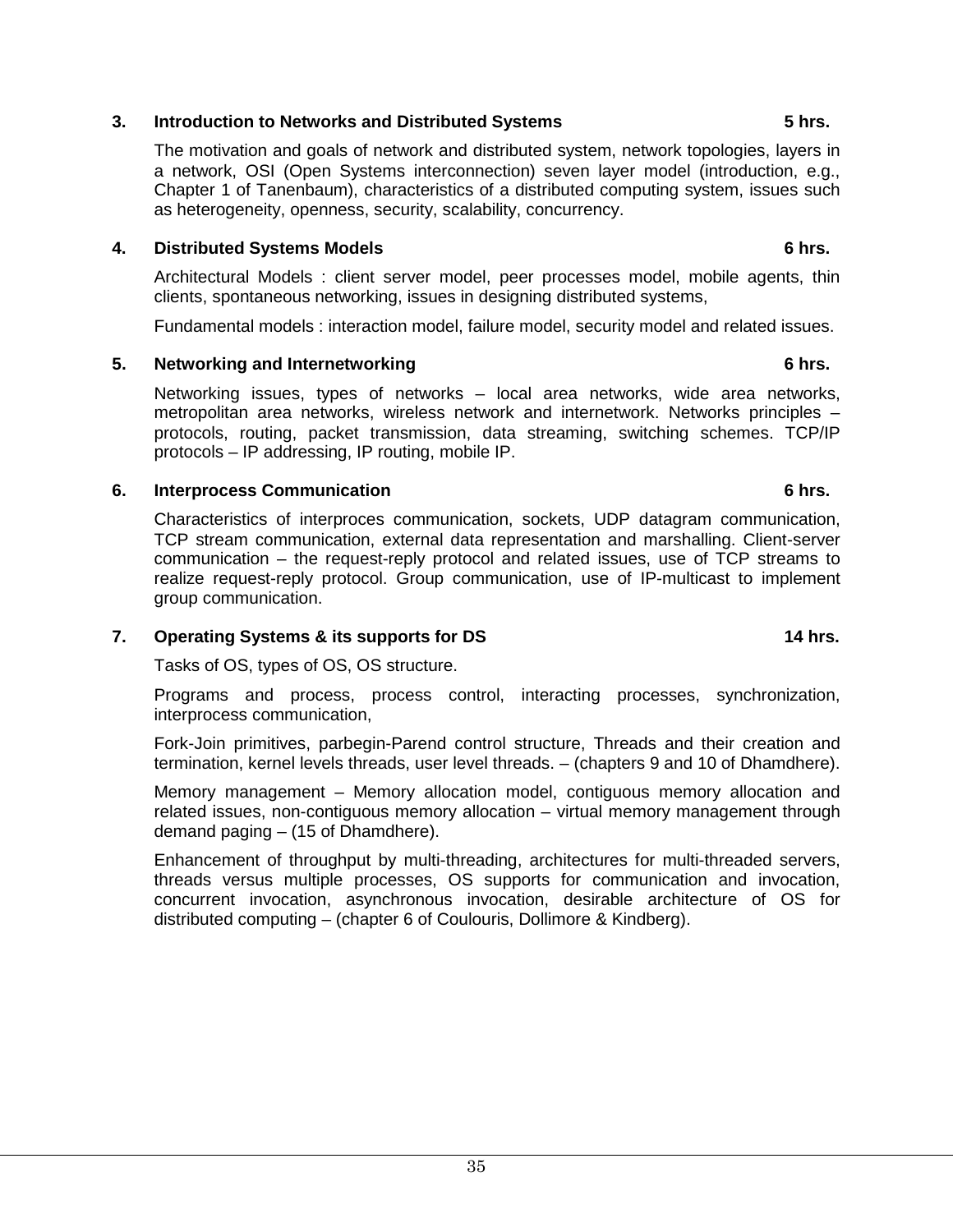### **RECOMMENDED BOOKS**

#### **MAIN READING**

- 1. George Coluouris Jean Dollimore Tim Kindberg, *Distributed Systems : Concepts and Design*, Pearson Education, 2001.
- 2. M.M. Mano *: Computer Systems Architecture*, 3<sup>rd</sup> Edition, Pearson Education, 2000.
- 3. D.M. Dhamdhere, *Systems Programming and Operating Systems*, Tata McGraw Hill, 1996.
- 4. A. Tannenbaum & Van Steen, *Distributed Systems Principles and Paradigms*, 1<sup>st</sup> Edition, 2002 Prentice Hall

### **SUPPLEMENTARY READING**

- 1. H.F. Korth and A. Siberschatz : Database System Concepts, McGraw Hill.
- 2. J.P. Hayes : Computer Architecture and Organization, McGraw-Hill.
- 3. John D. Carpinelli, Computer Systems Organization & Architecture Pearson Low priced Edition 2004.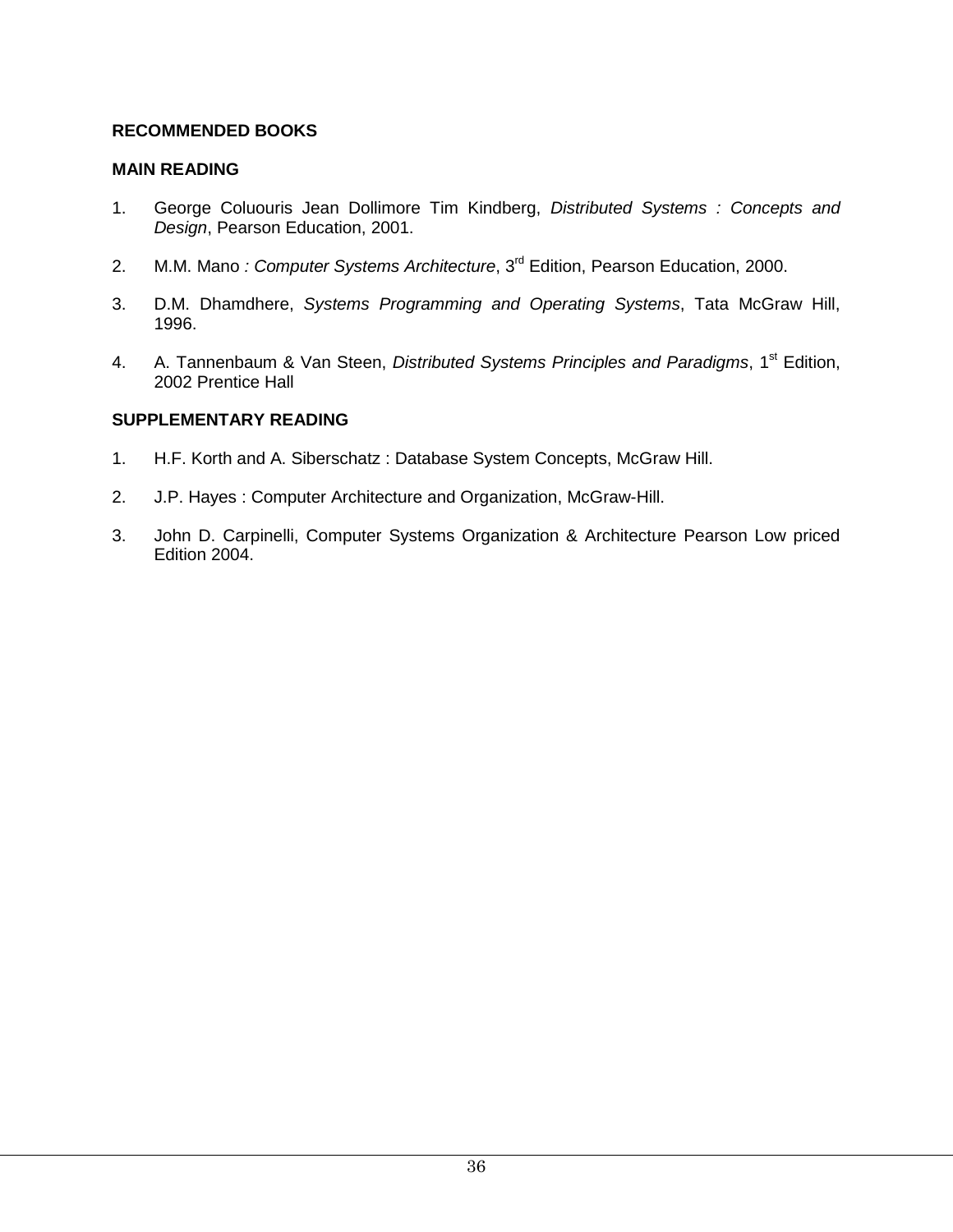### **BI-B3.2-R0 : PROBABILITY AND INFORMATION THEORY**

### **Objective of the Course**

Biological processes are inherently random. A rational description would require study of probabilistic framework. Analysis of vast amount of biological data sets would require a through understanding of probability theory. For quantifying uncertainty embedded in a biological system, tools from information theory are useful. For simulating biological phenomena, Monte Carlo methods are generally employed. This course will provide foundational support to the field of Bioinformatics.

#### **Outline of Course**

| <b>S. No.</b>  | <b>Topic</b>                                     | Minimum No. of hrs. |
|----------------|--------------------------------------------------|---------------------|
|                | Introduction to Probability Theory               |                     |
| 2.             | <b>Random Variables</b>                          | 12                  |
| 3.             | <b>Conditional Probability and Expectation</b>   |                     |
|                | <b>Limit Theorems</b>                            |                     |
| 5.             | Elements of Stochastic process and Markov Chains |                     |
| 6.             | <b>Information Theory</b>                        |                     |
| $\overline{7}$ | Information source : Memoryless, and with memory |                     |
| 8              | Monte Carlo methods                              |                     |

| <b>Lectures</b>               | $\equiv$ | 60  |
|-------------------------------|----------|-----|
| <b>Practicals / Tutorials</b> | $\equiv$ | 60  |
| Total                         | =        | 120 |

#### **Detailed Syllabus**

#### **1. Introduction to Probability Theory 4 hrs.**

Probability defined on events, Conditional Probability, Bayes' theorem

### **2. 12 hrs.**

#### **a> Random Variables**

Discrete Random variables : - Bernoulli, Binomial, Geometric and Poisson distributions.

Continuous Random variables : - Uniform, Exponential, Normal, Gamma, and Chisquare distributions.

Expectation of random variables.

Chebyshev's inequality.

Jointly distributed random variables.

### **b> Functions of Random Variables**

Minimum, Maximum sum of Random Variables

### **3. Conditional Probability and Expectation 4 hrs.**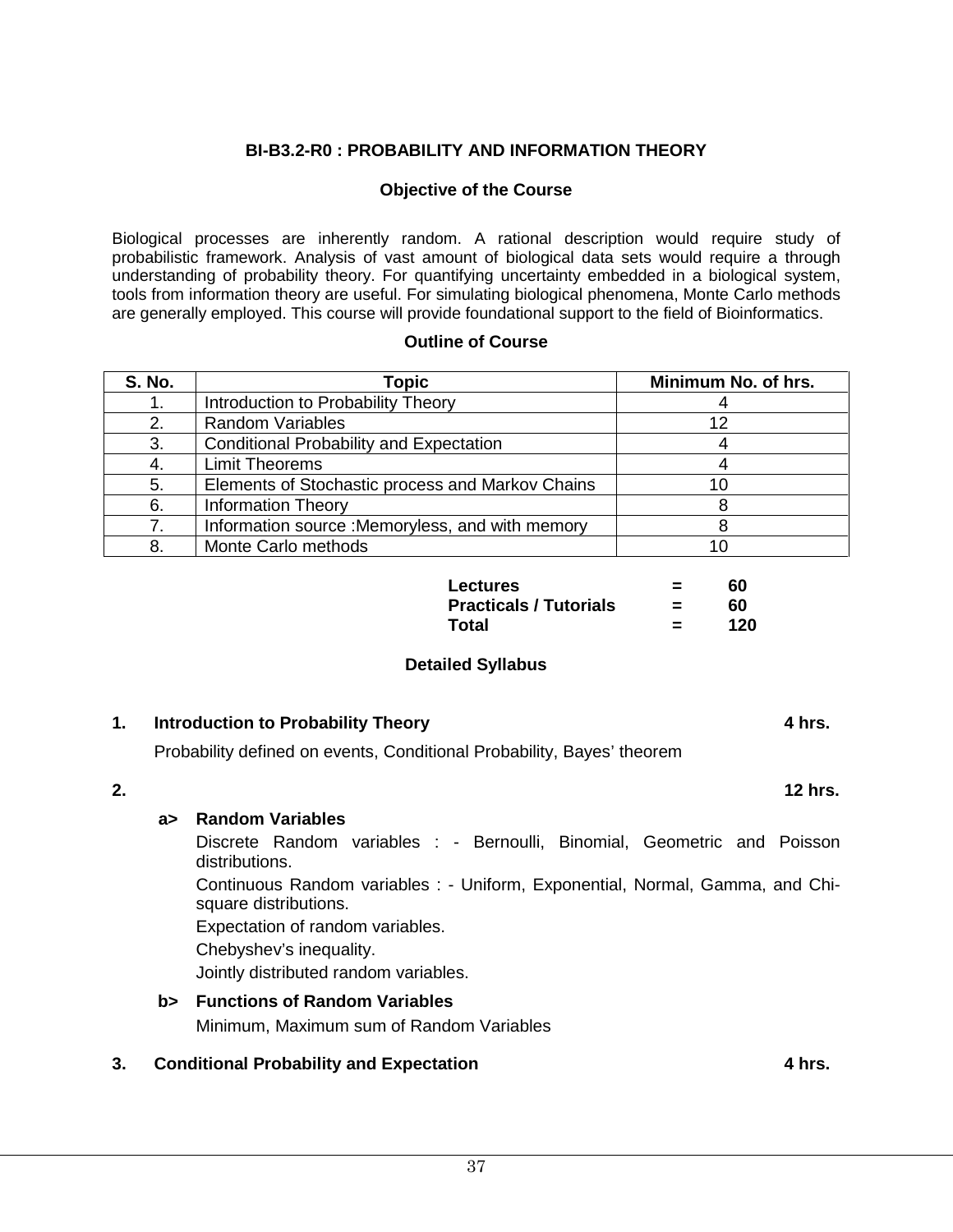|    | Discrete case, Continuous case, Computing Expectation by conditioning, Computing<br>probabilities by conditioning.                                                                                                                                                                                                                                                                                                                           |                |
|----|----------------------------------------------------------------------------------------------------------------------------------------------------------------------------------------------------------------------------------------------------------------------------------------------------------------------------------------------------------------------------------------------------------------------------------------------|----------------|
| 4. | <b>Limit Theorems</b><br>Weak law of large number.<br>The Central Limit Theorem.<br>The Strong Law of Large Numbers.                                                                                                                                                                                                                                                                                                                         | 4 hrs.         |
| 5. | <b>Elements of Stochastic processes and Markov Chains</b><br>Introduction to stochastic processes.<br>How to characterize a stochastic process?<br>Markov processes and Markov chains.<br>Chapman - Kolmogorov equation.<br>Classification of states.<br>Limiting probabilities.                                                                                                                                                             | <b>10 hrs.</b> |
| 6. | <b>Information Theory</b><br>What is Information?<br>Surprise and Uncertainty.<br>Shannon's Information measure.<br>Conditional, Joint and Mutual Information measure.<br>Kullback-Leibler Directed Divergnce.<br>The communication model                                                                                                                                                                                                    | 8 hrs.         |
| 7. | Discrete memory-less Information source<br>a)<br>The discrete information source.<br>Source coding.                                                                                                                                                                                                                                                                                                                                          | 8 hrs.         |
|    | b) Discrete Information source with memory<br>Markov Chain.<br>State transition diagram.<br>Amount of information in a first order Markov chain.                                                                                                                                                                                                                                                                                             |                |
| 8. | <b>Monte Carlo Methods</b><br>Random number generator.<br><b>Linear Congruential Method</b><br>Techniques for generating continuous random variables.<br>- Inverse Transformation Method<br>Simulating from discrete distributions.<br>Variance reduction techniques.<br>Hit or Miss Monte Carlo method<br>- Approximate evaluation of<br><b>Note:</b> Students have to familiarize with at least one statistical software like R for Linux, | <b>10 hrs.</b> |
|    | SYSTAT/MINITAB                                                                                                                                                                                                                                                                                                                                                                                                                               |                |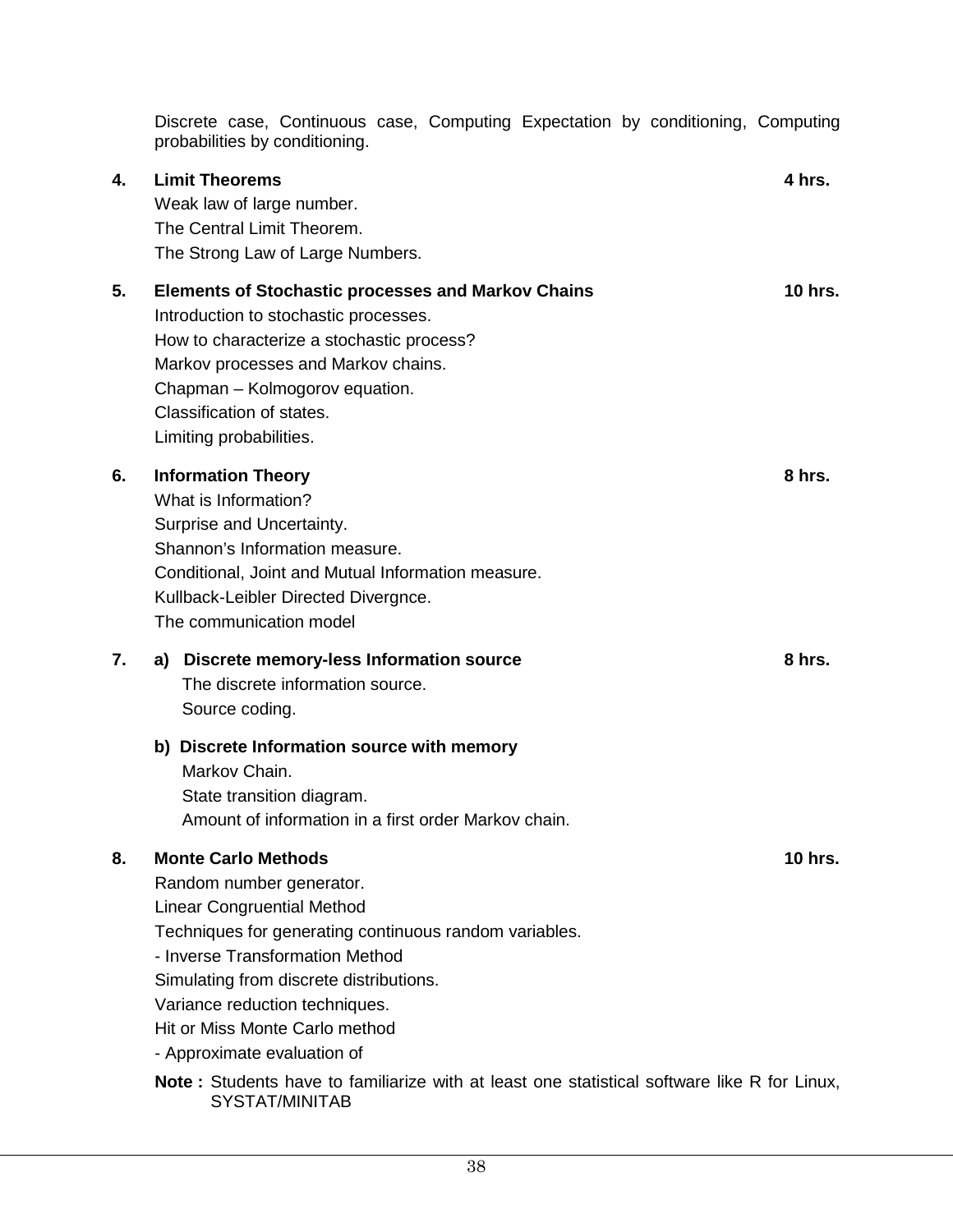### **RECOMMENDED BOOKS**

### **MAIN READING**

- 1. S.M. Ross, "A First course to Probability", 6<sup>th</sup> Edition, Pearson Education.
- 2. J.L. Devore, "Probability and Statistics",Thomson, 2002.
- 3. J.C.A. Vander Lubbe, "Information Theory", Cambridge University Press, 1997.

### **SUPPLEMENTARY READING**

- 1. W.J. Ewens and G.R. Grant, "Statistical methods in Bioinformatics" : Anintroduction, Springer-Verlag 2001.
- 2. S.M. Ross, "Probability Models", 7<sup>th</sup> Edition, Harcourt India Private Limited, 2001
- 3. D. Applebaum, "Probability and Information" and integrated approach, Cambridge 1996.

### **BI-B3.3-R0 : COMPUTATIONAL METHODS IN BIOMOLECULAR SEQUENCE ANALYSIS**

### **Objective of the Course**

The aim of course is to introduce and impart skills to students about the computational tools and techniques which are needed to analyze Primary DNA and Protein sequences. This will enable them to understand the significance of Protein structure and function. Some of the major Computational issues and solutions will be covered with suitable examples. Focus will be on introducing few well known algorithms and methods which are widely used in analyzing sequence. Basic knowledge in Mathematics and Statistics is prerequisite. Students who undertake this course will get the necessary understanding, exposure and foundation to take up small or large scale software Development projects in the area of Bioinformatics.

After the end of this module the students can :

- 1. Use and apply state of the art tools pertaining to Sequence analysis
- 2. Will be able to analyze primary DNA and Protein sequences and interpret results
- 3. Will have the understanding of the methodology or algorithm employed in sequence analysis tools
- 4. Will be in a position to undertake software development project relate to sequence analysis

#### **Outline of Course**

| <b>S. No.</b> | Topic                               | Minimum No. of hrs. |
|---------------|-------------------------------------|---------------------|
|               | Basic concepts of Molecular Biology |                     |
|               | Sequence composition and statistics |                     |
|               | Strings, Graphs and algorithms      |                     |
|               | Pairwise and Multiple alignment     |                     |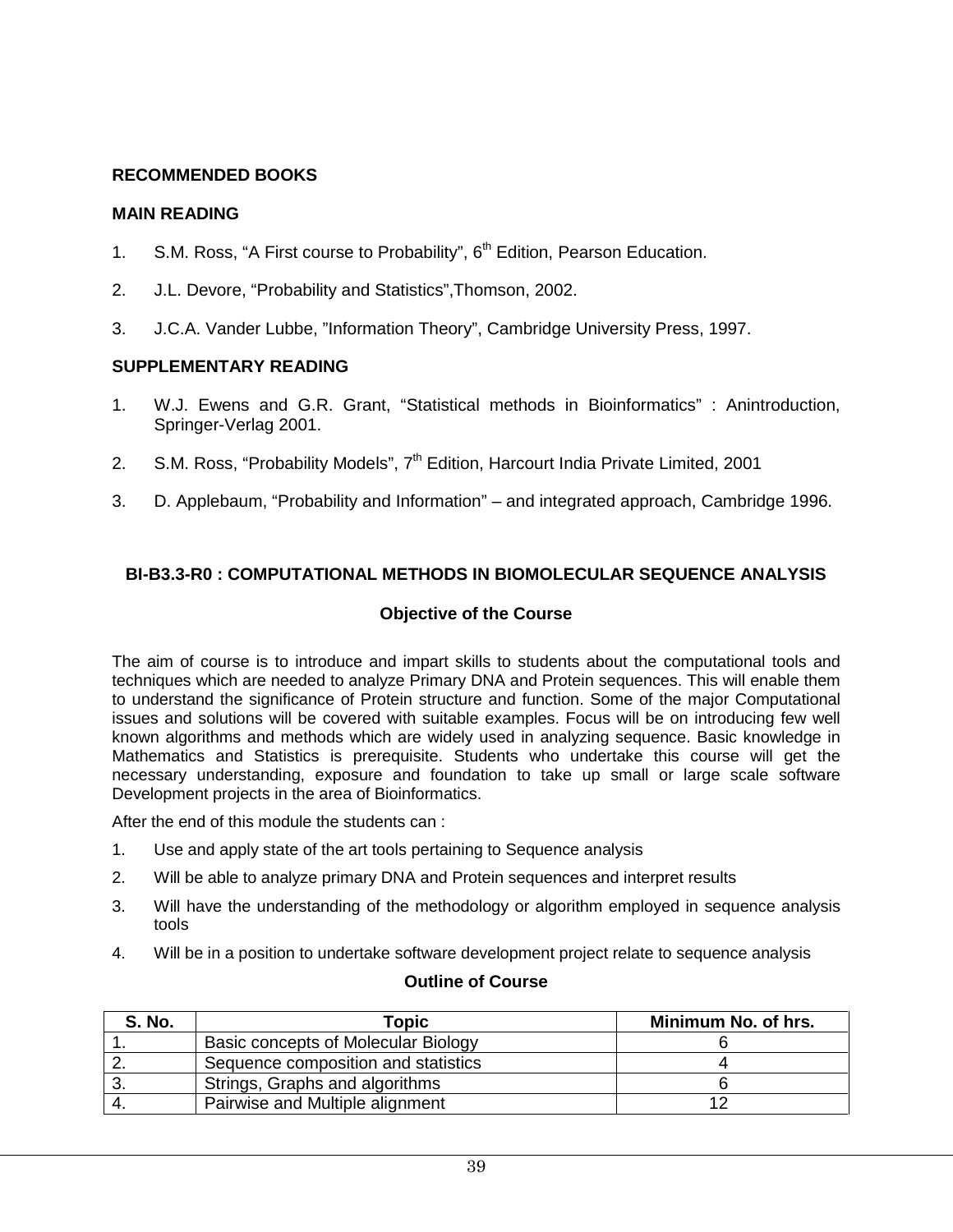| Database homology Search                 |  |
|------------------------------------------|--|
| <b>Statistical Modeling of sequences</b> |  |
| Pattern recognition and motif analysis   |  |
| Secondary structure prediction           |  |
| Phylogenetic analysis                    |  |

| Lectures                      | ⋍        | 60  |
|-------------------------------|----------|-----|
| <b>Practicals / Tutorials</b> | $\equiv$ | 60  |
| Total                         | ⋍        | 120 |

### **Detailed Syllabus**

**Note :** Appropriate References to Mainreading are suggested for teaching purpose.

| 1. |     |                   | <b>Basic concepts of Molecular Biology [Refer MR-1]</b> | 6 hrs.         |
|----|-----|-------------------|---------------------------------------------------------|----------------|
|    | 1.1 | Proteins (1 hour) |                                                         |                |
|    | 1.2 |                   | Nucleic Acids (1 hour)                                  |                |
|    |     | 1.2.1             | <b>DNA</b>                                              |                |
|    |     | 1.2.2             | <b>RNA</b>                                              |                |
|    | 1.3 |                   | Molecular Genetics (4 hours)                            |                |
|    |     | 1.3.1             | Genes and Genetic code                                  |                |
|    |     | 1.3.2             | Transcription, Translation and Protein synthesis        |                |
|    |     | 1.3.3             | Chromosomes                                             |                |
|    |     | 1.3.4             | Prokaryotic and Eukaryotic Gene structure               |                |
| 2. |     |                   | Sequence composition and statistics [SR-1]              | 4 hrs.         |
|    | 2.1 |                   | Nucleotide and amino acid compositions                  |                |
|    | 2.2 |                   | Codon usage and statistics                              |                |
|    | 2.3 |                   | AT and GC rich regions                                  |                |
| 3. |     |                   | <b>Strings, Graphs and Algorithms [Refer MR-1]</b>      | 6 hrs.         |
|    | 3.1 | Strings (1 hour)  |                                                         |                |
|    | 3.2 | Graphs (2 hours)  |                                                         |                |
|    | 3.3 |                   | Algorithms (3 hours)                                    |                |
| 4. |     |                   | Pairwise and Multiple alignment [Refer MR-1, 2 & 3      | <b>12 hrs.</b> |
|    | 4.1 |                   | Pairwise alignment (6 hours)                            |                |
|    |     | 4.1.1             | Global alignment                                        |                |
|    |     | 4.1.2             | Local alignment                                         |                |
|    |     |                   | 4.1.3 Scoring functions                                 |                |
|    |     | 4.1.4             | General gap and affine gap penalty                      |                |
|    |     | 4.1.5             | Statistical significance                                |                |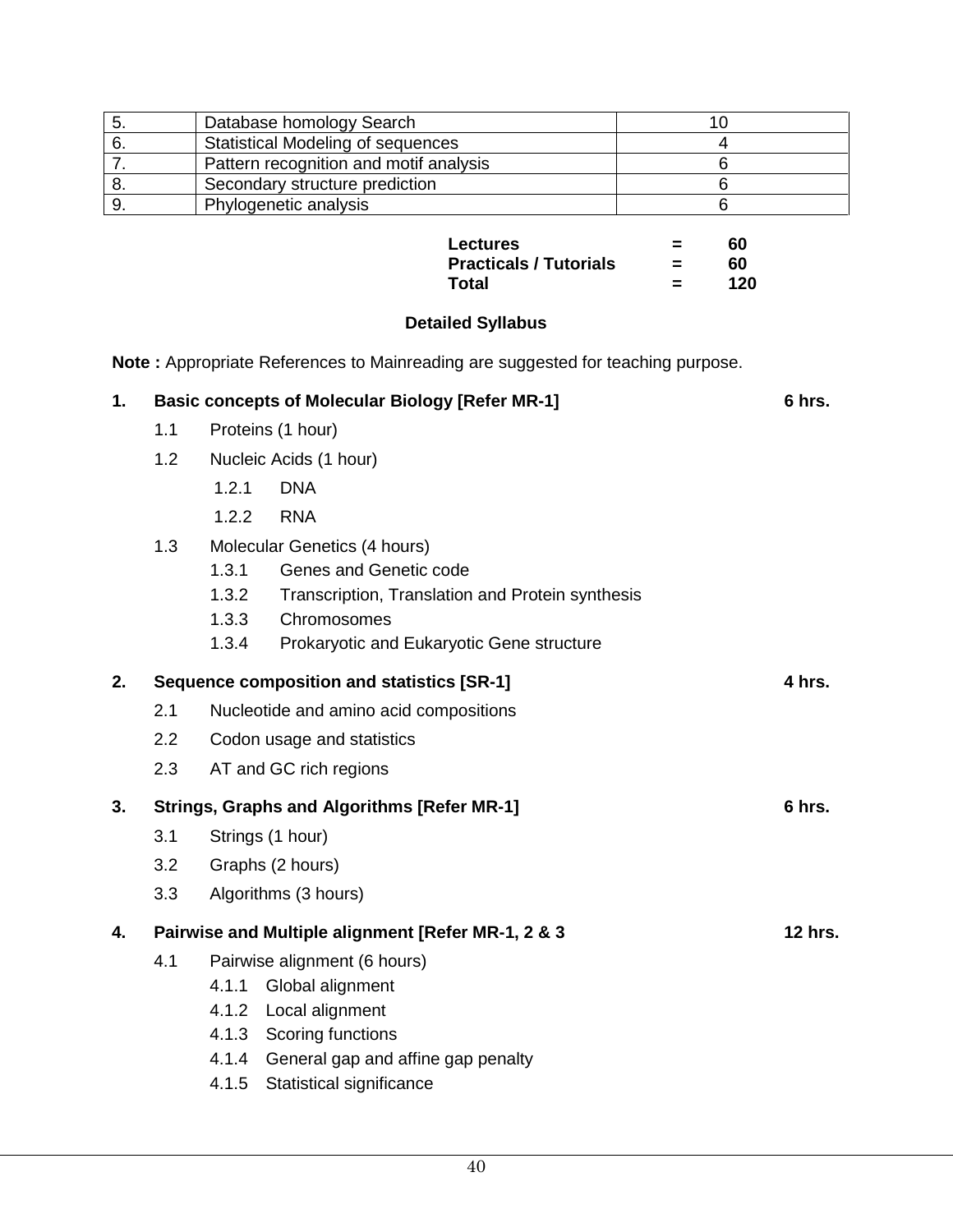|    | 4.2 | Multiple Sequence alignment (6 hours)<br>4.2.1<br>SP (Sum of Pairs) measure<br>4.2.2 Star alignments<br>4.2.3<br>Tree alignments<br><b>Motifs and Profile</b><br>4.2.4<br>4.2.5<br>Alignment Representation and Applications<br>4.2.6<br>ClustalW, clustalX, Hmmer and T-cofee |                |
|----|-----|--------------------------------------------------------------------------------------------------------------------------------------------------------------------------------------------------------------------------------------------------------------------------------|----------------|
| 5. |     | Database homology search [Refer MR2 & SR-1, 4]                                                                                                                                                                                                                                 | <b>10 hrs.</b> |
|    | 5.1 | Scoring matrices                                                                                                                                                                                                                                                               |                |
|    | 5.2 | <b>BLAST</b> algorithm                                                                                                                                                                                                                                                         |                |
|    | 5.3 | Significance of alignments (6 hours)                                                                                                                                                                                                                                           |                |
|    | 5.4 | Blast versions: Blastp, Blastx, tBlastn, tbalstx                                                                                                                                                                                                                               |                |
|    | 5.5 | PSI and PHI Blast                                                                                                                                                                                                                                                              |                |
| 6. |     | <b>Statistical Modeling of Sequence [MR-2]</b>                                                                                                                                                                                                                                 | 4 hrs.         |
|    | 6.1 | Independent and indentically distributed sequences                                                                                                                                                                                                                             |                |
|    | 6.2 | <b>Markov Chain models</b>                                                                                                                                                                                                                                                     |                |
| 7. |     | <b>Pattern Recognition and Motif analysis</b>                                                                                                                                                                                                                                  | 6 hrs.         |
|    | 7.1 | <b>Restriction site</b>                                                                                                                                                                                                                                                        |                |
|    | 7.2 | Finding repeats                                                                                                                                                                                                                                                                |                |
|    | 7.3 | General Pattern search                                                                                                                                                                                                                                                         |                |
|    | 7.4 | DNA and Protein motifs search                                                                                                                                                                                                                                                  |                |
|    |     | Transfac                                                                                                                                                                                                                                                                       |                |
|    |     | Prosite                                                                                                                                                                                                                                                                        |                |
| 8. |     | <b>Secondary structure Analysis [MR-3]</b>                                                                                                                                                                                                                                     | 6 hrs.         |
|    | 8.1 | Stem and Loop structure                                                                                                                                                                                                                                                        |                |
|    | 8.2 | RNA fold algorithm                                                                                                                                                                                                                                                             |                |
| 9. |     | Phylogenetic analysis [MR-1 and MR-3]                                                                                                                                                                                                                                          | 6 hrs.         |
|    | 9.1 | Distances and Parsimony methods                                                                                                                                                                                                                                                |                |
|    | 9.2 | <b>Clustering methods</b>                                                                                                                                                                                                                                                      |                |
|    | 9.3 | Rooted and Unrooted tree                                                                                                                                                                                                                                                       |                |
|    | 9.4 | Bootstrap analysis                                                                                                                                                                                                                                                             |                |
|    | 9.5 | <b>PHYLIP</b>                                                                                                                                                                                                                                                                  |                |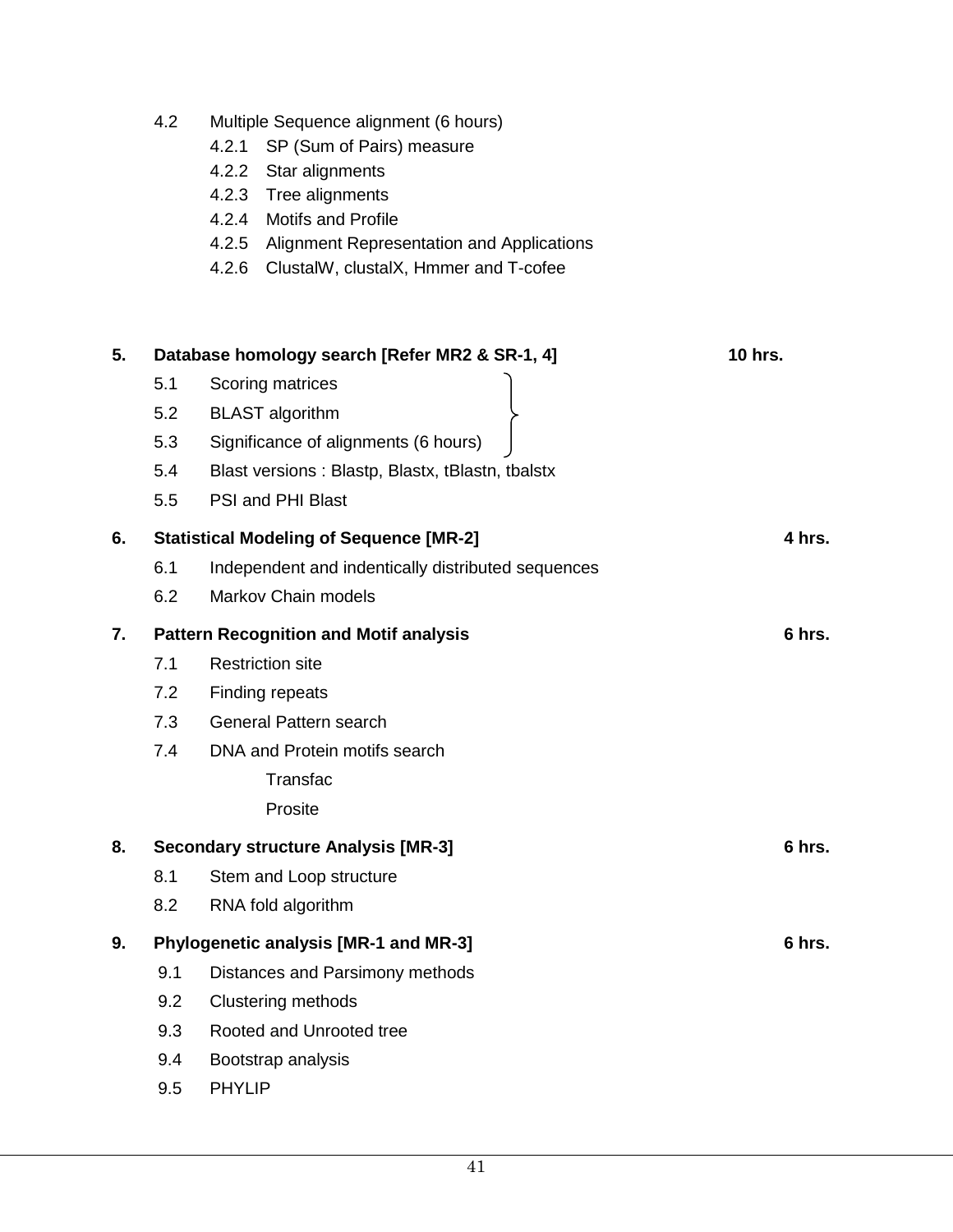### **RECOMMENDED BOOKS**

### **MAIN READING**

- 1. Setubal Joao and Meidanis Joao, "Introduction to Computational Molecular Biology", PWS Publishing Company (An International Thomson Publishing Company), 1997, Indian low priced edition.
- 2. Warren Ewens and Gregory R. Grant, "Statistical Methods in Bioinformatics : An Introduction" Springer-Gerlag 2001.
- 3. R. Durbin, S. Eddy, A. Krogh and G. Mitchison, "Biological sequence analysis : Probablistic models of proteins and nucleic acids", Cambridge University Press, 1998 Indian low priced edition.

### **SUPPLEMENTARY READING**

- 1. Mount "Bioinformatics" Cold Spring Harbor Laboratory.
- 2. Stephen A. Krawtz and David D. Womble "Introduction to Bioinformatics : a theoretical and practical approach. Humana Press.
- 3. Neil C. Jones and Pavel A Pevzner. An introduction to Bioinformatics algorithms MIT Press reprinted by Ane Books, New Delhi 2005.
- 4. Ian korf, Mark yandell & Joseph Bedell. "BLAST". O'Reilly press 2003.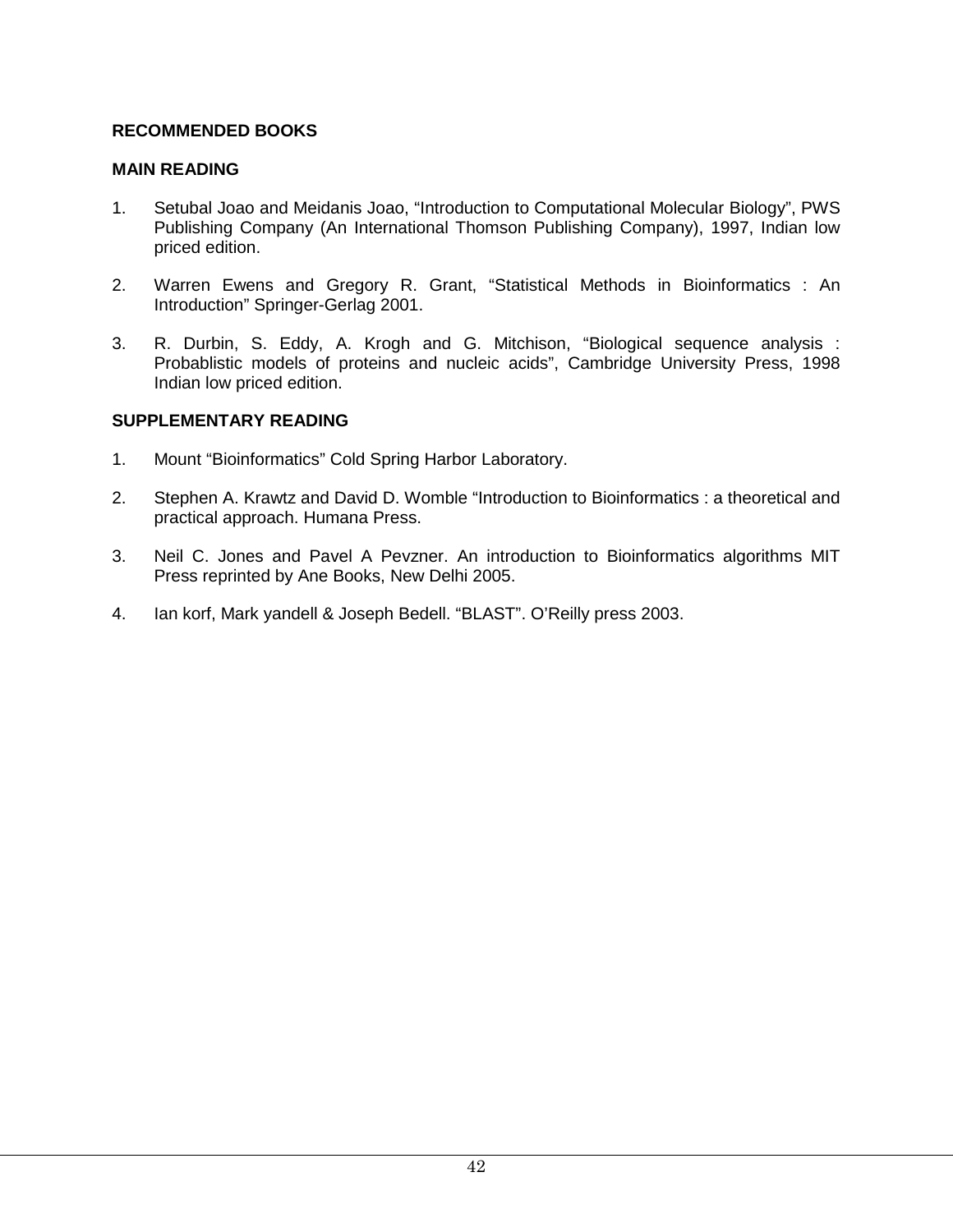### **BI-B3.4-R0 : DISCRETE MATHEMATICS**

#### **Objective of the Course**

The objective is to provide the necessary mathematical knowledge so that students can understand computational issues relating to practical problems. The paper intends to equip the students with the necessary mathematical ideas, notations and techniques that are required to formulate an algorithm for a problem, and to reason about its time and pace complexity. Many problems of bioinformatics are combinatorial in nature. This course will help to solve such problems also.

#### **Outline of Course**

| <b>S. No.</b> | Topic                                        | Minimum No. of hrs. |
|---------------|----------------------------------------------|---------------------|
|               | Sets, graphs and trees                       | 13                  |
| 2.            | Counting and probability                     |                     |
| 3.            | Recurrences and generating functions         | 10                  |
|               | Boolean algebra                              |                     |
| 5.            | Graph algorithms                             |                     |
| 6.            | Modeling computation : grammer, language and | 9                   |
|               | automata                                     |                     |
|               | NP-completeness                              |                     |

| Lectures                      | $\equiv$ | 60  |
|-------------------------------|----------|-----|
| <b>Practicals / Tutorials</b> | =        | 60  |
| Total                         | $\equiv$ | 120 |

#### **Detailed Syllabus**

#### **1. Sets, graphs and trees 13 hrs.**

Sets, operations on sets, principle of inclusion and exclusion, countable and uncountable sets, Cartesian product, n-ary relation, binary relation, operations on relations, reflexivity, symmetry, transitivity, equivalence relation, equivalence class, partition, partial order, composite of relations, closures of relations, Warshall's algorithm for transitive closure.

Functions, domain, range, injection, surjection, bijection, composition of functions,growth of functions – asymptotic q-notation, O-notation, W-notation, o-notation, w-notation and their properties.

Simple graphs, multigraphs, directed graphs, undirected graphs, degree, reachability, paths, cycles, isomorphism, bipartite graphs, trees, rooted trees, forest, k-ary trees, basic properties of graphs and trees.

### **2. Counting and probability 9 hrs.**

Summation and product rules, pigeonhole principle, permutation, combination, binomial coefficients and related identities, sample space, discrete probability distribution, conditional probability, independence, Baye's theorem, Bernoulli's trials, binomial distribution, simple probabilistic reasoning such as birthday paradox.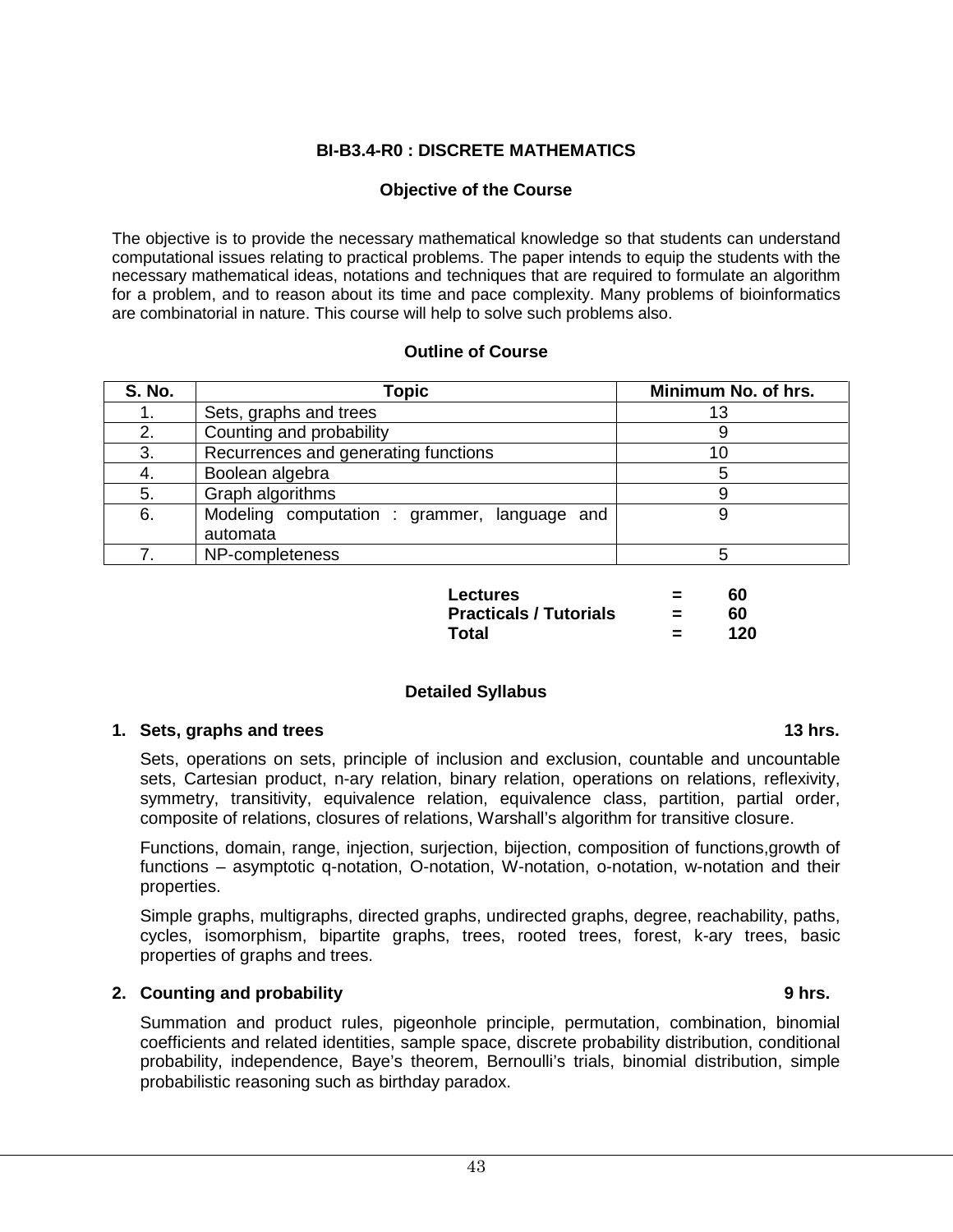#### **3. Recurrences and generating functions 10 hours 10 hours**

Linear homogeneous recurrence relations, linear non-homogeneous recurrence relations, solving recurrences by direct method, iteration method, master method, recurrence trees, generating functions for a sequence, solving simple counting problems using generating functions, solving recurrence relations using generating functions.

#### **4. Boolean algebra** 5 **hours 5 hours**

Boolean expression and function, formal definition of Boolean algebra, identities, combinatorial circuits, Karnaugh maps.

### **5. Graph algorithms 9 hours**

Graph representation scheme, breadth first search, depth first search and their properties, decomposing a directed graph into its strongly connected components, Euler tour, minimum spanning tree, Prim's algorithm, Kruskal's algorithm, shortest path problem, Dijkstra's algorithm and Bellman –Ford Algorithm for single source shortest paths problem.

#### **6. Modeling computation: grammar, language and automata 9 hours**

Terminals, non-terminals, grammar, language, types of grammar – context sensitive and context free grammar, parse tree, finite state automata, non-deterministic finite state automata, regular expression, regular sets, Kleene's theorem Turing machine.

#### **7. NP-completeness 5 hours**

Introduction to complexity class P, verification algorithm, complexity class NP, reduction function, reduction algorithm, NP-completeness

#### **RECOMMENDED BOOKS**

#### **MAIN READING**

- 1. Introduction of Algorithms, T. Coreman, C. E. Leiserson, and R. L. Rivest
- 2. Discrete Mathematics and its Applications, Kenneth H. Rosen, McGraw Hill Companies, 4<sup>th</sup> **Edition**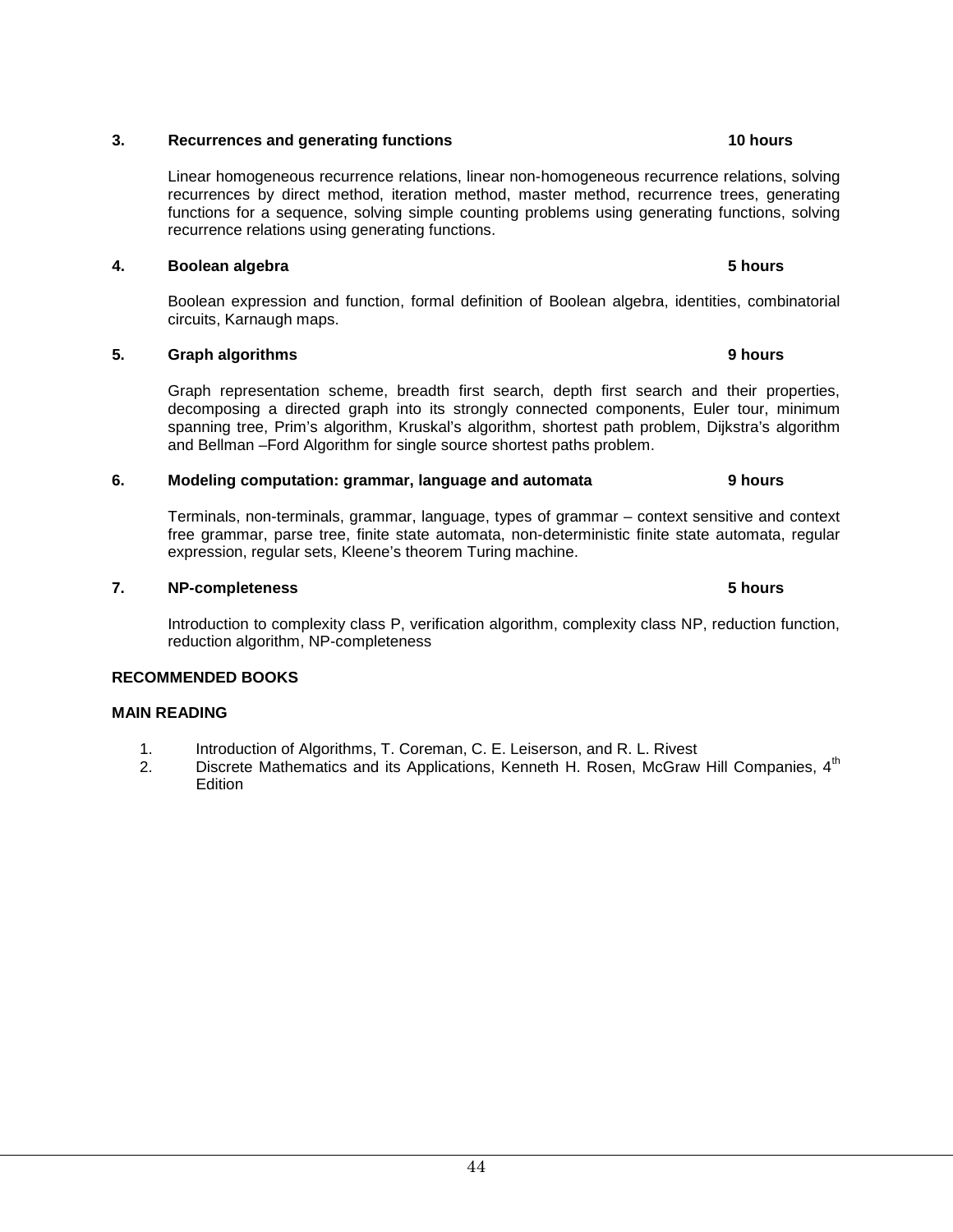# SEMESTER – IV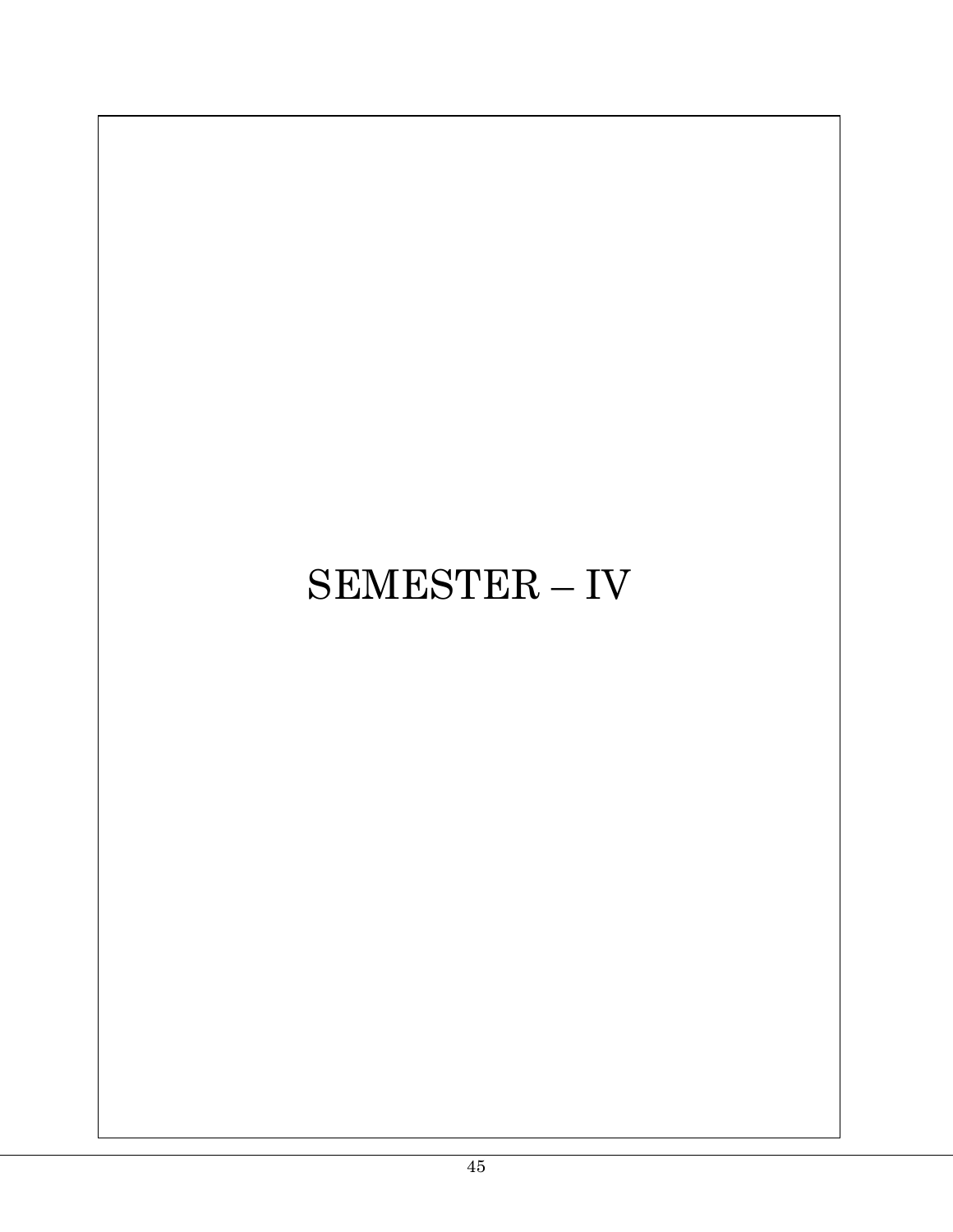#### **BI-B4.1-R0: STATISTICAL METHODS IN BIOINFORMATICS**

#### **Objective of the Course**

Statistics as a discipline deals with collection and analysis of data. The collection of data involves techniques of sampling methods while the analysis involves inferences and estimation based on sampled data. In Bioinformatics the same principle regarding scientific data collection and analysis of data hold. To investigate, large scale data sets generated from various genomes, proteome, metabolomic projects and related sources, it is necessary to have a proper grounding in statistical techniques.

#### **Outline of Course**

| S. No. | Topic                                                           | Minimum<br><b>Hours</b> | οf<br>No. |
|--------|-----------------------------------------------------------------|-------------------------|-----------|
| 1.     | Review                                                          | 04                      |           |
| 2.     | <b>Sampling Distributions</b>                                   | 05                      |           |
| 3.     | <b>Estimation Theory</b>                                        | 08                      |           |
| 4.     | Maximum Likelihood Esimation                                    | 04                      |           |
| 5.     | Inference – Tests of Hypotheses                                 | 16                      |           |
| 6.     | Simple Linear Regression and Correlation                        | 06                      |           |
| 7.     | Analysis of Variance                                            | 06                      |           |
| 8.     | Statistical<br>methods<br>Stochastic<br>for<br><b>Processes</b> | 05                      |           |
| 9.     | Stochastic<br>Statistical<br>Analysis<br>of<br>Processes        | 06                      |           |
|        | <b>Lectures</b>                                                 | 60                      |           |
|        | <b>Practical / Tutorials =</b>                                  | 60                      |           |
|        | Total                                                           | 120                     |           |

#### **Detailed Syllabus**

| 1. | <b>Review</b>                                                                                                                                                                          | 4 hours |
|----|----------------------------------------------------------------------------------------------------------------------------------------------------------------------------------------|---------|
|    | Mean, Median, Mode<br>Standard Deviation, Variance and Correlation<br>(Emphasis to be placed on hands on approach with real data sets)<br>Probability limits and distribution theorems |         |
| 2. | <b>Sampling Distributions</b>                                                                                                                                                          | 5 hours |
|    | <b>Statistic</b><br>Distribution of sample mean<br>Sample variance – (application of Central limit theorem)                                                                            |         |
| 3. | <b>Estimation Theory</b>                                                                                                                                                               | 8 hours |
|    | Biased and unbiased estimator<br>Confidence interval: population mean, proportion<br>Variance                                                                                          |         |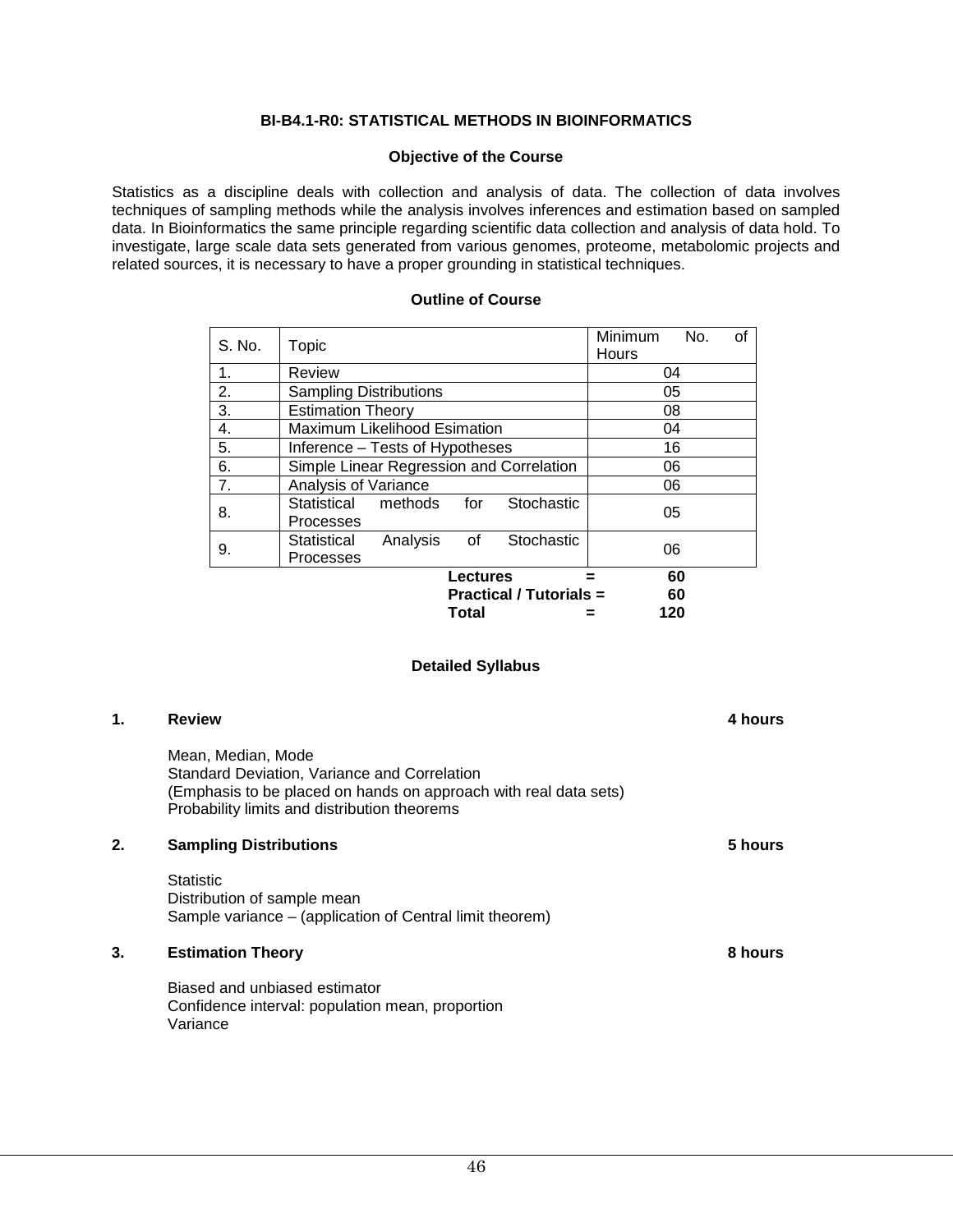| 4. | <b>Maximum Likelihood Estimation</b>                                                                                                                                                  | 4 hours               |
|----|---------------------------------------------------------------------------------------------------------------------------------------------------------------------------------------|-----------------------|
|    | Discrete and Continuous distributions<br>Likelihood function<br>Log-likelihood functions<br>(use of package recommended)                                                              |                       |
| 5. | <b>Inference - Test of hypotheses</b><br>Formulation of Hypothesis<br>a)<br>Simple and Composite<br>Type I and Type II errors<br>Power of a test<br>Significance of a test<br>P-value | 16 hours<br>$4$ hours |
|    | b)<br>Testing                                                                                                                                                                         | ….6 hours             |
|    | Normal, Chi-Square, t-test and F-test<br>Chi-Square goodness of fit<br>c)                                                                                                             | …4 hours              |
|    | Test of diversity based on entropic method                                                                                                                                            |                       |
|    | Non-parametric: Mann-Whitney test<br>d)                                                                                                                                               | … 2 hours             |
| 6. | <b>Simple Linear Regression and Correlation</b>                                                                                                                                       | 6 hours               |
|    | Linear regression model<br>Least squares methods<br>Estimating model parameters<br>Residual sum of squares                                                                            |                       |
| 7. | <b>Analysis of Variance</b>                                                                                                                                                           | 6 hours               |
|    | Single factor ANOVA<br>Multi-comparison ANOVA                                                                                                                                         |                       |
| 8. | <b>Statistical Methods for Stochastic Processes</b>                                                                                                                                   | 5 hours               |
|    | Testing of independence<br>Testing of Markov property<br>Association test                                                                                                             |                       |
| 9. | <b>Analysis of Stochastic process</b>                                                                                                                                                 | 6 hours               |
|    | Long Repeat<br><b>Scan Statistics</b><br><b>Analysis of Patterns</b>                                                                                                                  |                       |

### **RECOMMENDED BOOKS**

#### **MAIN READING**

- 1. W. J. Ewens and G. R. Grant, "Statistical Methods in Bioinformatics": An introduction Springer-Verlag 2001
- 2. J. L. Devore, "Probability and Statistics", (Fifth Edition), Thomson Asia, 2002
- 3. S. M. Ross, "A First course to Probability",  $6<sup>th</sup>$  Edition, Pearson Education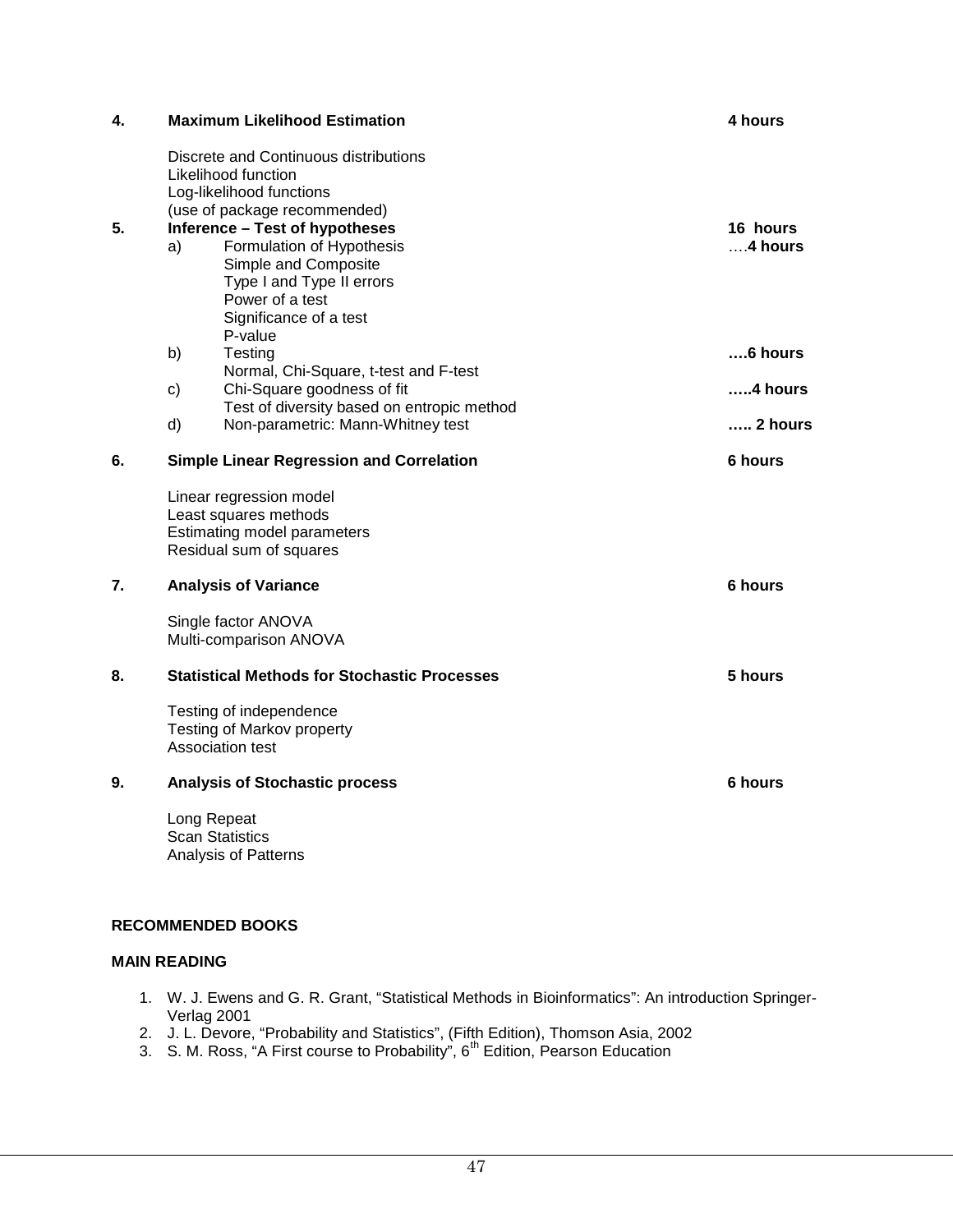#### **BI-B4.2-R0: BIOMOLECULAR STRUCTURE & DYNAMICS**

#### **Objective of the Course**

This course is formulated keeping in view first year Master's students with 'A' level (DOEACC) background in biology. The focus is on imparting a sound knowledge of structure and dynamics of proteins and nucleic acids and modelling them in silico. After attending the course, the students are expected to handle research projects in biomolecular structure and function.

#### **Outline of Course**

| S. No. | Topic                                                                                                                                                                                                       | Minimum<br>No.<br>of<br>Hours |
|--------|-------------------------------------------------------------------------------------------------------------------------------------------------------------------------------------------------------------|-------------------------------|
| 1.     | Protein Structure, Classification of protein<br>Structure, Membrane proteins, Viral<br>Proteins, Proteins in immune system,<br>Proteins as drug targets.                                                    | 10                            |
| 2.     | Manipulating protein structures<br>on.<br>computer, Cartesian and<br>internal<br>coordinate representations, ribbon<br>diagrams, space filling models, topology<br>diagram, searching for sequences & folds | 10                            |
| 3.     | Nucleic acid structures - A review                                                                                                                                                                          | 10                            |
| 4.     | Database analyses of internal degrees of<br>freedom of nucleic acid structures                                                                                                                              | 5                             |
| 5.     | Forces stabilizing Protein & Nucleic Acid<br>structures                                                                                                                                                     | 5                             |
| 6.     | Energy minimization and Molecular<br>Dynamics methods                                                                                                                                                       | 15                            |
| 7.     | Structure and function of Carbohydrates<br>and Lipids.                                                                                                                                                      | 5                             |
|        | <b>Lectures</b>                                                                                                                                                                                             | 60                            |
|        | <b>Practical / Tutorials =</b>                                                                                                                                                                              | 60                            |
|        | Total                                                                                                                                                                                                       | 120                           |

#### **Detailed Syllabus**

- 1. a) Protein structure A review of primary, secondary, tertiary and quaternary structures, motifs and folds.
	- b) Classification of protein structures
	- c) Membrane proteins<br>d) Viral proteins
	- Viral proteins
	- e) Proteins in immune system<br>f) Proteins as drug targets
	- f) Proteins as drug targets **10 hours**
- 2. Manipulating protein structures on computer, Cartesian and internal coordinate representations, ribbon diagrams, space filling models, topology diagrams, searching for sequences & folds.
- **10 hours**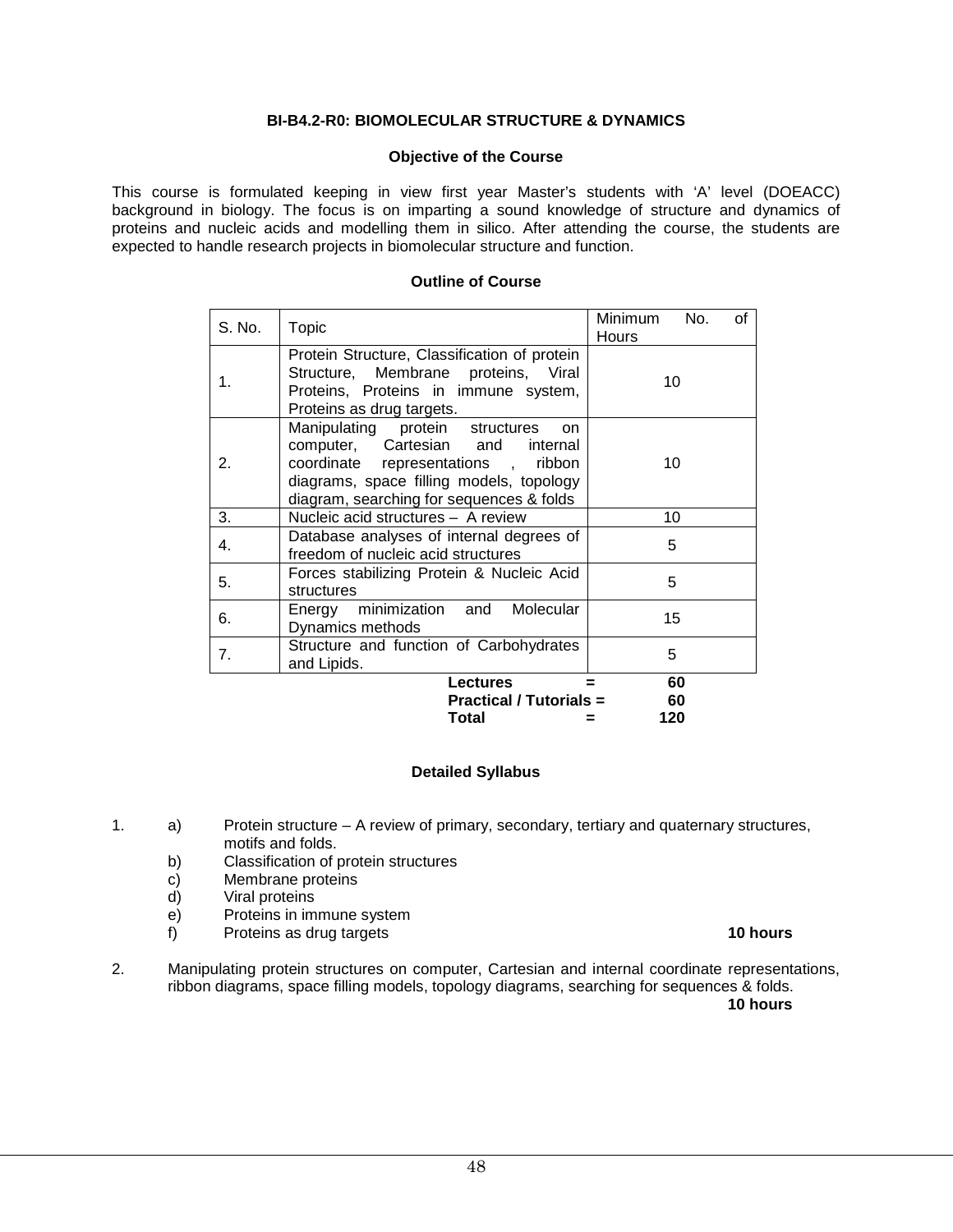- 3. Nucleic acid structures A review
	- a) Right handed (A, B) and left handed (Z) double helical DNA.<br>b) Structures of t-RNA and r-RNA
	- Structures of t-RNA and r-RNA
	- c) DNA bending
	- d) DNA supercoiling
	- e) Cruciforms, triplexes and quadruplexes
	- f) Nucleic acids as drug targets **10 hours**
- 4. Database analyses of internal degrees of freedom of nucleic acid structures **5 hours** 5. Forces stabilizing Protein & Nucleic Acid structures **5 hours** 6. Energy minimization and Molecular Dynamics methods **5 hours** a) Theory<br>b) Applica **b** Application to Proteins **5 hours 5 hours** c) Applications to nucleic acids **5 hours**  7. Structure and function of Carbohydrates and Lipids **5 hours**

#### **RECOMMENDED BOOKS**

#### **MAIN READING**

- 1. C. Branden & C. Tooze, "Introduction to Protein Structure", Garland Publishing Inc. New York, 1991
- 2. R. R. Sinden, "DNA Structure & Function", Academic Press, San Diego, 1994

#### **SUPPLEMENTARY READING**

- 1. Lehninger principles of Biochemistry, David Nelson and Michael M. Cox, Freeman Publishing, 4<sup>th</sup> Edition 2004
- 2. A. R. Leach, "Molecular Modelling Principles & Applications" Addison Wesley Longman, Essex, 1996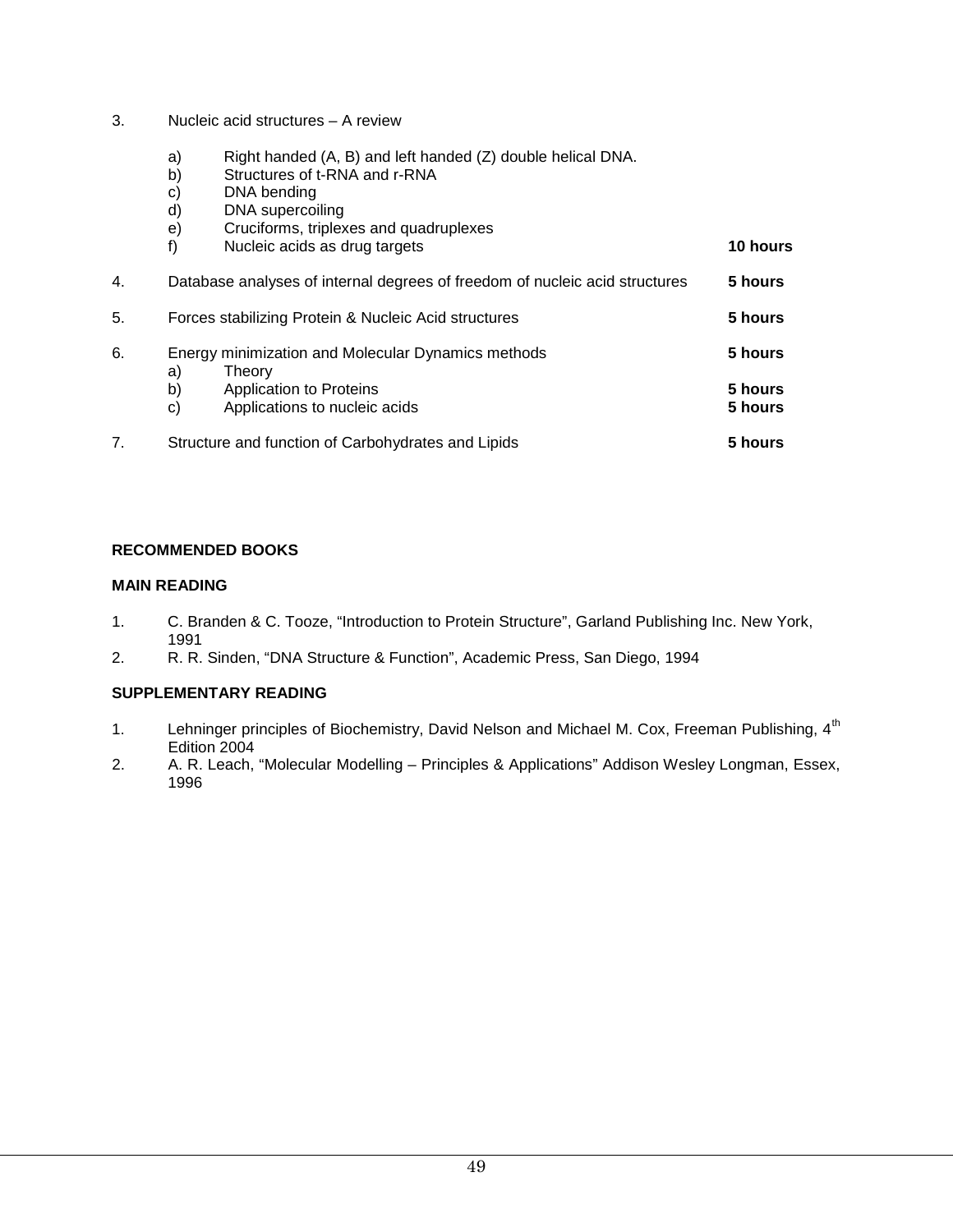#### **BI-B4.3-R0: DATA STRUCTURES AND ALGORITHMS**

#### **Preamble**

"Data Structures and Algorithms" can be considered as a classic, core topic of computer science. Data structures and algorithms are central to the development of good quality programs. Their study is very critical for a sound understanding and efficient implementation of Bioinformatics algorithms and programs.

#### **Objective of the Course**

- (1) To gain a sound understanding of different types of data structures and their role in algorithm design in computer science (in general) and in bioinformatics (in particular).
- (2) To be able to understand any typical algorithm design problem in computer science and bioinformatics and be able to visualize appropriate data structures for efficiently implementing the algorithm.
- (3) To be able to prove why a particular data structure is best suited for a particular problem, by analyzing the algorithm in a sound and systematic way.

#### **Outline of course**

| S. No. | Topic                           | Minimum<br>No.<br>of<br>Hours |  |
|--------|---------------------------------|-------------------------------|--|
| 1.     | Introduction                    | 2                             |  |
| 2.     | <b>Computational Complexity</b> | 6                             |  |
| 3.     | <b>Essential Preliminaries</b>  | 5                             |  |
| 4.     | <b>Dictionaries</b>             | 12                            |  |
| 5.     | <b>Priority Queues</b>          | 4                             |  |
| 6.     | Graphs                          | 12                            |  |
| 7.     | Sorting Methods                 | 6                             |  |
| 8.     | <b>String Matching</b>          |                               |  |
| 9.     | Algorithm Design Paradigms      | 9                             |  |
|        | Lectures                        | 60                            |  |
|        | <b>Practical / Tutorials =</b>  | 60                            |  |
|        | Total                           | 120                           |  |

#### **Detailed Syllabus**

#### **1. INTRODUCTION 2 hours**

Abstract data type and data structures, Classes and objects

#### **2. COMPUTATIONAL COMPLEXITY 6 hours**

Complexity of algorithms: worst case, average case and amortized complexity, notation for algorithm complexity, Algorithm analysis, Recurrence relations, Introduction to NP-completeness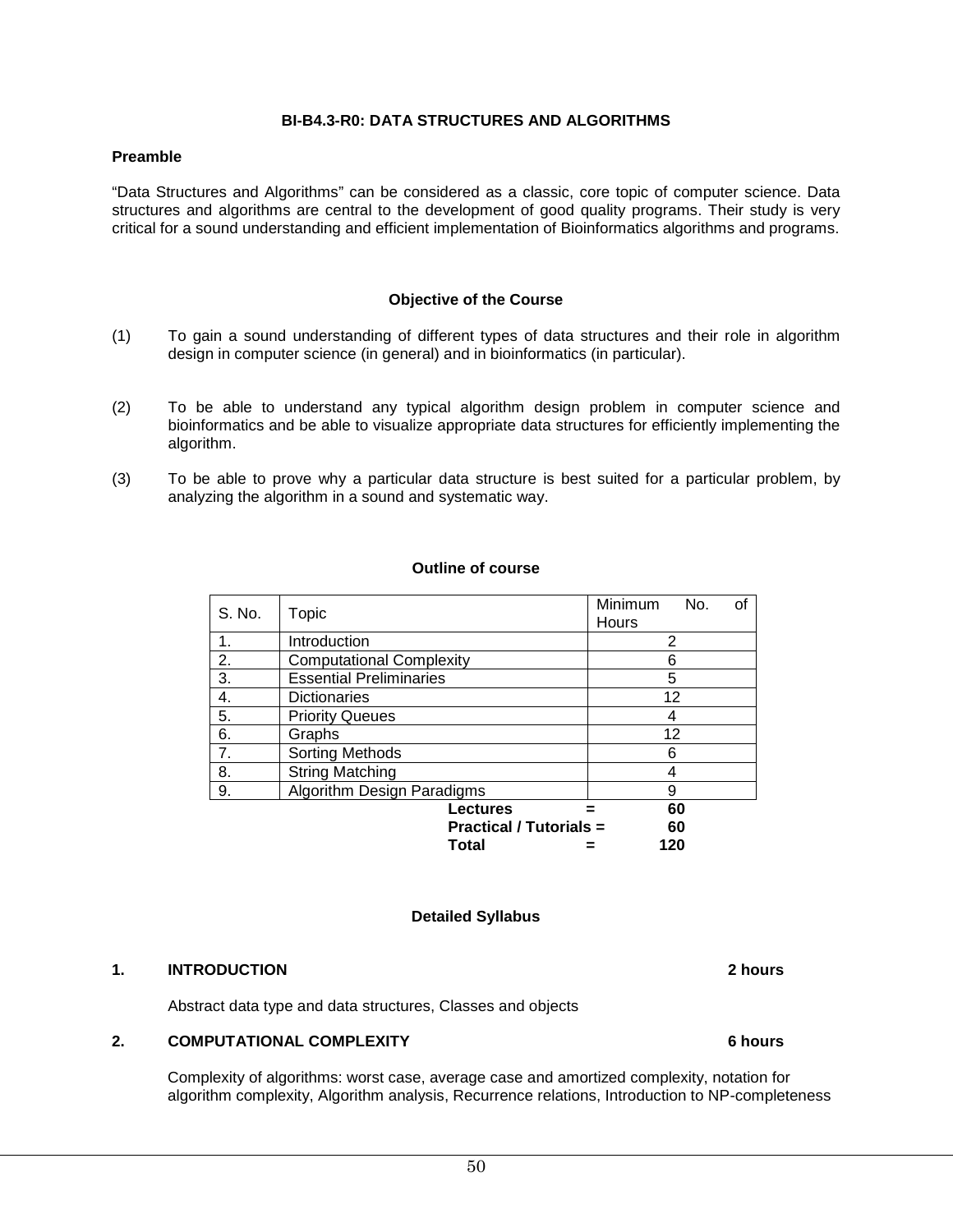#### **3. ESSENTIAL PRELIMINARIES 5 hours**

Overview of recursion, iteration, arrays, pointers, lists, stacks, queues

#### **4. DICTIONARIES 12 hours**

Dictionaries: Hash tables, Binary search trees, splay trees, Balanced Trees, AVL trees, 2-3 trees, B-Trees

#### **5. PRIORITY QUEUES 4 hours**

Priority Queues : Heaps, binomial queues, Applications

#### **6. GRAPHS 12 hours**

Graphs: Shortest path algorithms (Dijkstra, Bellman-Ford, Floyd-Warshall), minimal spanning tree algorithms (Prim, Kruskall), depth-first, breadth-first search, and their applications.

#### **7. SORTING METHODS 6 hours**

Sorting: sorting methods and their analysis (shell sort, quicksort, merge sort, heap sort, radix sort), lower bound on complexity

#### **8. String Matching 4 hours**

String matching algorithms (Rabin-Karp, Knuth-Morris-Pratt)

#### **9. ALGORITHM DESIGN PARADIGMS 9 hours**

Algorithm Design Paradigms: Greedy methods, divide and conquer, dynamic programming, backtracking, local search methods, branch and bound technique. Travelling salesman problem.

#### **RECOMMENDED BOOKS**

#### **MAIN READING**

- 1. A. V. Aho, J. E. Hopcroft, and J. D. Ullman, Data Structures and Algorithms, Addison Wesley, Reading Massachusetts, USA, 1983 (Available in Indian Edition)
- 2. M. A. Weiss, Data Structures and Algorithms Analysis in C++, Benjamin / Cummins, Redwood City, California, USA, 1994 (Available in Indian Edition)

#### **SUPPLEMENTARY BOOKS**

- 1. T. H. Cormen, C. E. Leiserson, and R. L. Rivest, Introduction to Algorithms, the MIT Press, Cambridge, Massachusetts, USA, 1990 (Available in Indian Edition)
- 2. Y. Narahari, Web-based Lecture Notes on Data Structures and Algorithms. http://www.csa.iisc.ernet.in/~hari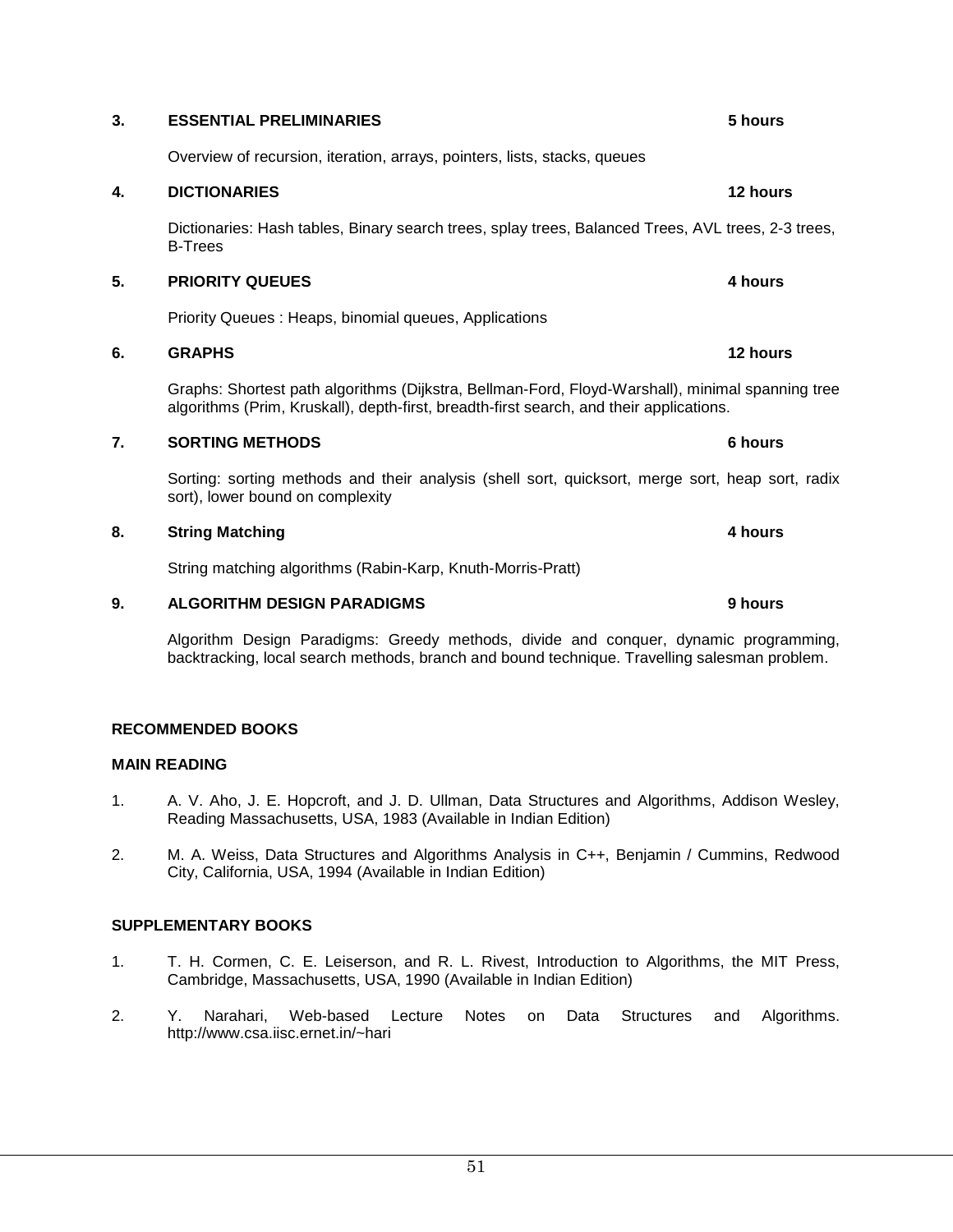#### **BI-B4.4-R0: COMPUTATIONAL GENOMICS**

#### **Objective of the course**

Computational approaches are adopted right from Genome sequencing to sequence characterization. This course module will provide the necessary basics and overview of the computational issues related to Genomics. Application of *in silico* methods to some of the complex biological problems such as Eukaryotic gene finding will be highlighted. Relevant and popular software tools and techniques employed in this domain will be covered with suitable examples. Students at the end of the course will be able to undertake pilot software project in related topics.

#### **Outline of Course**

| S. No. | Topic                                               | Minimum No. of Hours |
|--------|-----------------------------------------------------|----------------------|
|        | Prokaryotic and Eukaryotic Genomes                  |                      |
| 2.     | Sequencing methods and technologies                 |                      |
| 3.     | Computational methods in sequencing                 | 8                    |
| 4.     | Computational approaches for Gene<br>Identification | 6                    |
| 5.     | Computational methods for gene prediction           | 12                   |
| 6.     | Analysis of regulatory regions                      |                      |
| 7.     | Genome Characterization                             | ี่ค                  |
| 8.     | Comparative genomes                                 | 6                    |
| 9.     | <b>Overview of Functional Genomics</b>              | հ                    |
|        | Lectures                                            | 60                   |
|        | <b>Practical / Tutorials =</b>                      | 60                   |
|        | Total                                               | 120                  |

#### **Detailed Syllabus**

| 1. | <b>Prokaryotic and Eukaryotic Genomes</b>                                                                                                       | <b>6 hours</b> |
|----|-------------------------------------------------------------------------------------------------------------------------------------------------|----------------|
|    | Central Dogma of molecular biology<br>Prokaryotic Gene structure<br>Eukaryotic Gene structure<br>Genome Organization<br><b>Genome Databases</b> |                |
| 2. | Sequencing methods and technologies                                                                                                             | 4 hours        |
|    | Short-gun sequencing<br>Clone by Clone approach<br>Genome markers and maps                                                                      |                |
| 3. | <b>Computational methods in sequencing</b>                                                                                                      | 8 hours        |
|    | Sequencing errors<br>Base calling<br>Fragment assembly<br>Overlap and layout consensus                                                          |                |
| 4. | <b>Computational approaches for Gene identification</b>                                                                                         | 6 hours        |
|    | Signal based methods<br>Content based methods                                                                                                   |                |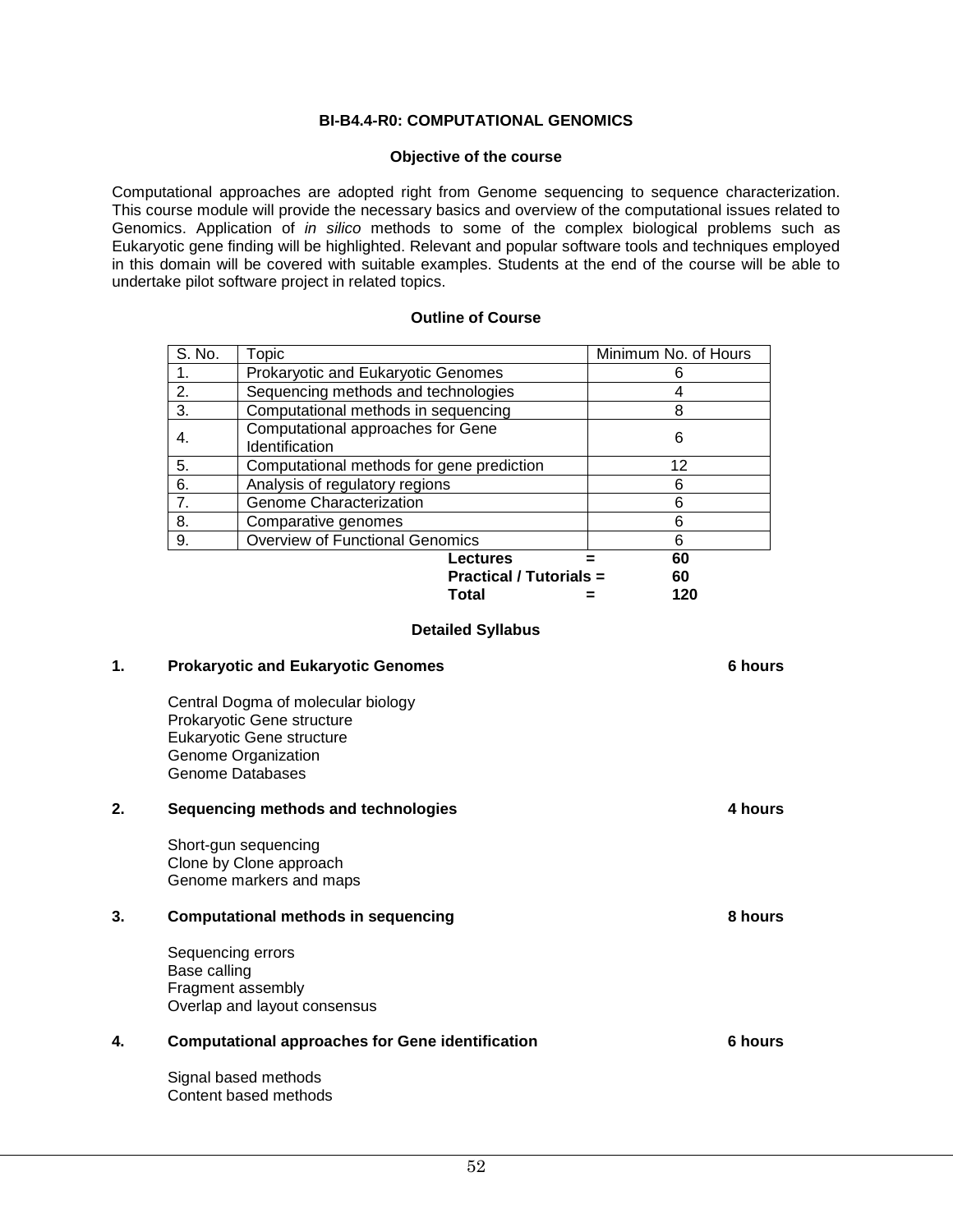Homology based methods Performance measures

| 5. | <b>Computational methods for gene prediction</b>                                                                                                                                            | 12 hours |
|----|---------------------------------------------------------------------------------------------------------------------------------------------------------------------------------------------|----------|
|    | Statistical methods<br>Compositional bias<br>Non-randomness<br>Machine learning and probabilistic methods<br><b>Artificial Neural Network</b><br>Markov Chain<br><b>Hidden Markov Model</b> |          |
| 6. | Analysis of regulatory regions                                                                                                                                                              | 6 hours  |
|    | <b>Signals and Patterns</b><br>Promoter prediction<br>Transcription factor binding sites                                                                                                    |          |
| 7. | <b>Genome Characterization</b>                                                                                                                                                              | 6 hours  |
|    | <b>EST</b> comparison<br><b>Blast analysis</b>                                                                                                                                              |          |
| 8. | <b>Comparative genomes</b>                                                                                                                                                                  | 6 hours  |
|    | Gene order<br>Horizontal gene transfer<br>Transposable elements<br>Clusters of orthologus genes                                                                                             |          |
| 9. | <b>Overview of Functional Genomics</b>                                                                                                                                                      | 6 hours  |
|    | Repeats and diseases<br>Gene expression<br>Applications                                                                                                                                     |          |

#### **RECOMMENDED BOOKS**

#### **MAIN READING**

- 1. Mount (2001), "Bioinformatics : Sequence and Genome analysis", Cold Spring Harbor Laboratory press
- 2. Michael Waterman (1995), "Introduction to Computational Biology: Maps, Sequences and Genomes"
- 3. Warren Ewens and Gregory R. Grant, "Statistical Methods in Bioinformatics : An introduction", Springer-Verlag 2001
- 4. Cecillia saccone and Grazianio pesole, Handbook of comparative Genomics. Principles and methodology

#### **SUPPLEMENTARY READING**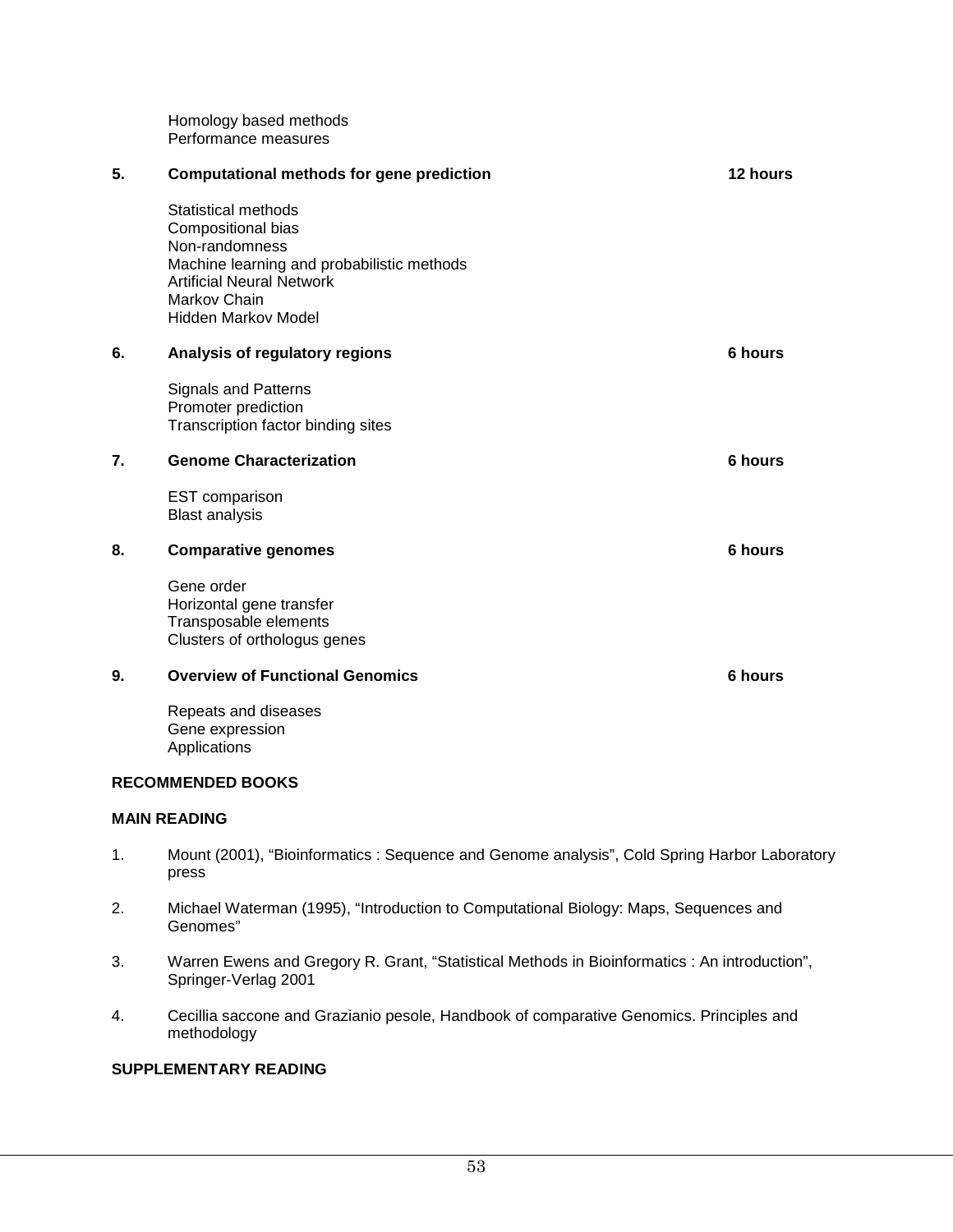- 1. R. Durbin, S. Eddy, A Krogh and G. Mitchison, "Biological sequence analysis: Probabilistic models of proteins and nucleic acids", Cambridge University Press, 1998
- 2. Thomas Lengauer (editor)"Bioinformatics from Genomes to drugs", Volume 1 "Basic Technologies" Wiley – Vch Germany
- 3. Tao Jiang, Ying Xu and Michael Q. Zhnag (Editors) Current topics in computational Molecular biology. Ane Books, New Delhi 2004
- 4. Pierre Baldi and Soren Brunak (2003) "Bioinformatics: The machine learning approach", East West Press, Low priced Edition, Delhi

# SEMESTER – V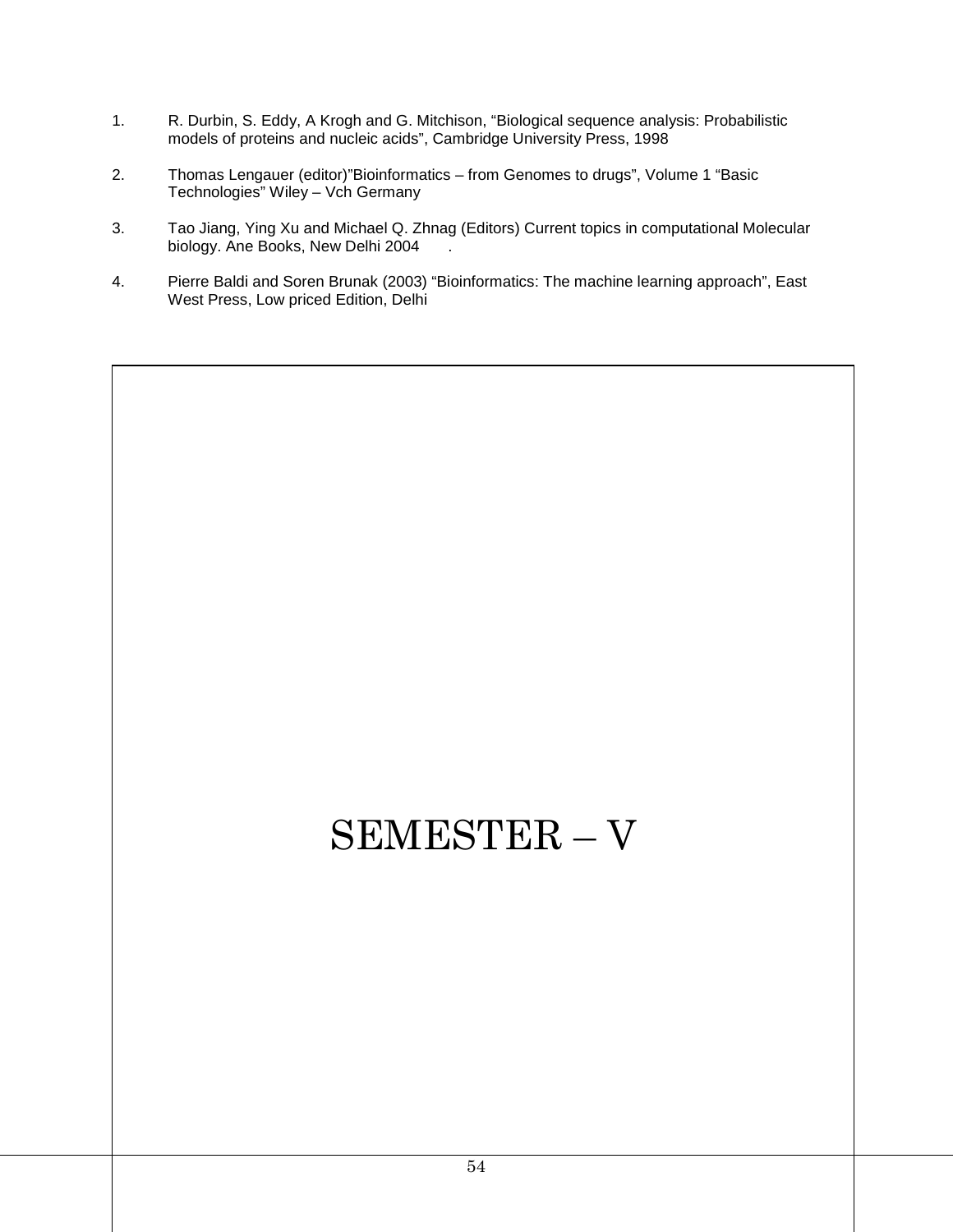#### **BI-B5.1-R0 ; OPTIMIZATION, MACHINE LEARNING AND COMPUTATIONAL INTELLIGENCE**

#### **Objective of the Course**

To provide the basic concepts and terminology of machine learning and to give an overview on the main approaches to machine learning along with an understanding of the differences, advantages and problems of the various approaches. On completion of the course students should be able to understand and apply various clustering and classification algorithms in classical and computational intelligence framework for bioinformatic problems. The intention is to provide the necessary theoretical background also so that they can avoid blind use of such tools for practical problems. It is a self-contained course which will also equip the students with the necessary knowledge of optimization theory.

#### **Outline of Course**

| S. No. | Topic                                                 | Minimum No. of Hours |
|--------|-------------------------------------------------------|----------------------|
| 1.     | Optimization techniques                               | 12                   |
| 2.     | Genetic algorithms                                    |                      |
| 3.     | Basic concepts of machine learning                    | 5                    |
| 4.     | Clustering and classification                         | 14                   |
| 5.     | Introduction to neural networks                       | 3                    |
| 6.     | Feed forward neural networks                          | 12                   |
|        | Self-organizing maps and recurrent neural<br>networks |                      |
|        | <b>Lectures</b>                                       | 60                   |
|        | <b>Practicals/Tutorials =</b>                         | 60                   |
|        | Total                                                 | 120                  |

#### **Detailed Syllabus**

#### **1. Optimization techniques** 12 hours **12 hours 12 hours**

Concepts of local and global optimum, constrained and unconstrained optimization, gradient, Hessian of a function, first order and second order necessary conditions for local minimizers, method of steepest descent, steepest descent for quadratic function, Newton's method, Levenberg-Marquardt algorithm, and Lagrange multipliers methods.

#### **2. Genetic algorithms 7 hours**

Introduction to Genetic algorithms, exploitation and exploration, general structure of the basic genetic algorithm, different coding schemes, fitness function, chromosome, population, basic genetic operators, different selection mechanism, mutation, single point and multi-point crossover, termination criteria, elitist strategy.

#### **3. Basic concepts of machine learning 5 hours**

Basic notions of learning,, introduction to learning algorithms, incremental learning, supervised learning, unsupervised learning, reinforcement learning, instance based learning and analytical learning.

#### **4. Clustering and classification 14 hours**

Introduction to clustering, maximum likelihood decomposition and its application to normal mixtures, k-means clustering algorithms, hierarchical clustering algorithms.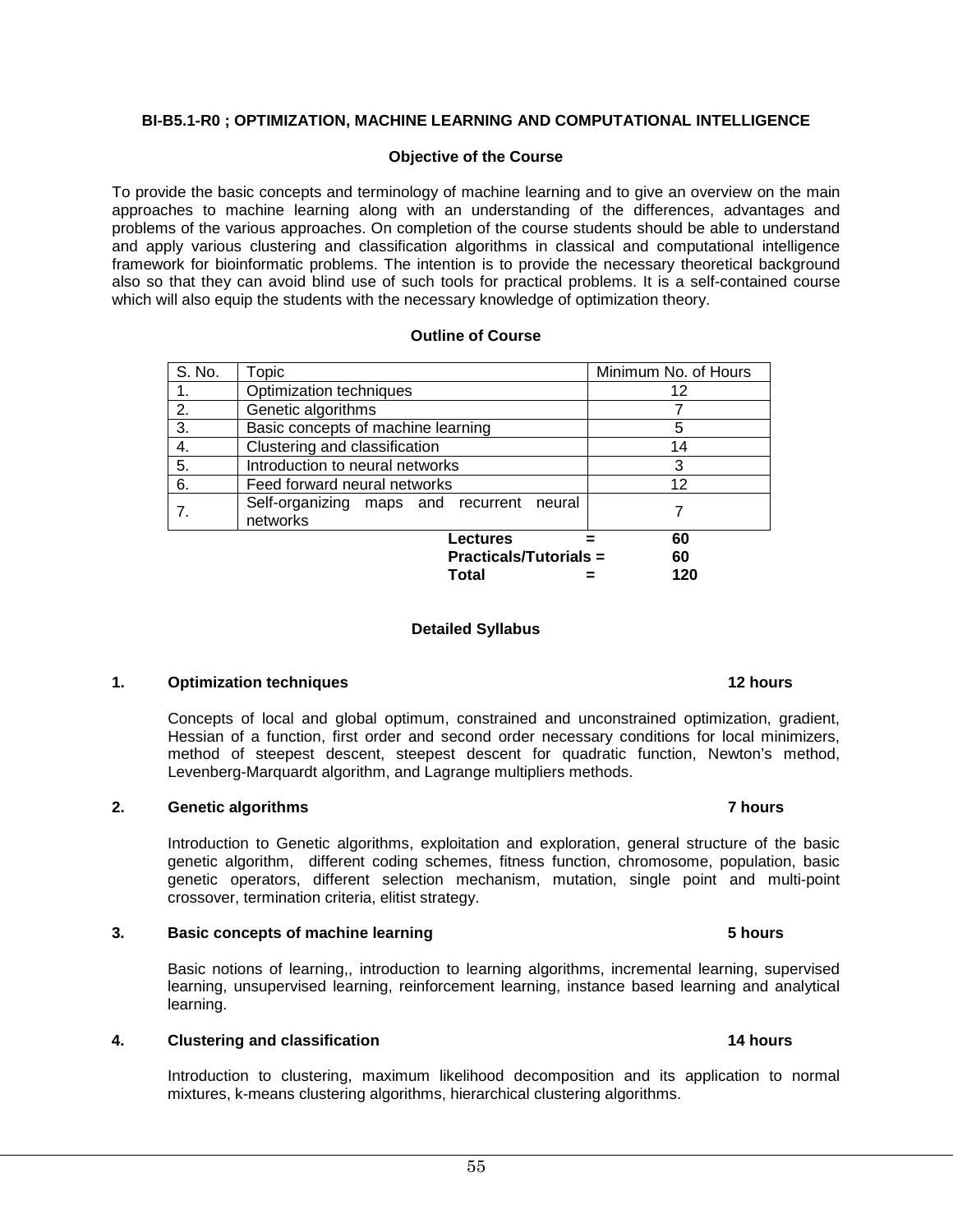56

Introduction to classifier design, linear discriminant analysis – two category and multi category cases, perceptron criterion and its minimization, decision trees (ID3, C4.5), impurity functions, pruning methods, rule extraction from decision trees, nearest neighbour classifier, k-nearest neighbour classifier, Bayes decision rule, lose function, minimum error rate classification, Bayes classifier with multivariate normal density.

### **5. Introduction to neural networks 3 hours**

Introduction to neural networks, introduction to biological neural network, motivation for artificial neural network (ANN), significance of massive parallelism and characteristics of (ANN), various types of architectures.

### **6. Feed forward neural network 12 hours**

Layered networks, perceptron and motivation for multilayered perceptron (MLP), backpropagation learning , use of Levenberg-Marquardt method in training of MLP's, online vas batch learning, issues relating to initialization, termination, choice of architecture. Radial basis function networks and related training issues, properties of MLP and RBF.

### **7. Self-organizing maps and Recurrent neural networks 7 hours**

Self-organizing feature map, recurrent neural networks, Hopfield network and its applications, simulated annealing.

### **RECOMMENDED BOOKS**

### **MAIN READING**

- 1. R. O. Duda, P. E. Hart and D. G. Stork, Pattern classification, John Wiley Sons, Second Edition, 2000
- 2. D. E. Goldberg, Genetic algorithms in search, optimization and machine learning, Pearson Education (Paper back)
- 3. Christopher M. Bishop, Neural Networks for Pattern Recognition, Oxford University Press, 1995
- 4. E. K. P. Chong and S. H. Zak, An introduction to optimization, John Wiley & Sons, 2001
- 5. Tom Mitchell, Machine Learning, McGraw Hill, 1997

### **ADDITIONAL BOOKS**

- 1. J. T. Touand R. C. Ganzales : Pattern Recognition Principles, Addison-Wesley, 1977, W. I. Zangwill: Non-linear Programming, Prentice Hall, 1969
- 2. P. E. Gill, W. Murray and M. H. Wright, Practical optimization, Academic Press, 1982
- 3. S. Haykin, Neural networks a comprehensive foundation, Prentice Hall, 1998 Vojislav Kecman, Learning and soft computing, Pearson Low priced Edition 2004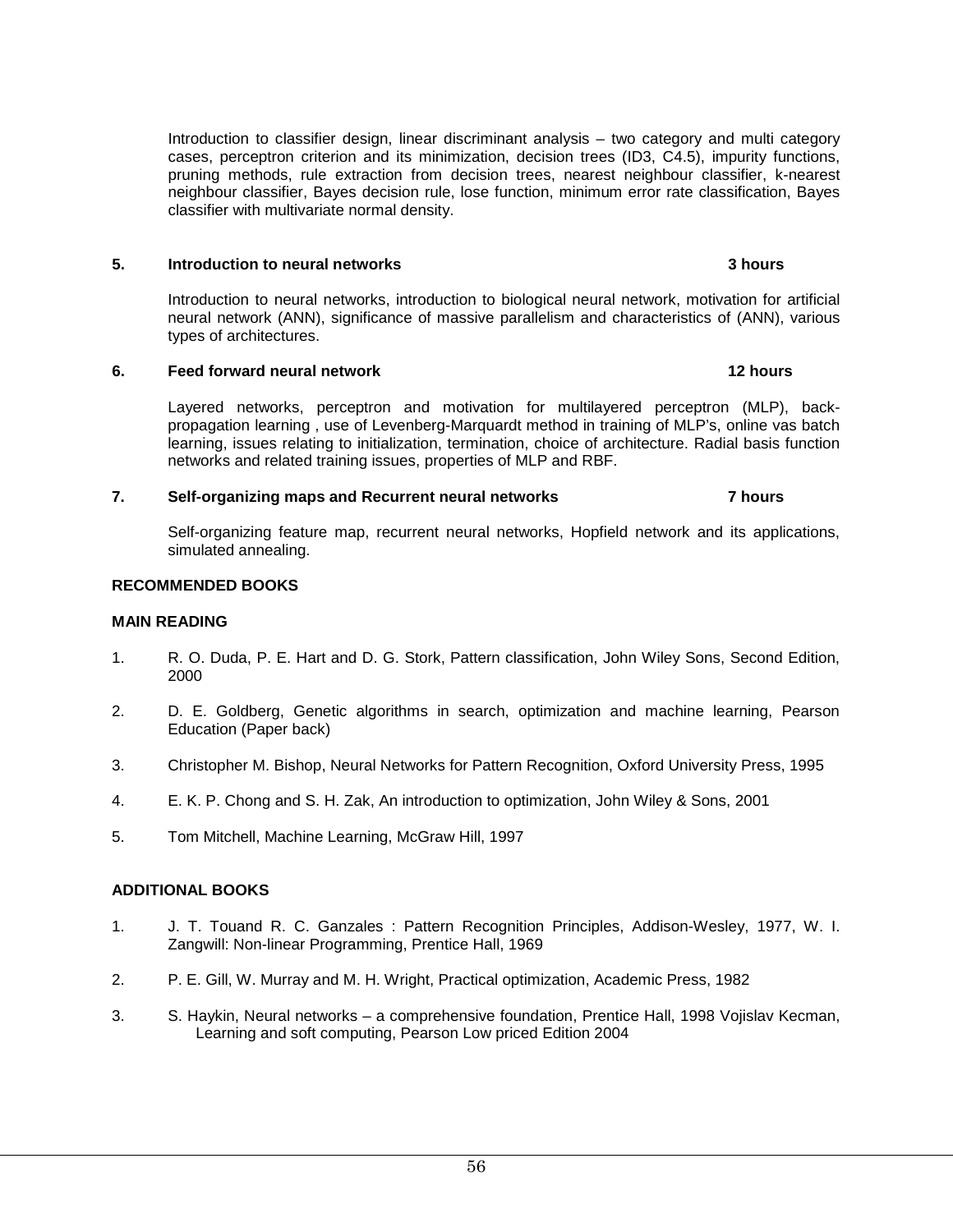#### **BI-B5.2-R0 : OBJECT TECHNOLOGY FOR BIOINFORMATICS**

#### **Preamble**

Object technology has emerged as a sound paradigm for modelling, analysis, design, and implementation of complex software intensive systems. Object technology is indeed an attractive methodology to use in Bioinformatics in the areas of software modelling, software design and database design. Emerging software technologies such as component technology and distributed object technology, which are quire important for Bioinformatics are all founded on the object oriented paradigm. What "Data Structures and Algorithms" is to Bioinformatics programming, "Object Oriented Modelling and Design" is to Bioinformatics software development.

#### **Objective of the course**

The objective of the course is to provide a sound technical exposure to the concepts, principles, methods, and best practices in object oriented modelling and design as applied to Bioinformatics.

The version of the course is to produce "Object Technologists" with sound knowledge and superior competence in building robust, scalable, and reliable software intensive systems in Bioinformatics. They would have a clear appreciation of the role of abstraction, modelling and design patterns in the development of a Bioinformatics product. They would be able to make optimal design choices and employ the most relevant methods, best practices, and technologies for building a software intensive bioinformatics product, regardless of its complexity and scale.

#### **Outline of Course**

| S. No. | Topic                                        | Minimum No. of Hours |
|--------|----------------------------------------------|----------------------|
|        | Introduction to Object Technology            | 10                   |
| 2.     | Unified Modelling Language (UML)             | 10                   |
| 3.     | <b>Object Oriented Modelling</b>             | 10                   |
| 4.     | <b>Object Oriented Design</b>                | 10                   |
| 5.     | Distributed Objects and Component Technology | 10                   |
| 6.     | <b>Object Oriented Databases</b>             | 10                   |
|        | Lectures                                     | 60                   |
|        | <b>Practical / Tutorials =</b>               | 60                   |
|        | Total                                        | 120                  |

#### **Detailed Syllabus**

#### 1. **INTRODUCTION TO OBJECT TECHNOLOGY** 10 hours **10 hours**

Meaning of the following terms: model, notation, method, methodology, analysis, design, process with examples, Evolution of object technology, difference between structured methodology and OO methodology

Object characteristics: abstraction, encapsulation, modularity, hierarchy (aggregation, composition, inheritance), polymorphism, concurrency, typing, persistence. Software development process, Rational unified process.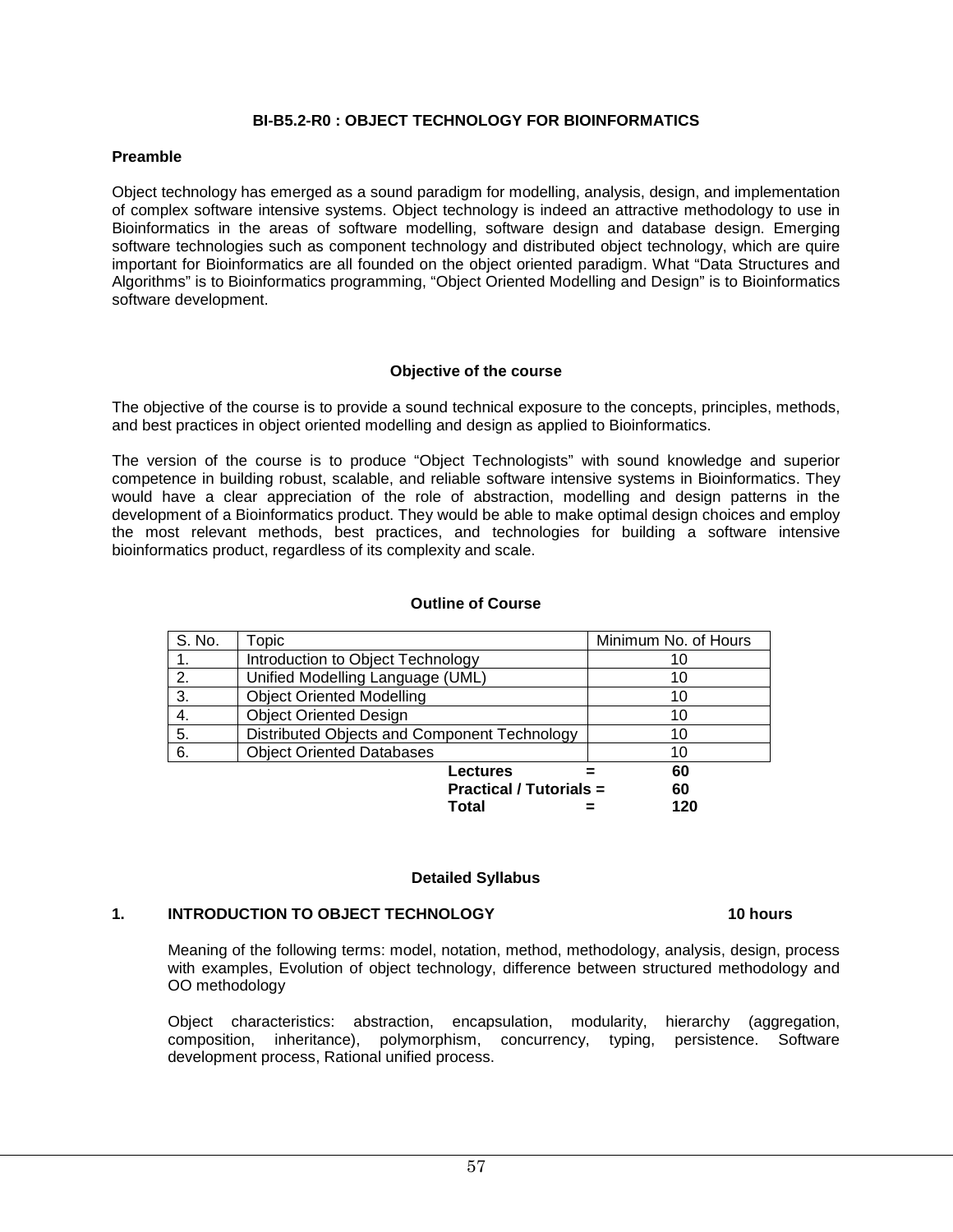#### **2. UNIFIED MODELING LANGUAGE (UML) 10 hours**

Need for UML. UML Diagrams: Class diagrams, object diagrams, use case diagrams, component diagrams, deployment diagrams, state chart diagrams, activity diagrams, sequence diagrams, collaboration diagrams, other essential UML features. Examples and case studies

#### **3. OBJECT ORIENTED MODELIGN 10 hours**

Use case analysis, Analysis level UML diagrams, Analysis best practices, Role of aggregation, composition, association, inheritance, delegation, interaces, Examples and case studies.

#### **4. OBJECT ORIENTED DESIGN 10 hours**

Design best practices, Design patterns, Creational patterns, Structural patterns, Behavioural patterns, Role of patterns in object oriented design, Examples and case studies

#### **5. DISTRIBUTED OBJECTS AND COMPONENT TECHNOLOGY 10 hours**

Distributed object computing, Concept of object request broker, Interface definition language (IDL). Common object request broker architecture (CORBA). Component technology, Reusing components, Bioinformatics components, Object oriented frameworks.

#### **6. OBJECT ORIENTED DATABASES** 10 hours **10 hours**

Limitations of flat files, Advantages and disadvantages of relational databases, Need for object oriented databases, Object relational databases, Mapping from objects to relational or object relational databases, Examples and case studies in bioinformatics.

#### **RECOMMENDED BOOKS**

#### **MAIN READING**

- 1. J. Rumbaugh, M. Blaha, W. Premerlani, F. Eddy, and W. Lorenson, Object-oriented Modelling and Design, PHI, EEE, 1997 (Available in Indian Edition)
- 2. G. Booch, J. Rumbaugh, and I. Jacobson, I. The Unified Modeling Language User guide. Addison-Wesley 1999 (Available in Indian Edition)

#### **SUPPLEMENTARY READING**

- 1. E.Gamma, R Helm, R. Johnson, and J. Vlissides, Design Patterns : Elements of Reusable Object Oriented Software. Addison-Wesley, 1995 (Available in Indian Edition)
- 2. G. Booch, Object Oriented Analysis and Design with Applications, Second Edition, Benjamin Cummings, 1994 (Available in Indian Edition)
- 3. Jim Conallen, Building Web Applications with UML. Addison-Wesley, 2000 (available in Indian Edition)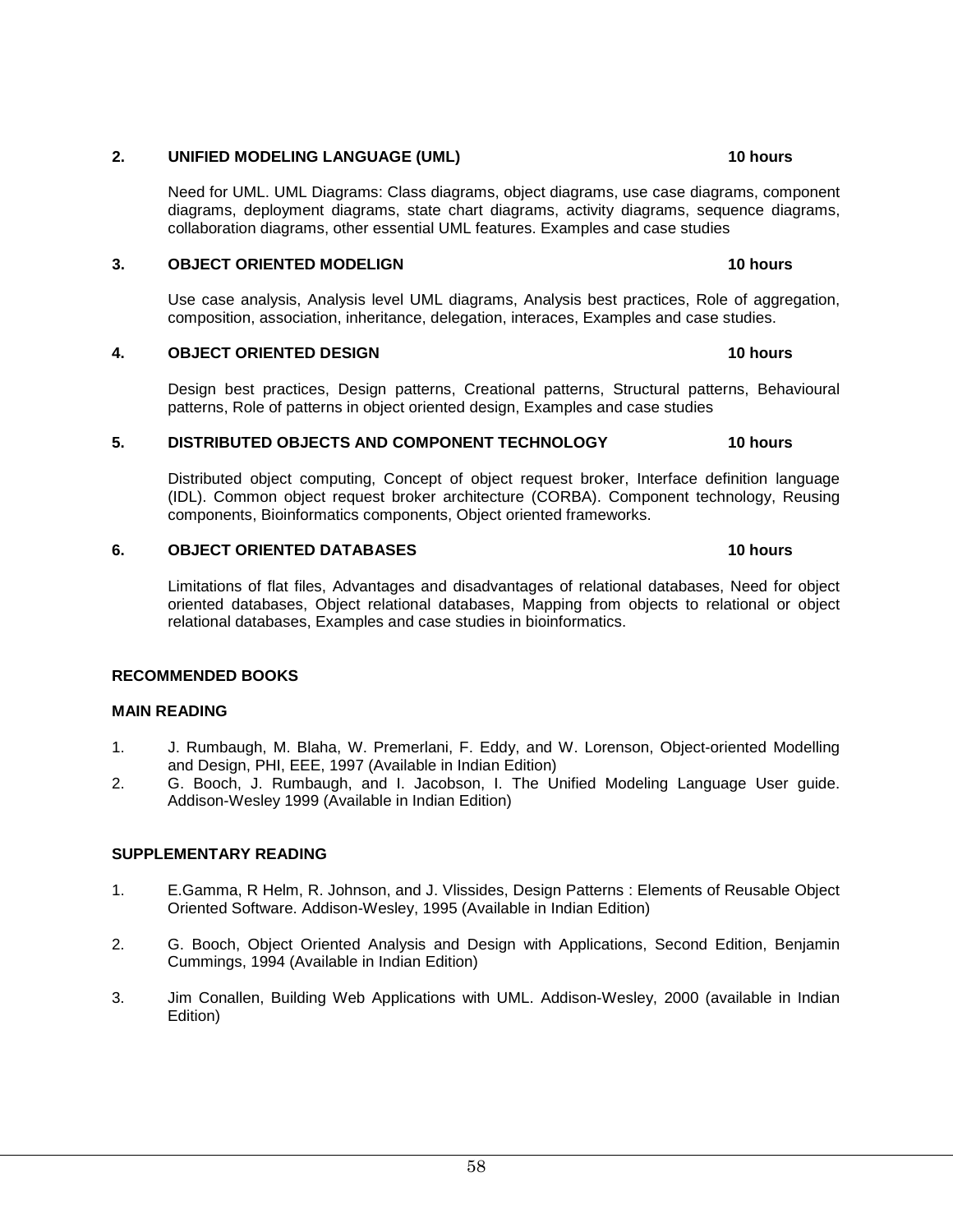### **BI-B5.3-R0 : COMPUTATIONAL PROTEOMICS AND GENE EXPRESSION STUDIES**

#### **Objective of the Course**

On completion of this course, students will have been exposed to computational problems which arise in the analysis for data from high throughput proteomic and genomic platforms.

| S. No. | Topic                                    | Minimum No. of Hours |
|--------|------------------------------------------|----------------------|
| 1.     | Introduction to Gel Electrophoresis      |                      |
| 2.     | Introduction to Mass Spectrometry        | 6                    |
| 3.     | Introduction to Microarrays              | 6                    |
| 4.     | Sequencing Hybridization and Mass        |                      |
|        | Spectrometry                             |                      |
| 5.     | <b>Image Analysis Basis</b>              | 15                   |
| 6.     | <b>Statistics for Hypothesis Testing</b> | 6                    |
| 7.     | <b>Clustering Algorithms</b>             | 8                    |
| 8.     | <b>Class Prediction Algorithms</b>       | 6                    |
|        | Lectures                                 | 60                   |
|        | <b>Practicals / Tutorials =</b>          | 60                   |
|        | Total                                    | 120                  |

#### **. Outline of Course**

#### **Detailed Syllabus**

| 1. | <b>Introduction to Gel Electrophoresis</b>                                                                                                                                                                                                    | 6 hours |
|----|-----------------------------------------------------------------------------------------------------------------------------------------------------------------------------------------------------------------------------------------------|---------|
|    | <b>Physical Principles behind Electrophoresis</b><br>Application to Genomics and Proteomics<br>Overview of Computational Problems in Electrophoresis:<br>Lane Detection, Spot recognition, Image Matching                                     |         |
| 2. | <b>Introduction to Mass Spectrometry</b>                                                                                                                                                                                                      | 6 hours |
|    | <b>Physical Principles of Spectrometry</b><br>Applications to Genomics and Spectrometry<br>Overview of Computational Problems in spectrometry:<br>Peptide Sequencing, Peak Picking                                                            |         |
| 3. | <b>Introduction to Microarrays</b>                                                                                                                                                                                                            | 6 hours |
|    | <b>Physical Principles of Microarrays</b><br>Applications to Genomics and Sequencing<br>Overview of Computational Problems in Microarrays:<br>Gridding, Spot Recognition and Segmentation, Hypothesis Testing<br>Clustering, Class Prediction |         |
| 4. | <b>Sequencing by Hybridization and Mass Spectrometry</b>                                                                                                                                                                                      | 7 hours |
|    | Sequencing Algorithms                                                                                                                                                                                                                         |         |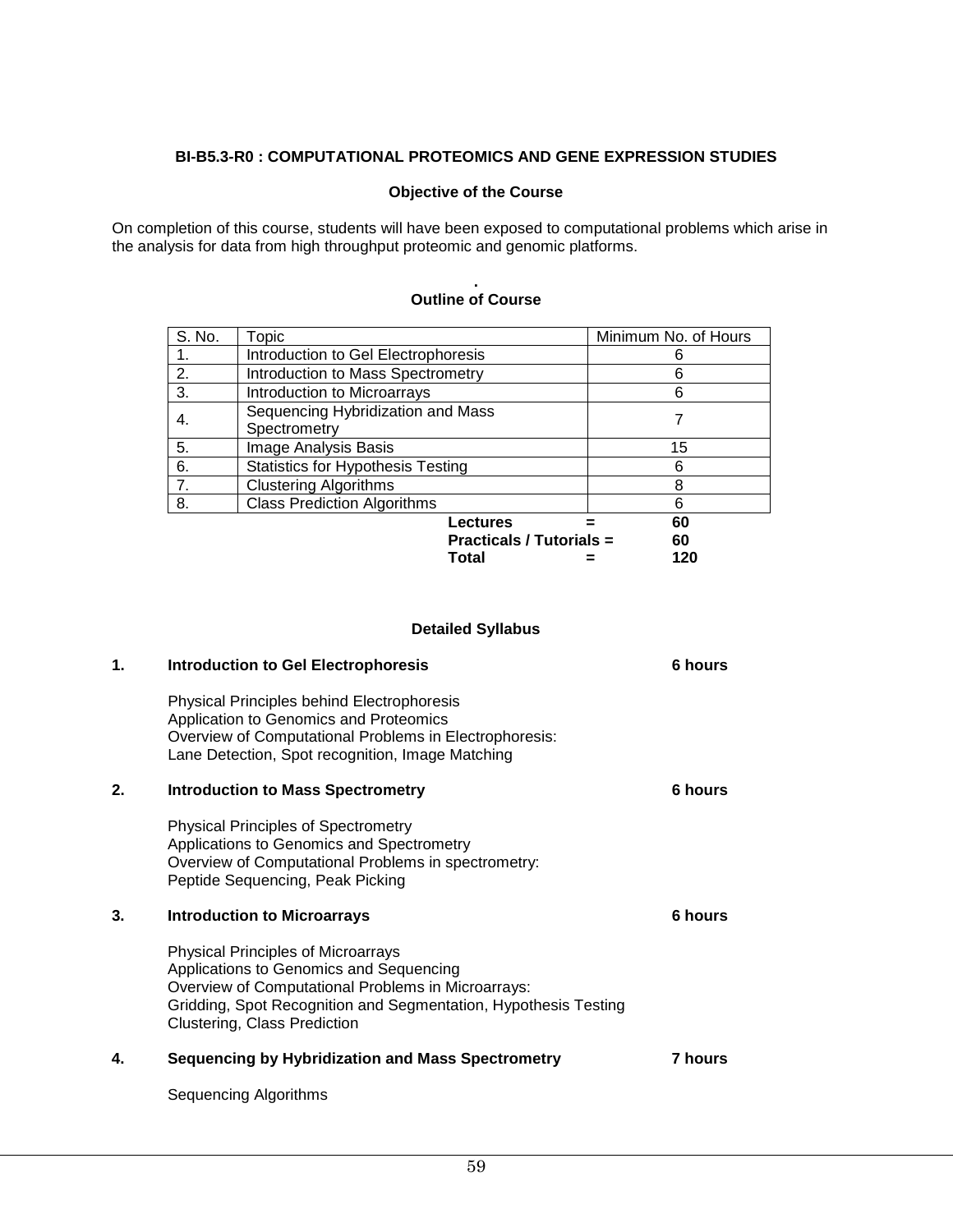| 5. | <b>Image Analysis Basics</b>                                                                                                                            | <b>15 hours</b> |
|----|---------------------------------------------------------------------------------------------------------------------------------------------------------|-----------------|
|    | Working with Image Formats: TIFF, PGM, JPEG<br><b>Edge Detection</b><br>Segmentation<br>Line Detection<br>Image Alignment<br><b>Microarray Gridding</b> |                 |
| 6. | <b>Statistical Hypothesis Testing</b>                                                                                                                   | 6 hours         |
|    | <b>Normal Distribution</b><br>T and F Distributions<br>T-Test and ANOVA<br><b>Permutation Testing</b>                                                   |                 |
| 7. | <b>Clustering Algorithms</b>                                                                                                                            | 8 hours         |
|    | <b>Distance Metrics</b><br>K-Means, Hierarchical Clustering<br><b>Visualizing Clustering Results</b><br>Application of Clustering                       |                 |
| 8. | <b>Class prediction Algorithms</b>                                                                                                                      | 6 hours         |
|    | Decision Trees and Bayesian Methods<br><b>Introduction to Neural Networks</b>                                                                           |                 |

#### **RECOMMENDED BOOKS**

#### **MAIN READING**

- 1. Microarray Gene Expression Data Analysis: A Beginner's Guide, Helen. C Caustn Blackwell Publishers, 2003
- 2. Microarray Analysis, Mark Schena, Wiley-Liss, 2002
- 3. DNA Microarraya and Gene Expression: From Experiments to Data Analysis and Modeling. Pierre Baldi (Author), G. Wesley Hatfield (Author) and Wesley G. Hatfield, Cambridge University Press, 2002
- 4. Microarray Bioinformatics, Dov Stekel, Cambridge University Press, 2003

#### **SUPPLEMENTARY READING**

- 1. Microarrays for an integrative Genomics, Issac S. Kohare, Alvin T. Kho and Atul J. Butte, MIT Press reprinted by Ane Books, New Delhi 2004
- 2. DNA Array Image Analysis by Gerda Kamberova, Shishir Shah.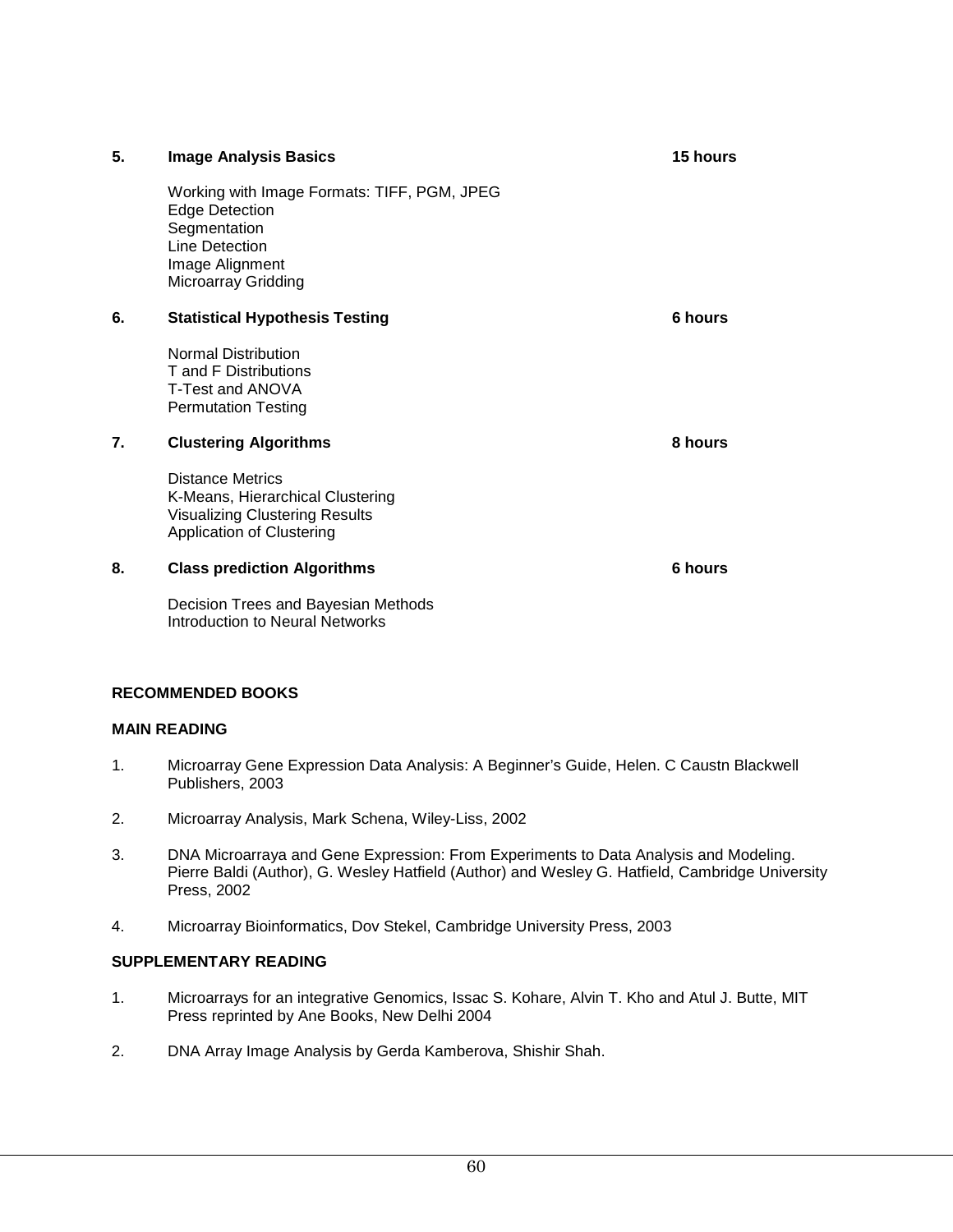#### **BI-B5.4.1-R0: COMPUTER AIDED MOLECULAR MODELLING AND DRUG DISCOVERY**

#### **Objective of the Course**

The course is designed keeping in view an undergraduate student with plus two level knowledge in Physics, Chemistry and Mathematics, and elementary knowledge in Biology. The student also needs to have some exposure to use of computers. The objective of the course is to familiarize the student with basic concepts in analog and target structure based (rational) drug designing. The focus is on comparisons of structural and electronic parameters amongst different molecules and scoring methods to rank the ligand making use of "Principle of similarity" with other known ligand or "complimentary" with the active site of the target molecule. To achieve this, the student would be familiarized with building small molecules, computation of structure based and electronic parameters, docking a small molecule in the active cavity and setting up of QSAR (quantitative structure activity relationship) method.

#### **Learning outcome**

At the end of the course, the student will be equipped with different skills involved in computer aided drug designing. He would be able to do molecular modelling, quantum chemical calculations, compute electronic indices, identify active sites of target molecules and dock a ligand to the target molecule. He would also be able to optimise a ligand using different scoring methods.

#### **Outline of Course**

| S. No. | Topic                                                                      | Minimum No. of Hours |
|--------|----------------------------------------------------------------------------|----------------------|
|        | Introduction to Drug Designing                                             | 5                    |
| 2.     | Small molecular structures                                                 | 10                   |
| 3.     | Introduction to quantum chemical calculations                              | 15                   |
| 4.     | Geometry optimization                                                      | 10                   |
| 5.     | Basic concepts in quantitative structure activity<br>relationship (OSAR)   | 5                    |
| 6.     | Basic principles of target structure<br>based<br>(rational) drug designing | 15                   |
|        | Lectures<br><b>Practicals / Tutorials =</b><br>Total                       | 60<br>60<br>120      |

#### **Detailed Syllabus**

#### **1. Introduction to drug designing 5 hours**

- a. Different approaches to drug designing
- b. Basic principle of similarity and complimentarity
- c. High throughput vs rational drug designing
- d. Use of computer modelling technique to drug designing

#### **2. Small molecular structures 10 hours 10 hours**

- a. Different coordinate systems and transformations amongst them
- b. Basic Principle 2D and 3D Graphics and use of molecular graphics packages (e.g. RasMol, RasTop, Qmol, MolMol)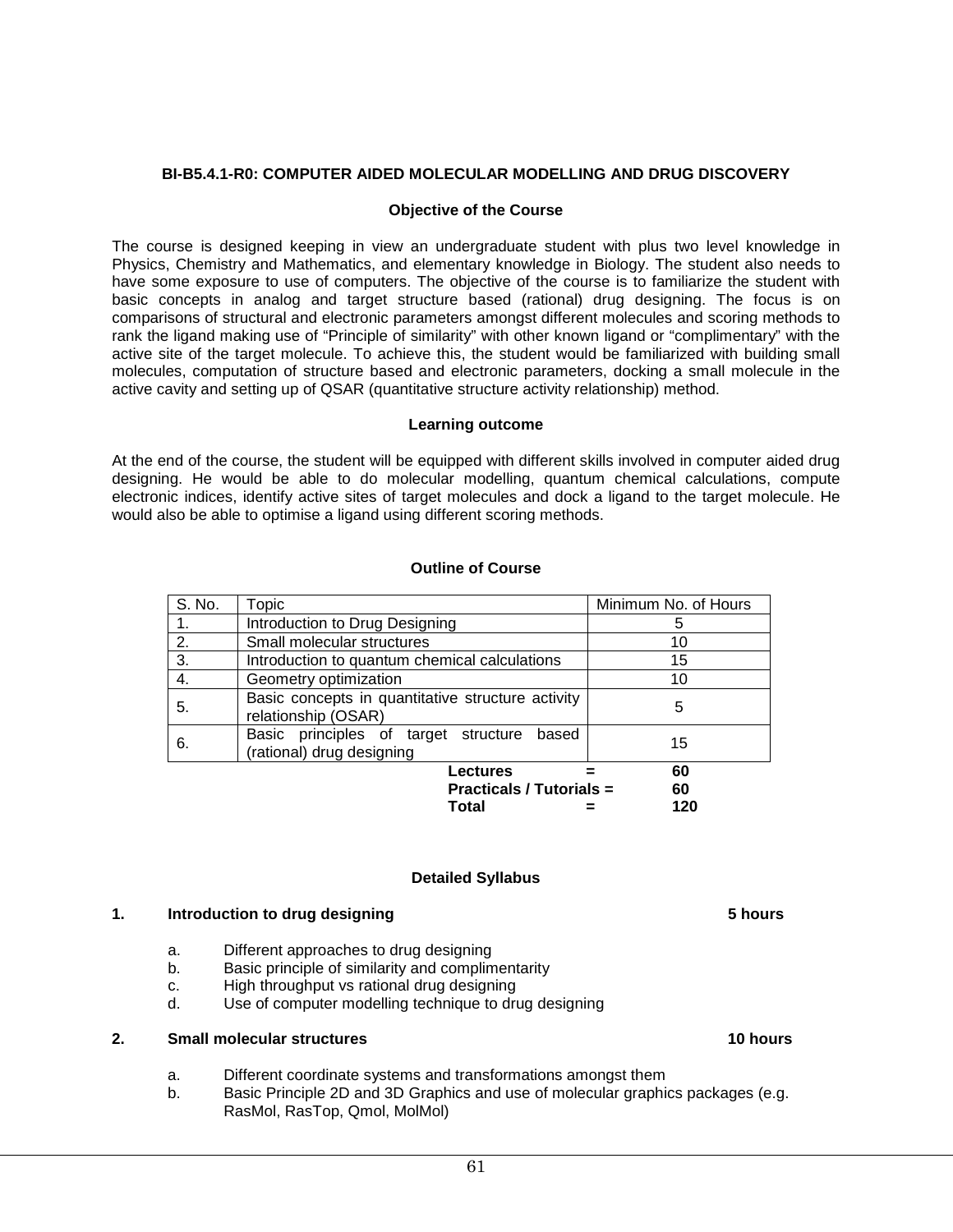- c. Cambridge Structural Data base
- d. Building small molecules using chemical information
- e. Use of Builders and Sketchers (eq. ISIS Draw, HyperChem)

#### **3. Introduction to quantum chemical calculations 15 hours**

- a. Scrodinger equation, Variation method
- b. Roothan's equation, Uniform & non uniform methods
- c. Introduction to molecular orbital methods as : CNDO, INDO, MINDO, PCILO and *ab initio.*
- d. Computation of HOMO (Highest occupied molecular orbital), LEMO (Lowest empty molecular orbital), Bond orders, Energies & Electronic indices using packages
- e. Computation of Molecular Electrostatic Potential (MEP) maps using packages

#### **4.** Geometry optimization **10 hours 10 hours 10 hours**

- a. Use of classical (Empirical potential energy / function and grid search) methods
- b. Use of Quantum mechanical approach
- c. Use of molecular mechanics methods

#### **5. Basic concepts in quantitative structure activity relationship (QSAR) 5 hours**

- a. Objective of QSAR
- b. Development of Hansch QSAR equation
- c. QSAR Descriptors
- d. Regression analysis

#### **6. Basic principles of target structure based (rational) drug designing 15 hours**

- a. Target identification and validation
- b. Active site analysis
- c. Basic principle of Docking a ligand in active site of a target
- d. Builders & Growers
- e. Different methods of scoring and Lead optimization

#### **Methodology**

The course would be taught through lectures, demonstration and tutorials

#### **RECOMMENDED BOOKS**

#### **MAIN READING**

- 1. Molecular Modeling: Basic principles and applications. Holtje HD, sippl W, Rognan D and Folkers G. Wiley-VFH  $2^{nd}$  Edition (2003)
- 2. Quantum Biology: S. P. Gupta, New Age publishers
- 3. Molecular modelling and drug design. Andrew Vinter and Mark Gardner and Boca Raton, CRC Press, 1994
- 4. Molecular Similarity in drug design, Dean PM, Chapman and Hall, 1995

#### **SUPPLEMENTARY READING**

- 1. Computer assisted Lead finding and optimization: current tools for medicinal chemistry. Han Van De Waterbeemd (Ed.) Wiley-VCH, 1997
- 2. Chemical Applications of Molecular Modelling, Goodman, JM Royal Society of Chemistry , 1998
- 3. Molecular Modelling: Principles and Applications by Andrew R. Leach, Longman, 1996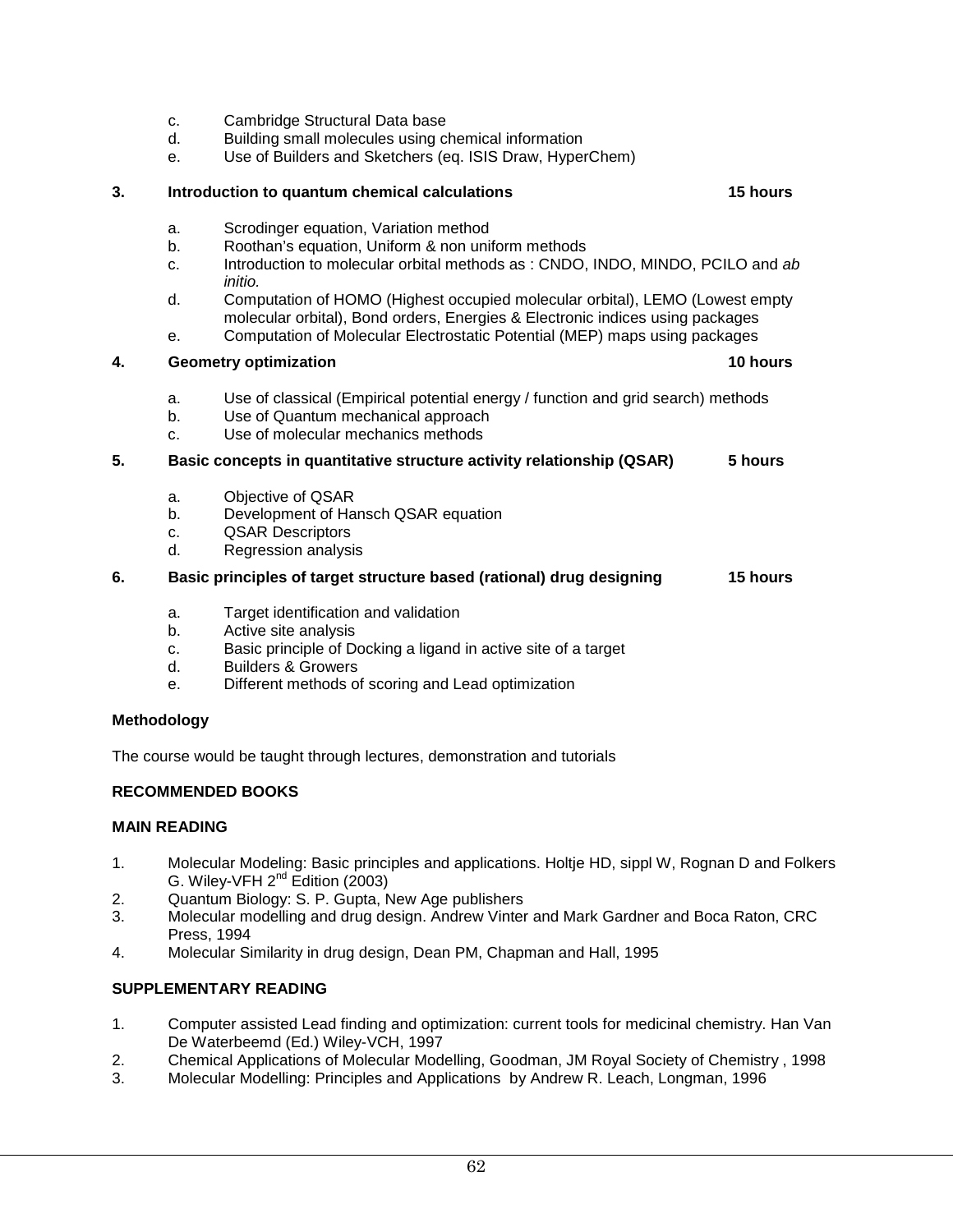- 4. Computer Aided drug design: Methods and applications: Ed by Thomas J. Perun and CL Propst. Marcel Dekker, 1989
- 5. 3D QSAR in Drug Design Theory Methods and Applications Hugo Kubinyi. Kluwer, 1993<br>6. Advances in Drug Discovery Techniques Alan L. Harvey (Ed.) John Wiley & Sons. 1998
- 6. Advances in Drug Discovery Techniques Alan L. Harvey (Ed.) John Wiley & Sons, 1998

#### **BI-B5.4.2-R0: CHEMOINFORMATICS**

#### **Objective of the Course**

The course aims to introduce the fundamentals of Chemoinformatics which are required in computer aided design. The students will also be exposed to issues related to chemical data processing

#### **Outline of Course**

| S. No.                          | Topic                                                             | Minimum No. of Hours |
|---------------------------------|-------------------------------------------------------------------|----------------------|
|                                 | <b>Basics of Chemoinformatics</b>                                 |                      |
| 2.                              | Chemoinformatics and computational Tools and<br><b>Techniques</b> | 25                   |
| 3.                              | Molecular similarity measures                                     |                      |
| 4.                              | High throughput screening                                         | 10                   |
| -5.                             | Quantitative structure-activity relationship                      | 15                   |
|                                 | Lectures                                                          | 60                   |
| <b>Practicals / Tutorials =</b> |                                                                   | 60                   |
|                                 | Total                                                             | 120                  |

#### **Detailed Syllabus**

#### **1. Basics of Chemoinformatics 4 hours**

Introduction and Scope of Chemoinformatics – Chemical Information Sources- Structural representations and file formats – Chemical data formats and standard databases – Area of application of Chemoinformatics – Property prediction, QSAR, QSPR etc.

#### **2. Chemoinformatics and computational Tools and Techniques 25 hours**

Introduction to Chemoinformatics related algorithms – Graph theoretical applications in chemistry – Chemical information retrieval – 2D searches (structural and substructure searches, similarity searches), 3D searches (virtual screening, conformational searches, flexible searches), building queries (pharmacophore generation and validation), Diversity searches and diversity analysis, Algorithms for diversity analysis – Calculation of structure descriptors – Estimation of Physical and Chemical properties – Methods of data analysis - Machine learning techniques – Chemometrics, Statistical techniques – Design of chemical (combinatorial) libraries – Examples of chemoinformatics software.

Web based chemoinformatics : Molecular data generated in modern drug discovery efforts – Data – structured numerical annotation /text – graphical overview of the architecture, database access, similarity and subtractive searches, Library design and reactant solution and filtering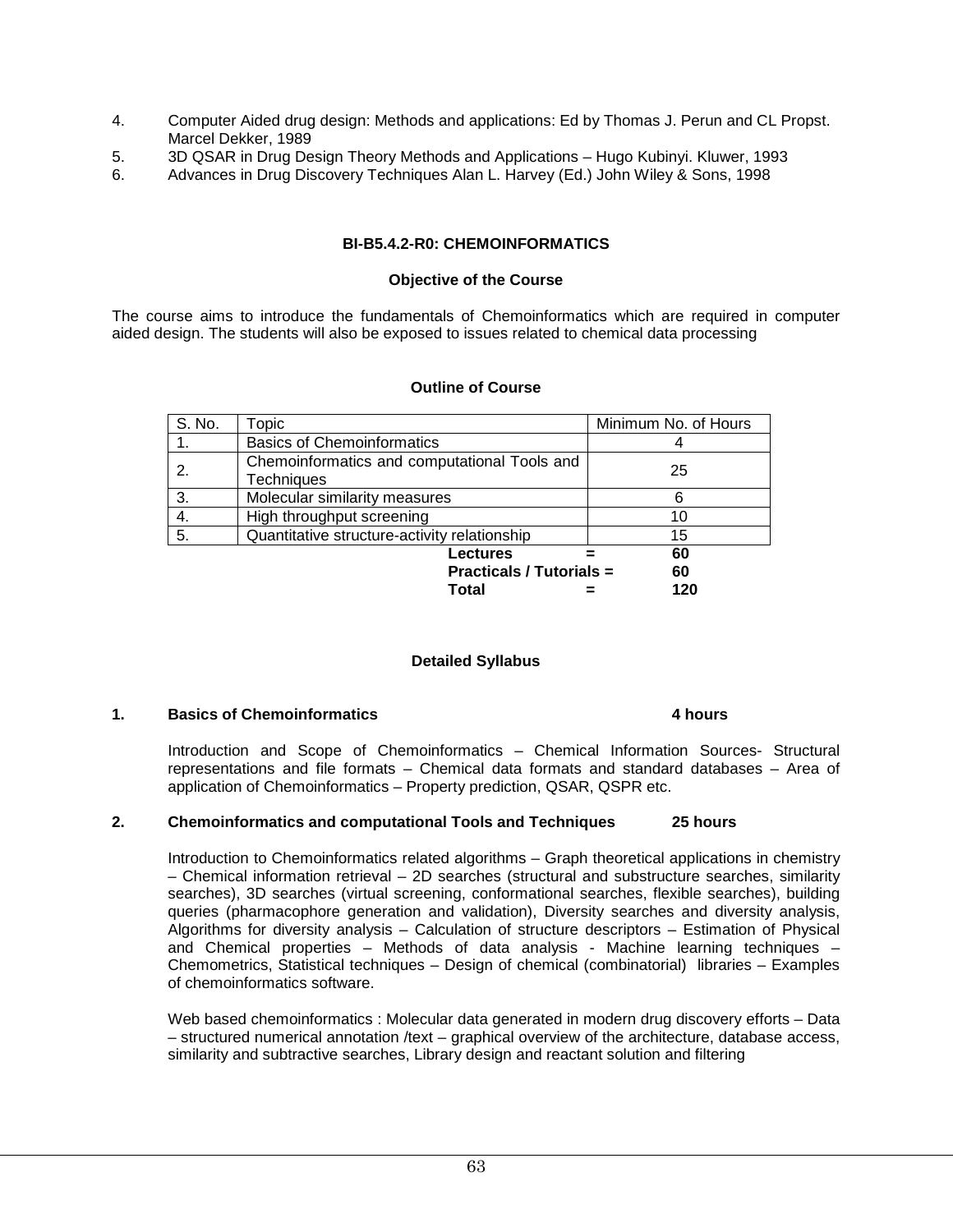#### **3. Molecular similarity measures** 6 hours **6 hours**

#### Relavance chemical reasoning and analysis: Molecular representations and their similarity measures, chemical graphs, discrete and continuous- valued feature vectors, Field based functions – representations of Molecular fields, chemistry spaces.

#### **4. High throughput screening 10 hours 30 hours 30 hours**

Practical aspects, clustering and similarity, recursive partitioning, rule based evaluation, pharmacophore modelling, data sharing issues associated with NCI dataset

Information compound sets – High throughput screening, Methods, techniques and strategies implemented at Pharmacia, computational methods, custom prioritization software, score components – q score, molecular complexity estimated stability, scoring strategy Biological score, important features of scores and statistics

#### **5. Quantitative structure – activity relationship 15 hours**

Design of compounds for medicinal use, predicted bioactivity, QSAR virtual throughput sequencing (VHTS), bioactive data Chiral centres Force fields and partial changes, molecular confirmations systematic conformation feature – Molecular alignment.

Alignment – free 3D description software and hardware – Description calculation, Molecular surface, Molecular Lipophilicity, potential calculations

#### **RECOMMENDED BOOKS**

#### **MAIN READING**

- 1. Chemoinformatics (Methods in Molecular Biology Vol. 275 Ed. By Jurgen bajorath. Humana Press 2004
- 2. Structural Bioinformatics. Ed. By P. E. Bourne and H. Weissig. Wiley-Liss 2003
- 3. J. Gasteiger "Chemoinformatics: A text book" John Wiley and Sons 2003